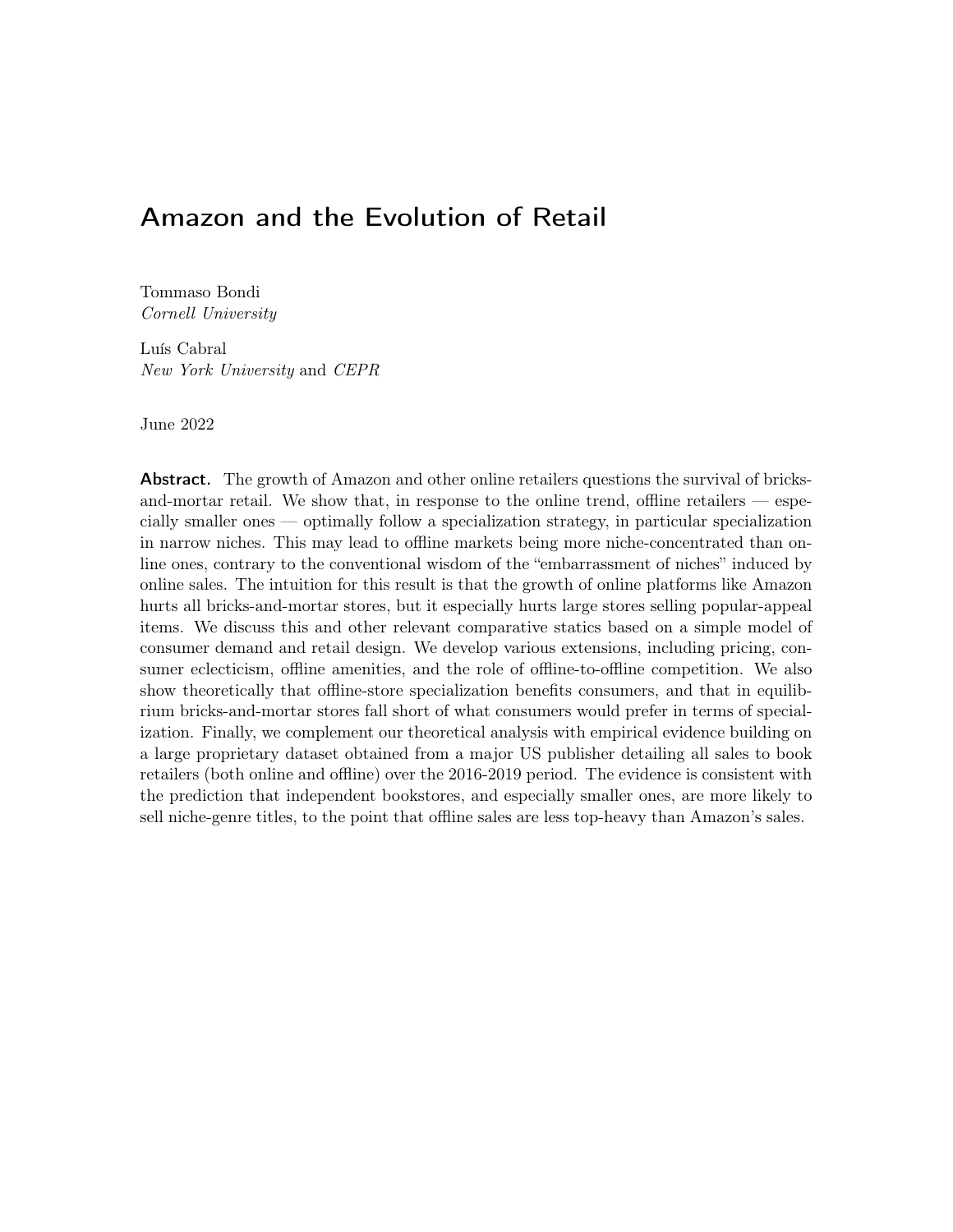### 1. Introduction

Over the last two and a half decades, Amazon has entered an increasing number of markets with its combination of product variety, low prices, and overall shopping convenience. Unlike Amazon, bricks-and-mortar stores — especially smaller ones — have limited capacity, are mostly limited to selling locally, and lack both data and data analytics. In this dire context, it is natural to ask whether there is any hope for the survival of traditional retail.

The purpose of our paper is to analyze the implications of Amazon's growth for the future of retail: Are brick and mortar stores doomed? If not, which ones are more likely to survive? And what strategic decisions can help them facing such a tough competitor? For instance, what type of products should they stock? These are some of the questions we address.

While these concerns  $\sim$  as well as our model  $\sim$  apply to virtually all retail industries, nowhere have they been more apparent than in the book retail market, Amazon's initial segment of choice. Accordingly, our analysis is motivated by and focused on the book-selling industry. That said, we believe our results have broader interest and applicability.

We consider a demand system with elements of horizontal differentiation (different book genres and different genre preferences) and vertical differentiation (different levels of book quality). Moreover, we assume that, all else equal, buyers have a preference for a specific channel (offline as opposed to online). Our model describes a bricks-and-mortar store's decision of whether to remain active and, if so, how to stock its shelves. We consider the trade-offs between a generalist bookstore and a specialist bookstore, i.e., one that is focused on a particular genre. Within the latter, we also distinguish between popular genres and niche genres. In various extensions of our baseline model, we consider the impact of pricing and exit decisions, competition between bricks-and-mortar stores, and consumer eclecticism.

Our central result is that, as Amazon becomes bigger (more available titles), a bookstore's optimal strategy is likely to shift from generalist to specialist. Intuitively, the store's choice trades off extensive margin, which favors a generalist approach, and intensive margin, which favors a specialist store. In other words, a generalist store attracts more potential customers, but a specialist store elicits greater willingness to pay from its patrons. As Amazon grows, the intensive margins of both generalist and specialist stores decrease equally. The generalist bookstore's extensive margin, by contrast, decreases at a faster pace than the specialist bookstore's extensive margin.

A series of additional results provide comparative statics with respect to key parameters. Specifically, for a given size of Amazon, smaller stores are more likely to follow a specialist strategy and more likely to survive. We thus predict a "polarization" of the firm-size distribution, with a large (online) player co-existing with multiple niche players and a declining number of mid-size and large bricks-and-mortar stores such as Barnes & Noble [\(Kahn and](#page-36-0) [Wimer, 2019\)](#page-36-0).

While this "vanishing middle" pattern has been observed by various authors in various contexts (e.g., [Igami, 2011\)](#page-36-1), our model also implies an additional, less obvious pattern: the bricks-and-mortar long tail. We show that, in equilibrium, bricks-and-mortar stores sell disproportionately more niche titles than Amazon. This runs counter to Chris Anderson's view of the Long Tail as it applies to online sellers (see also [Brynjolfsson, Hu, and Simester,](#page-36-2) [2011\)](#page-36-2):

People are going deep into the catalog, down the long, long list of available titles,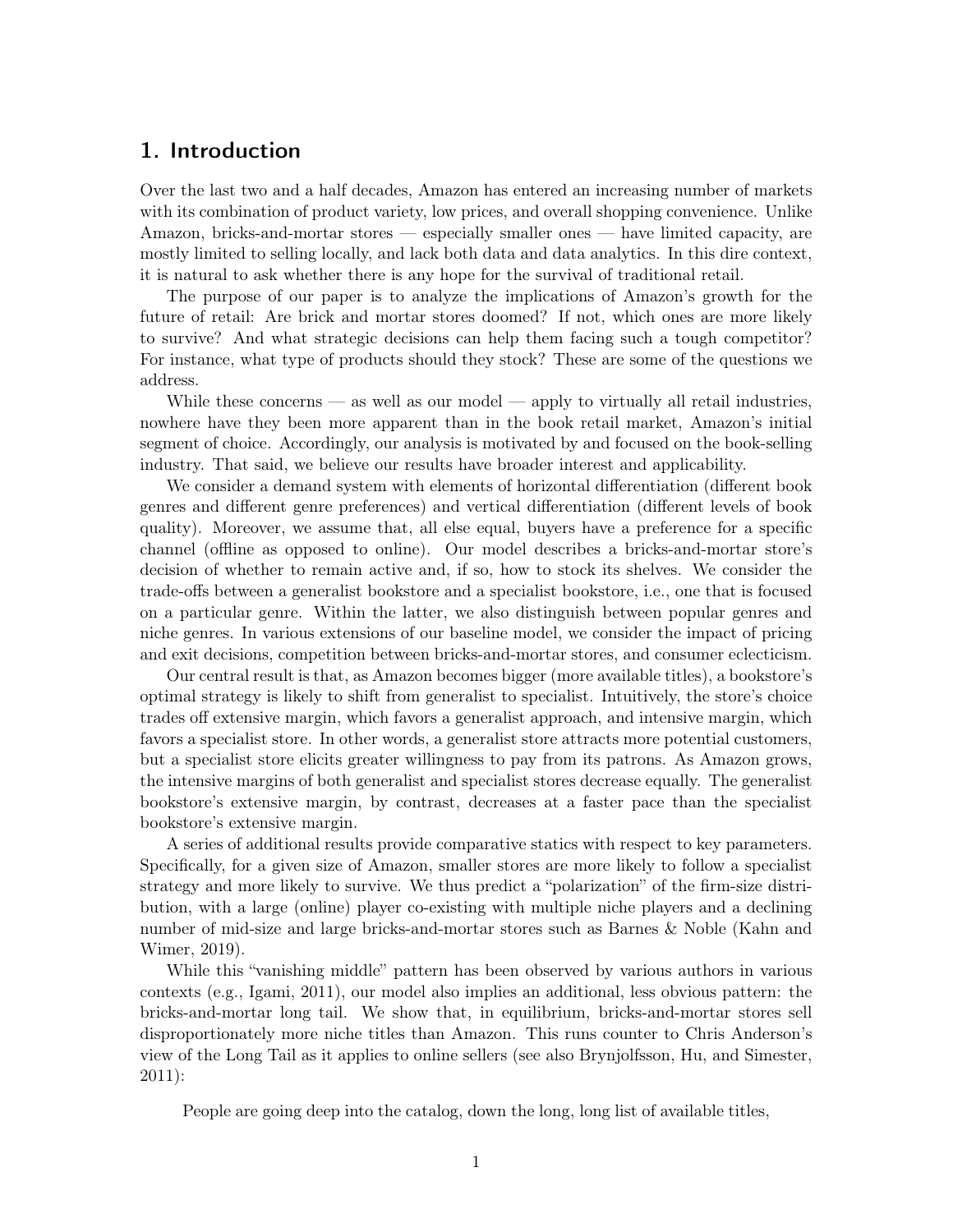far past what's available at Blockbuster Video, Tower Records, and Barnes & Noble [\(Anderson, 2004\)](#page-36-3).

Anderson's intuition is straightforward: Amazon's key advantage with respect to bricksand-mortar stores is its lack of capacity constraints, which allows it to stock a large number of increasingly obscure titles. A bookstore that can only store one thousand books (for example) will instead focus, according to Anderson, on the most popular, mainstream titles. Why use precious and scarce shelf space on books that only attract few potential buyers?

What is missing from this observation and prediction is the endogenously-determined bricks-and-mortar store strategy, both in terms of size and especially in terms of specialization strategy. While it is true that an increasing fraction of total sales originates in niche products, our analysis suggests that this is not particularly true for online sellers; rather, a niche-oriented strategy and niche-genre sales are particularly expected from bricks-andmortar sellers.

Interestingly, this implies that Amazon is responsible for two conceptually distinct long tails: its own, resulting directly from its virtually infinite catalogue; and an offline long tail, which is the byproduct of offline stores' specialization (which in turn is the response to Amazon's increasing dominance).

We then provide empirical evidence for our theoretical claims. By observing all sales made by a large publisher to different types of book retailers (independent bookstores, book chains, online retailers, airport bookstores) from 2016–2019 (a total of nearly six million transactions), we confirm that smaller independent bricks-and-mortar bookstores are more likely to follow a niche-genre strategy and, overall, show a thicker right-tail than Amazon's. By contrast, mass merchants such as Walmart do follow the pattern predicted by [Anderson](#page-36-3) [\(2004\)](#page-36-3), [Brynjolfsson, Hu, and Simester](#page-36-2) [\(2011\)](#page-36-2) and others.

**Road map.** The rest of the paper is structured as follows: we first review the existing literature. Section [2](#page-4-0) contains our model, its main implications, and two main extensions (eclectic consumers and endogenous prices). Section [3](#page-16-0) offers a discussion of the results, whereas in Section [4](#page-18-0) we present our data and empirical findings (in the book market context). Section [5](#page-26-0) concludes the paper.

**Related literature.** Conceptually, the paper that is closest to ours is probably [Bar-Isaac,](#page-36-4) [Caruana, and Cuñat](#page-36-4) [\(2012\)](#page-36-4), who in turn build on [Johnson and Myatt](#page-36-5) [\(2006\)](#page-36-5). [Bar-Isaac,](#page-36-4) [Caruana, and Cuñat](#page-36-4) [\(2012\)](#page-36-4) develop a model with a continuum of firms who set prices and choose their product design as general or specialized. Consumers, in turn, search for prices and product fit. Their main results pertain to the comparative statics of lower search costs, specifically how these lower search costs can lead both to superstar effects and long-tail effects. By contrast, our main focus is on the effect of an increase in a dominant firm's size (and quality, through better selection). Despite these differences, we share with [Bar-Isaac,](#page-36-4) [Caruana, and Cuñat](#page-36-4) [\(2012\)](#page-36-4) the prediction that some firms "switch to niche designs with lower sales and higher markups" (p. 1142). An additional contribution with respect to [Bar-](#page-36-4)[Isaac, Caruana, and Cuñat](#page-36-4) [\(2012\)](#page-36-4) is that, by considering the contrast between online and bricks-and-mortar stores, we illustrate the phenomenon of the bricks-and-mortar long tail, which departs from previous work, both theoretically and empirically.

[Rhodes and Zhou](#page-36-6) [\(2019\)](#page-36-6) observe that, in many retail industries, large sellers co-exist with small, specialized ones. They provide an explanation based on a model of consumer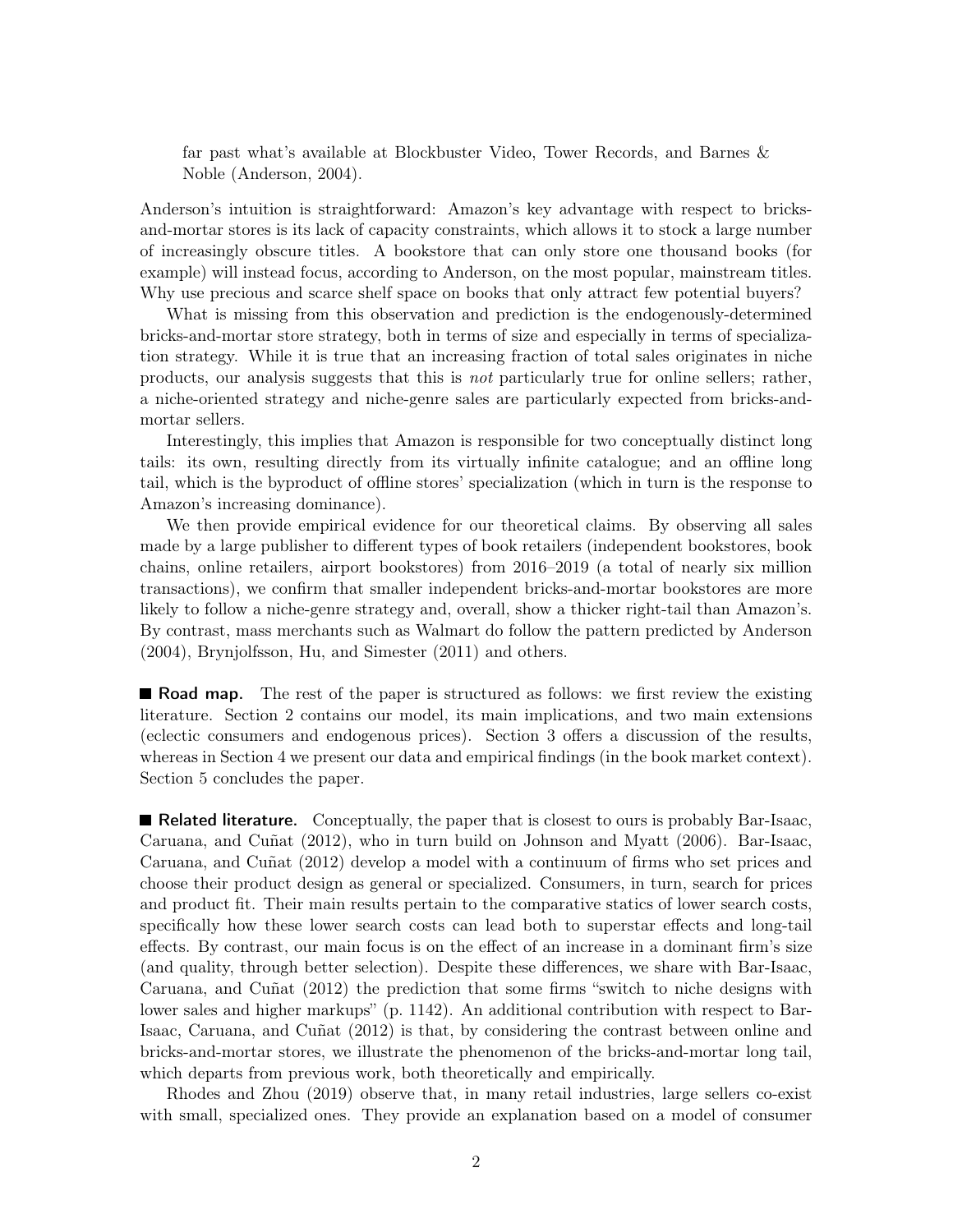search frictions, showing that there exist equilibria where large, one-stop-shopping sellers co-exist with small, specialized sellers. We too provide an equilibrium explanation for the seller size distribution, albeit in a very different context (namely competition against a large online seller).

A number of authors have documented some of the patterns that motivate our analysis. [Brynjolfsson, Hu, and Simester](#page-36-2) [\(2011\)](#page-36-2) show that "the Internet channel exhibits a significantly less concentrated sales distribution when compared with the catalog channel." This corresponds to the long-tail conventional wisdom as in [Anderson](#page-36-3) [\(2004\)](#page-36-3). In contrast, we argue theoretically and suggest empirically that the bricks-and-mortar long tail may actually be thicker than the online one.

[Goldmanis et al.](#page-36-7) [\(2010\)](#page-36-7) interpret the expansion of online commerce as a reduction in search costs and examine the impact this has on the structure of bricks-and-mortar retail. They examine data from travel agencies, bookstores and new car dealers and show that market shares are shifted from high-cost to low cost sellers. This is consistent with our theoretical predictions, though the mechanism is different.

[Choi and Bell](#page-36-8) [\(2011\)](#page-36-8) establish a link between the prevalence of preference minorities (consumers with unusual tastes) and the share of online sales. Using data from the LA metropolitan area, they find a strong link, even when controlling for multiple potential confounders. In similar vein, [Forman, Ghose, and Goldfarb](#page-36-9) [\(2009\)](#page-36-9) "examine the trade-off between the benefits of buying online and the benefits of buying in a local retail store," and show that "when a store opens locally, people substitute away from online purchasing." However, they "find no consistent evidence that the breadth of the product line at a local retail store affects purchases."

Consistent with both our theory and recent anecdotes from the US book market, [Igami](#page-36-1) [\(2011\)](#page-36-1) conducts an empirical analysis of Tokyo's grocery market and finds that the rise of large supermarkets does not crowd out small, independent stores, but rather mid-size ones. Furthermore, we suggest that niche specialization — a strategy not available to (or at least not optimal for) mid-size retailers — is an important driver of small stores survival, suggesting that these results might fail to hold in markets in which specialization is not a possibility in the first place.

[Neiman and Vavra](#page-36-10) [\(2019\)](#page-36-10) observe that "the typical household has increasingly concentrated its spending on a few preferred products." They argue that this is not driven by "superstar" products, rather by increasing product variety. "When more products are available, households select products better matched to their tastes." They also argue that the distinction between online and offline sales does not play an important role in explaining this trend.

Focusing on the US book market, [Raffaelli](#page-36-11) [\(2020\)](#page-36-11) summarizes the drivers of independent bookstores' recent success in three Cs: curation ("Independent booksellers began to focus on curating inventory that allowed them to provide a more personal and specialized customer experience"), convening ("Intellectual centers for convening customers with likeminded interestz") and community. All of these strongly resonate with both our theoretical and empirical findings.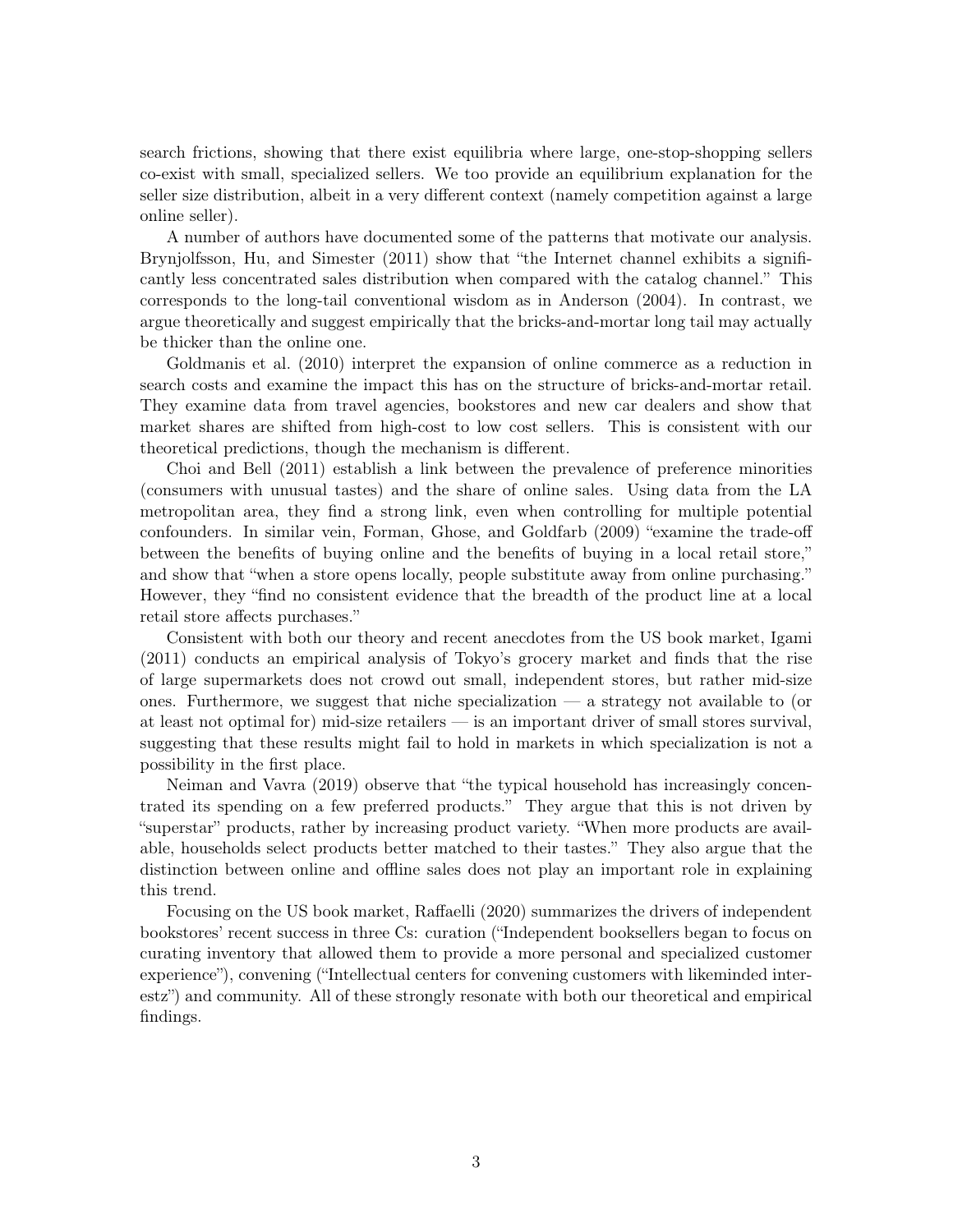#### Table 1

<span id="page-4-1"></span>Main notation used in the paper

| Variable               | Description                                                           |
|------------------------|-----------------------------------------------------------------------|
| a, b                   | online store (Amazon) and offline (bricks-and-mortar) stores          |
| k, c                   | store $b$ 's capacity and cost per unit of capacity                   |
| d, d                   | horizontal distance from bricks-and-mortar store $b_0$ ; $d = \max d$ |
| f, F                   | pdf and cdf of $\tilde{v}$                                            |
| g, s                   | general and specialty store                                           |
| m(t)                   | maximum $\tilde{v}$ from t draws out of $F(\tilde{v})$                |
| $\mathcal{D}$          | book price                                                            |
| q                      | bricks-and-mortar's store market share                                |
| t                      | number of titles                                                      |
| $\tilde{v}, \tilde{w}$ | vertical and horizontal preferences (maximum values: $v$ and $w$ )    |
| x, y                   | popular and niche genre                                               |
| $\tilde{z}$            | total number of titles (carried by store $a$ )                        |
| $\alpha, \beta$        | popularity of $x$ , fraction of $b$ 's capacity devoted to $x$        |
| $\pi$                  | store $b$ 's profit                                                   |
| $\tau$                 | transportation cost (when $b_0$ and $b_1$ compete)                    |

### <span id="page-4-0"></span>2. Theory

Consider an economy with two book sellers,  $a$  (Amazon) and b (bricks-and-mortar); and two different book genres,  $x$  and  $y$ . (Considering the large number of different variables used in the paper, Table [1](#page-4-1) lists the main notation used in the paper.) While we assume there exists only one bricks-and-mortar store, our intent is to model this as a generic bricks-and-mortar store, assuming that its effective competitor is the online store. Later we also consider the possibility of competition between bricks-and-mortar stores.

We assume that there is a measure one of book buyers, equally split into two types,  $x$ lovers and y lovers.<sup>[1](#page-0-0)</sup> Buyers of type x (resp. y) have a value v for one book of genre x (resp. y) and zero for any book of genre y (resp. x), where the value of  $\tilde{v}$  is generated from a cdf  $F(\tilde{v})$ , where  $f(\tilde{v}) > 0$  if and only if  $\tilde{v} \in [0, v]$ , where v is possibly infinite.<sup>[2](#page-0-0)</sup>

We assume that, independently of preferences for  $x$  and  $y$ , book buyers have a preference for firm b (with respect to firm a). This may reflect an intrinsic taste for in-person shopping, the presence of additional amenities (which we endogenize in one of our extensions), a desire to support small and local businesses, or an ideological aversion to (or taste for) Amazon.<sup>[3](#page-0-0)</sup>

<sup>1</sup>. Later in the paper, we consider the asymmetric case, that is, the case of a popular genre and a niche genre.

<sup>2</sup>. Later in the paper, we extend this to the case of eclectic consumers, who have positive valuations for both genres.

<sup>3</sup>. [Saxena](#page-36-12) [\(2022\)](#page-36-12) describes recent examples of independent bookstores providing offline perks such as bars and cafes.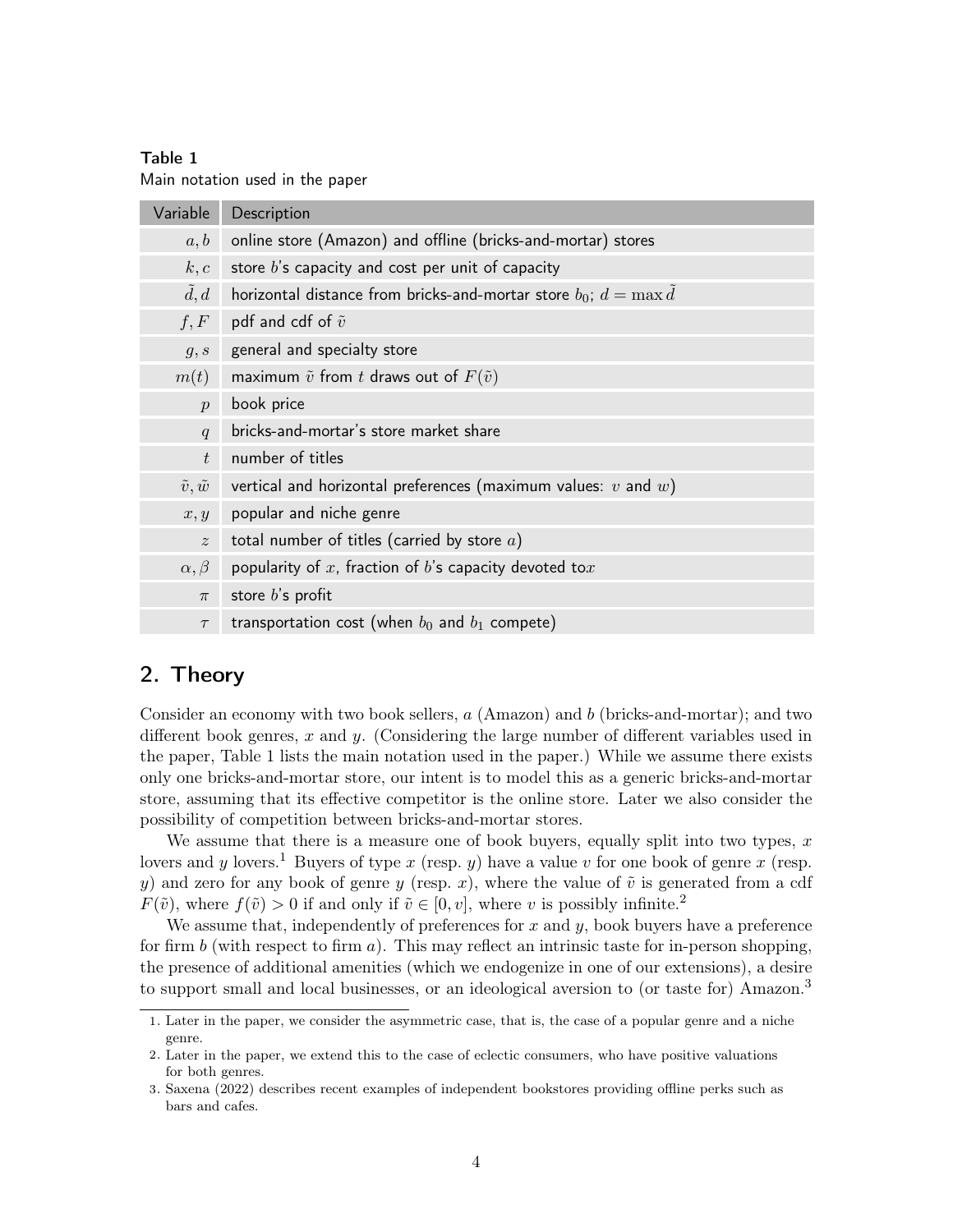We assume that this preference (extra welfare from buying at a local store), denoted by  $\tilde{w}$ , is uniformly distributed in  $[0, w]$ .<sup>[4](#page-0-0)</sup>

Seller a carries all titles in the economy, a total of z titles,  $z/2$  of each genre. By contrast, seller b can only carry k titles, that is, k measures the bookstore's capacity. Book prices are constant and exogenously given (until later in this section), and with no further loss of generality we assume prices are equal to \$1.

At a given seller, buyers can learn both the genre and the value  $\tilde{w}$  of a title at no cost. By contrast, when b chooses what books to carry, it can observe genre but not  $\tilde{v}$ . Therefore, the bookstore determines which type of books to sell but otherwise selects a random sample of values  $\tilde{v}$ . Each buyer selects the bookseller providing the highest expected value and, within a given bookstore, buys the one book that yields the highest value  $\tilde{v}$ . If the store carries t titles of the buyer's preferred genre, then the buyer receives an expected value  $m(t)$ , where  $m(t)$  is the expected value of the highest element of a sample of size x drawn from  $F(\tilde{v})$ .

General or specialty store? The focus of our analysis is on bookstore  $b$ 's strategy as the value of z increases. Specifically, firm  $b$  (the bricks-and-mortar store) has three options: to exit, to remain active as a general store, and to remain active as a specialty store. A general store carries  $k/2$  titles of each genre, whereas a specialty store carries k titles of a given genre.

We first consider the case when b pays no fixed cost to remain active, so that it's a dominant strategy to do so. The only question is then how to design the store, namely whether to be a general or a specialty store. We present our results both as comparative statics with respect to the value of  $z$  (a measure of the online store's growth), and  $k$  (the bricks-and-mortar store's capacity). Our first two results are based on the following assumptions:

<span id="page-5-0"></span>Proposition 1. Suppose that

$$
w < \min\{m(z/2), v - m(k/2)\}\
$$

(a) There exists a threshold  $z_{gs} = z_{gs}(k, w)$  such that an active firm b optimally chooses to be a specialty store if and only if  $z > z_{gs}$ . Moreover,  $z_{gs}(k, w)$  is increasing in both k and w. (b) There exists a threshold  $k_{gs} = k_{gs}(z, w)$  such that an active firm b optimally chooses to be a specialty store if and only if  $k < k_{qs}$ . Moreover,  $k_{qs}(z, w)$  is increasing in z and decreasing in w.

The proof for this and all other results can be found in the Appendix. In order to understand the intuition for Proposition [1,](#page-5-0) note that the choice between a general and a specialty store trades off an "extensive margin" and an "intensive margin" effect. By switching to a specialty strategy, a store forgoes half of its potential customers, those interested in the genre that is no longer stocked (extensive margin). On the other hand, by stocking twice as many titles of a given genre, the store increases the expected quality that a patron expects from visiting

<sup>4.</sup> The assumption that the lower bound of  $\tilde{w}$  is zero simplifies the analysis and is without loss of generality. That is, all of our results would be unaffected if we assumed a negative lower bound for  $\tilde{w}$ , corresponding to a relative preference for firm a. The reason for this is that, because Amazon has a size advantage  $(z > k)$ , a positive  $\tilde{w}$  is required to buy offline. Put differently, all consumers with  $\tilde{w} < 0$  or  $\tilde{w} = 0$  purchase from Amazon, so that we can simply assume  $\tilde{w} \ge 0$  when determining the critical z threshold.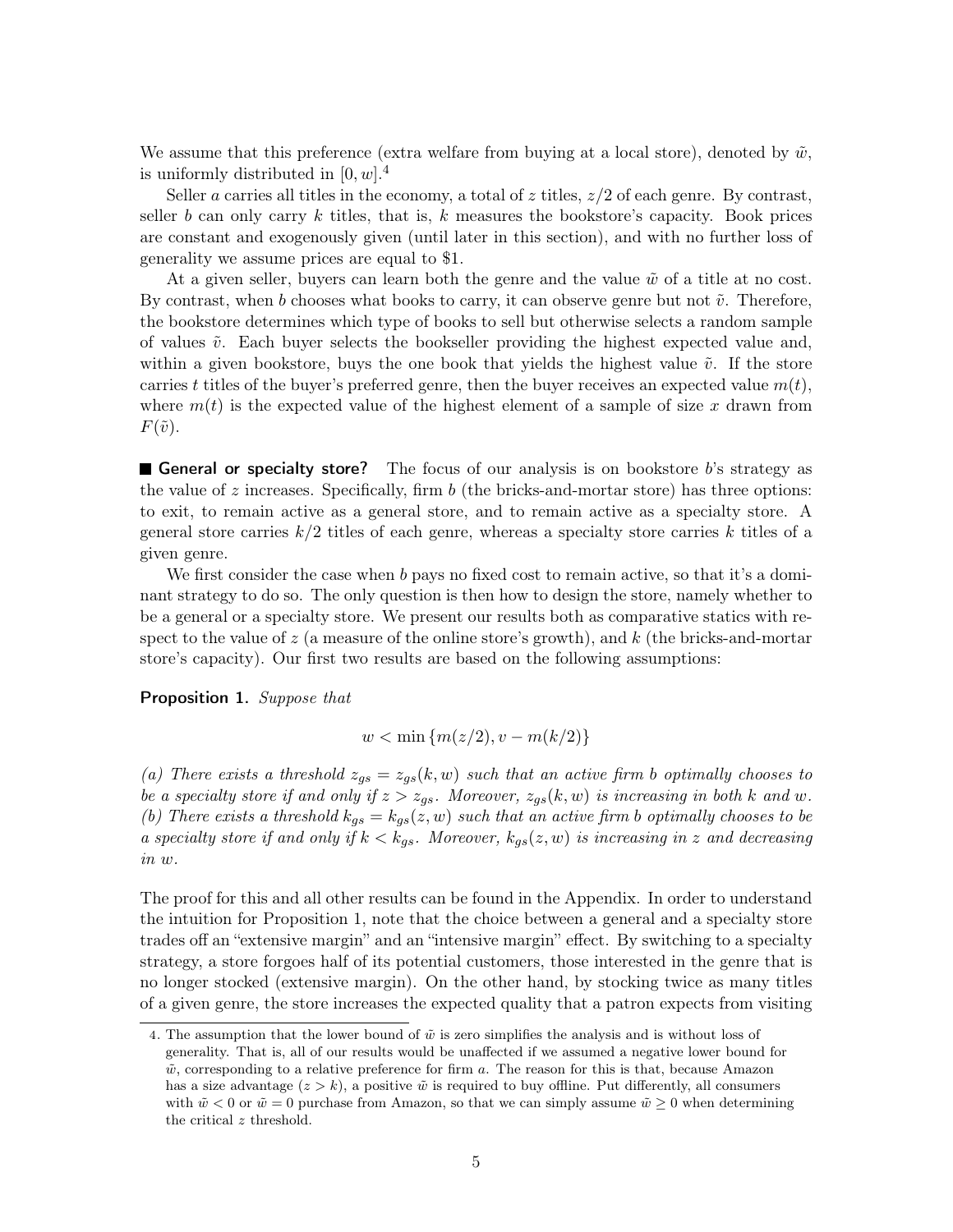the store (intensive margin). As total supply  $z$  increases, the expected payoff from visiting store a,  $m(z)$ , increases.

As z increases, store a becomes relatively more attractive, which in turn lowers the demand for store b. This increase in valuation for store a hurts the general store b more than the specialty store b. Basically, the general store loses readers from both genres, whereas the specialty store only looses readers from a smaller set. It follows that, starting from a point where a general store strategy is better, there exists a threshold value of  $z$  past which a specialty store strategy yields higher profit.

Another way of understanding Proposition [1](#page-5-0) is that, as z increases, the profit of both a general and a specialty store decrease. However, the profit of a general store decreases at a faster rate. In other words, specialty stores are better "insured" against Amazon's growth, whereas general stores — such as Barnes & Noble or the now defunct Borders — are likely to suffer bigger profit losses.

The condition in Proposition [1](#page-5-0) ensures that the solution is interior. If the condition does not hold, then we are in a corner solution whereby it is a dominant strategy for b to be a general store.

We consider comparative statics in both k and w. First, for a given value of z, a store with larger capacity  $k$  is less likely to specialize, that is, it requires a larger Amazon for such a store to abandon a generalist strategy. Or, to put it differently, store  $b$ 's decision to specialize is based on its *relative* size with respect to  $\Lambda$ mazon.<sup>[5](#page-0-0)</sup> Similarly, the threat posed by Amazon is lower the greater  $w$ , that is, the greater the buyers' aversion to purchasing from Amazon. Accordingly, given  $z$  and  $k$ , store  $b$  is less likely to become a specialty store as a strategy to cope with online competition the higher  $w$  is.

Industry players understand these dynamics. James Daunt, CEO of UK chain Waterstones, argues that

[Amazon's] unmatchable scale is liberating for booksellers; it means stores can focus on curating books that communicate a particular aesthetic, rather than stocking up on things people need but don't get excited about [\(Todd, 2019\)](#page-37-0).

In private communication, Mark Cohen, Director of Retail Studies at Columbia GSB, echoes this view:

There is a tremendous resurgence of local bookstores, but these have relevance because  $(\ldots)$  they're not trying to be all things to all people as Barnes & Noble has always tried to be. They're either picking on a genre or curating an assortment that appeals to a local customer.

Part (a) of Proposition [1](#page-5-0) highlights the dynamic interpretation of online-offline competition, namely what happens as Amazon increases in size; conversely, part (b) highlights the cross-sectional interpretation, namely what happens to large and to small bricks-andmortar stores. The data we will analyze in Section [4](#page-18-0) comprises thousands of stores but only a handful of years. For this reason, while parts (a) and (b) of Proposition [1](#page-5-0) are essentially equivalent, we will focus on the cross-sectional implications.

 $\blacksquare$  Niche genres. So far we have assumed that both genre x and genre y have the same popular appeal. A more realistic case has one of the genres — say, genre  $x$  — be a popular

<sup>5.</sup> Non-linearities in  $m(\cdot)$  imply that the ratio  $k/s$  is not a sufficient statistic for the specialization decision. Nevertheless, the specialist strategy is more likely when either  $k$  is small or  $z$  is large.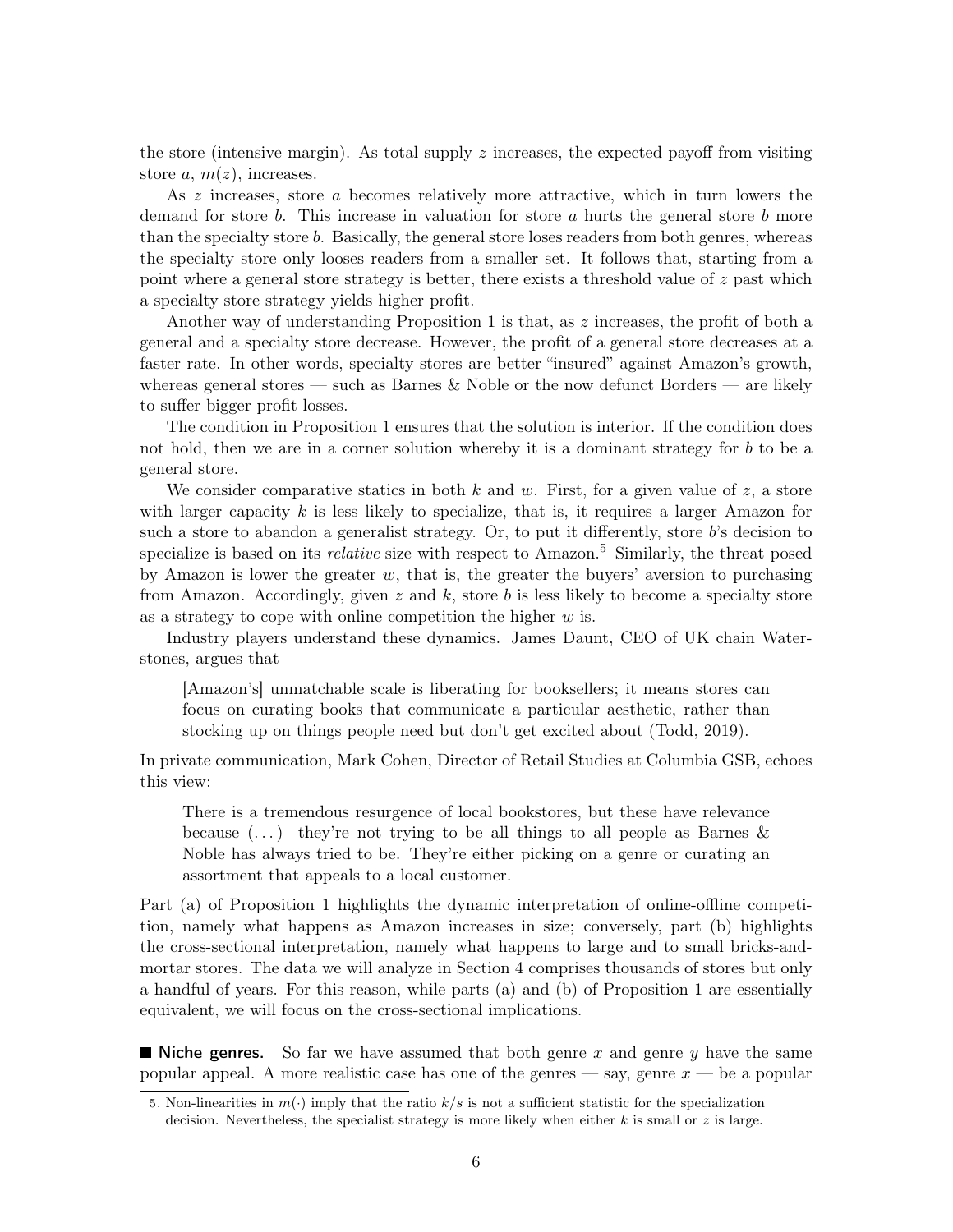#### Figure 1

<span id="page-7-0"></span>Bookstore profits from specializing in popular genre ( $\pi_x$ ) or niche genre ( $\pi_y$ ) as a function of z when  $F(\tilde{v}) = \tilde{v}/v$ .



genre, whereas  $y$  is a less popular one — a niche genre. Suppose that there is a measure 1 of potential book buyers,  $\alpha$  of which are only interested in genre x books; and suppose that  $\alpha > \frac{1}{2}$ . (So far, we have implicitly assumed that  $\alpha = \frac{1}{2}$  $\frac{1}{2}$ .) Consistent with the assumption that genres x and y have different popular appeal, we assume that a fraction  $\alpha z$  of the total titles are of genre x, and a fraction  $(1 - \alpha) z$  are of genre y.

Proposition [1](#page-5-0) states that, as  $z$  increases, store  $b$  optimally switches from general to specialty store. The next proposition complements that result by stating that, within the specialty strategy, store  $b$  optimally chooses the niche strategy if  $z$  is high enough.

<span id="page-7-1"></span>Proposition 2. Suppose that

$$
w < \min\{m(z/2), v - m(k/2)\}\
$$

(a) There exists an  $z_{xy}$  such that an active store b specializes in a niche genre (rather than a popular genre) if  $z > z_{xy}$ .

(b) There exists a  $k_{xy}$  such that an active store b specializes in a popular genre if  $k > k_{xy}$ .

Figure [1](#page-7-0) illustrates Proposition [2.](#page-7-1) The key insight is that, relatively speaking, a niche-genre store suffers less from an increase in  $z$  than a popular-genre store, in a way that is similar to, but different from, the general-specialist trade-off considered in Proposition [1.](#page-5-0) For low values of  $z$ , the advantage of a niche-genre store, in terms of higher intensive margin, is outweighed by the simple fact that a popular genre is more popular, that is, attracts a greater number of potential customers. For high values of  $z$ , however, the niche strategy becomes increasingly attractive, as illustrated by Figure [1.](#page-7-0) Specifically, for  $z > z_{xy}$ ,  $\pi_y$ , the profit from a niche-genre strategy, is greater than  $\pi_x$ , the profit from a popular-genre strategy.

Formally, the proof of Proposition [2](#page-7-1) proceeds by deriving the value  $z_x$  when  $\pi_x = 0$  and establishing that, at that value,  $\pi_y > 0$ . This proof strategy is similar to that of Proposition [1.](#page-5-0) There is one difference, however. In Proposition [1,](#page-5-0) we show that  $z > z_{gs}$  is a necessary and sufficient condition for specialization. By contrast, in Proposition [2](#page-7-1)  $z > z_{xy}$  is only a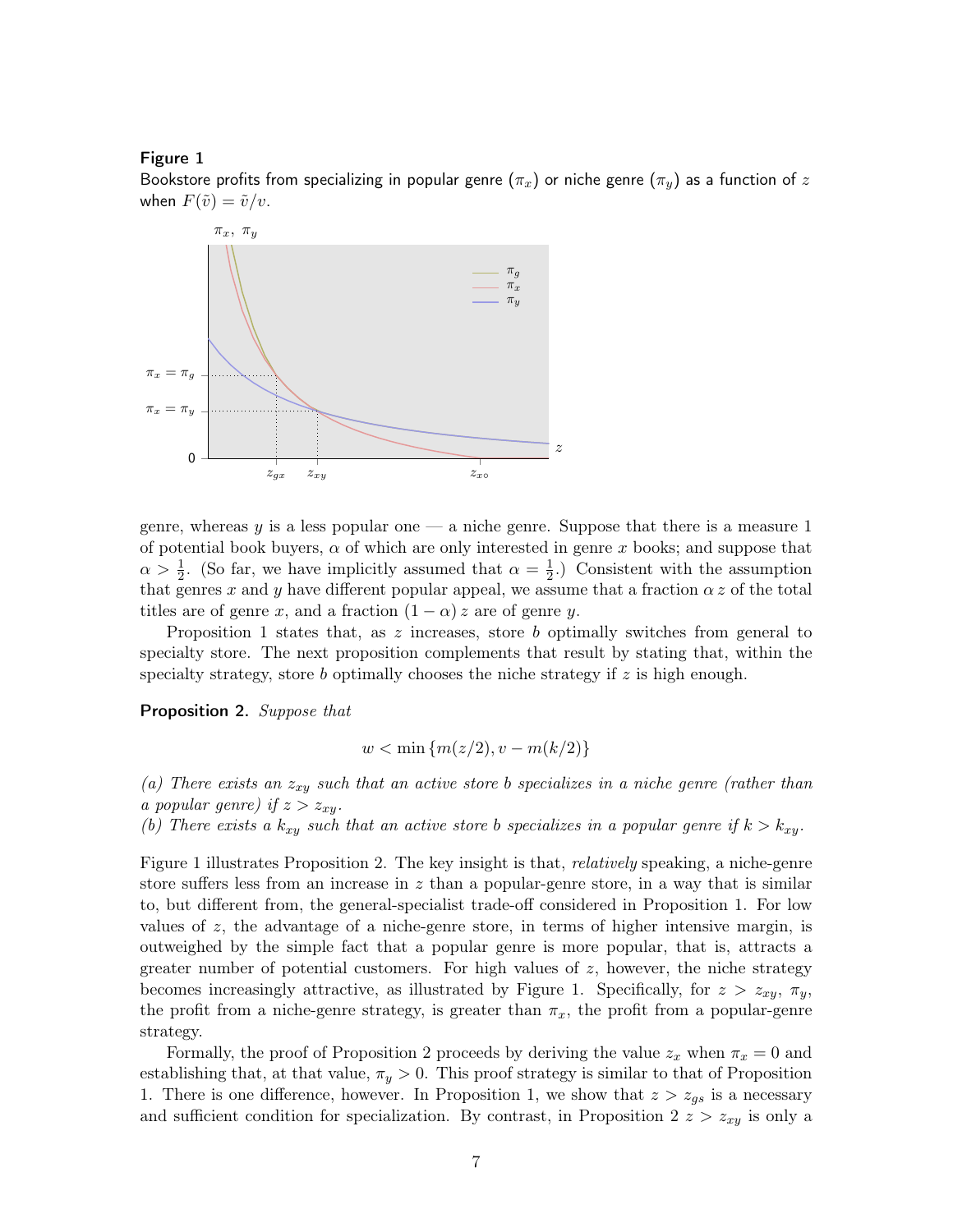#### Figure 2

<span id="page-8-0"></span>Optimal stocking policy for generalist store (assuming v is uniformly distributed).  $\alpha$  is the fraction of genre x buyers, whereas  $\beta$  is the fraction of genre x books optimally stocked by a generalist store.



sufficient condition. The difference stems from the fact that we can prove the monotonicity of  $\pi_s - \pi_q$  in general terms but not the monotonicity of  $\pi_y - \pi_x$ . If we further assume that v is uniformly distributed, then the condition  $z > z_{xy}$  becomes a necessary and sufficient condition.[6](#page-0-0)

An implication of this result is that bricks-and-mortar sales are more niche-concentrated than online sales (or total sales). In other words, we uncover a novel reason why Amazon is leading (indirectly) to a thickening of the long tail. We return to this in the next section.

General, popular-genre, and niche-genre stores. A natural extension of the analysis so far is to integrate the choice of generalist vs specialist (Proposition [1\)](#page-5-0) with the analysis of genre of specialization (Proposition [2\)](#page-7-1). In our initial model, we assumed two equal-sized genres, x and y. In this context, a general bookstore is one that stocks x and y in equal amounts, whereas a specialty bookstore is one that stocks either only x or only  $y$ . When there are two genres of different sizes, as in the model underlying Proposition [2,](#page-7-1) the decision of how to stock is not trivial. Suppose that a fraction  $\alpha$  of the titles (and a fraction  $\alpha$  of the potential demand) correspond to genre x. Let  $\beta$  be the fraction of a general store that carries genre x books. Should  $\beta$  be greater than, equal to, or lower than  $\alpha$ ?

Figure [2](#page-8-0) illustrates this decision in the case when  $F = v$ , and so  $m(t) = t/(1 + t)$ . If the value of k is small  $(k = 1$  in the present example), then the optimal stocking policy is to over-stock the most popular genre. This is shown by  $\beta > \alpha$  for  $\alpha > \frac{1}{2}$  (red line). By contrast, if the value of k is large  $(k = 10$  in this example), then the optimal stocking policy is to over-stock the least popular genre. This is shown by  $\beta > \alpha$  for  $\alpha < \frac{1}{2}$  (blue line). Intuitively, when  $k$  is large, then the marginal value of an extra title is lower, due to concavity of  $m(k)$ . This is particularly true for a popular genre. Therefore, in relative terms and at the margin, the seller is better off by stocking a title of a niche genre. By contrast, if  $k$  is small, then the extensive margin effect dominates and the seller is better off

<sup>6</sup>. The proof can be obtained from the authors upon request.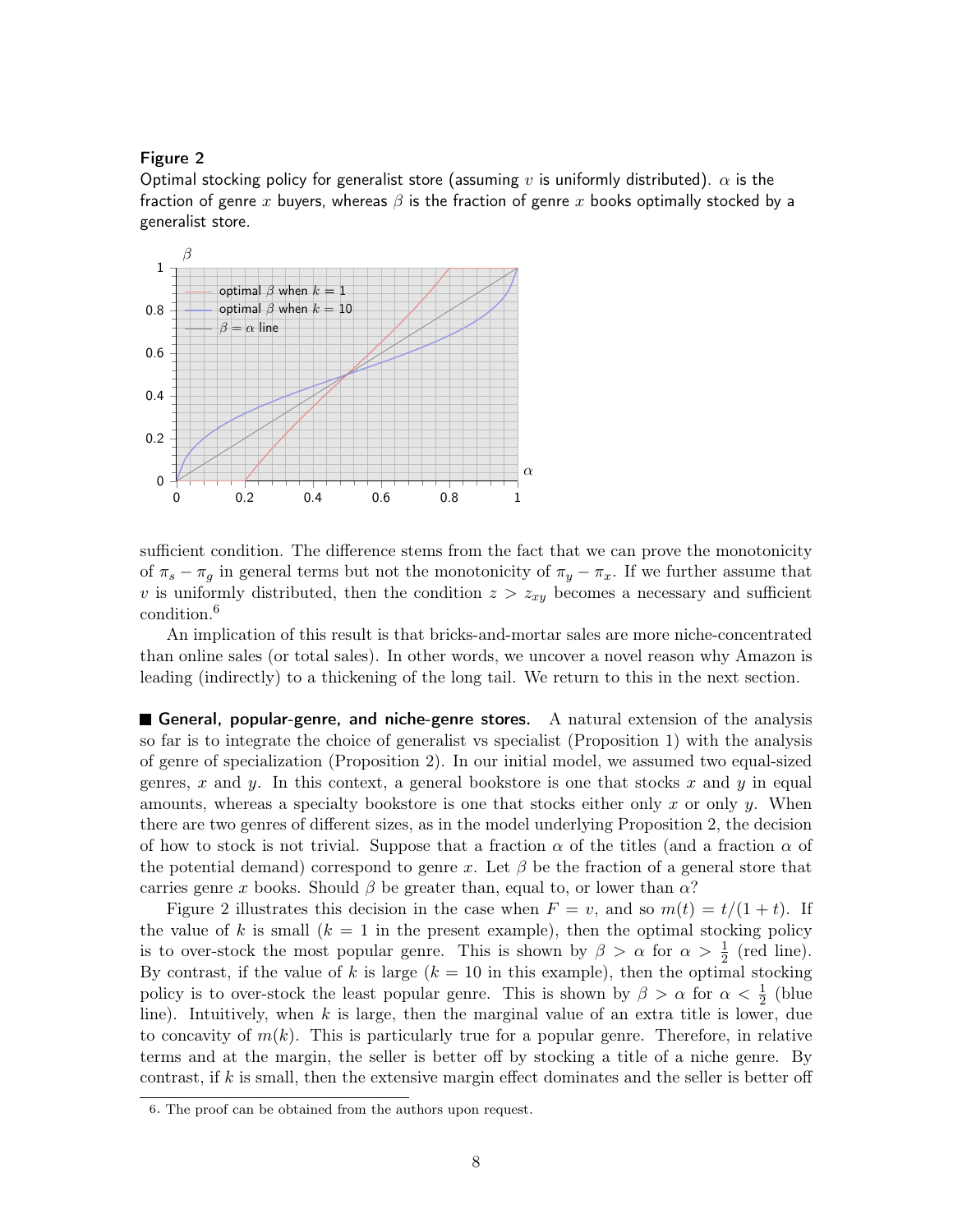by overstocking (relatively speaking) the popular genre.

Taking into account the optimal stocking strategy, Figure [1](#page-7-0) plots the profit of a general store (as well as the profit function of a specialty store focused on a popular genre,  $x$ , or on a niche genre,  $xy$ ). As can be seen, as z increases, firm b's optimal choice shifts from being a general store to being a specialty store focused on the popular genre to finally being a specialty store focused on the niche genre. In this way, Figure [1](#page-7-0) illustrates both Proposition [1](#page-5-0) and Proposition [2.](#page-7-1)

**Exit.** Suppose now that the bricks-and-mortar store must pay a fixed cost  $ck$  in order to operate, where  $c$  is cost per unit of capacity. That is, let profits be given by

$$
\pi_g(z,k) = \left(1 - \left(\frac{m(z/2) - m(k/2)}{w}\right)\right) - ck
$$
  

$$
\pi_s(z,k) = \frac{1}{2} \left(1 - \left(\frac{m(z/2) - m(k)}{w}\right)\right) - ck
$$
 (1)

<span id="page-9-0"></span>Now that we assume  $c > 0$ , a third option — exit — becomes non-trivial. We consider the bookstore's optimal choice in the  $(z, k)$  space, now a choice between being a general store, a specialty store, or simply exiting. (We return to assuming two genres of equal size, so that the only relevant decision is whether to specialize, not what genre to specialize in.)

From Proposition [1,](#page-5-0) we know that there exists a threshold  $z_{qs}$  such that, conditional on being active, a specialty-store strategy is better than a general-store strategy if and only if  $z > z_{gs}$ . Equivalently, there exists a threshold  $k_{gs}$  such that, conditional on being active, a specialty-store strategy is better than a general-store strategy if and only if  $k < k_{gs}$ . We are now interested in characterizing the joint exit and specialization behavior by bookstores of different sizes as Amazon size grows increasingly large.

<span id="page-9-1"></span>Proposition 3. Suppose that

<span id="page-9-2"></span>
$$
\pi_g(z'', k_{gs}(z'', w)) > 0 \tag{2}
$$

where  $\pi_g(\cdot, \cdot)$  is given by [\(1\)](#page-9-0) and  $k_{gs}(\cdot, \cdot)$  is given by Proposition [1.](#page-5-0) Then there exist  $0 <$  $k_1 < k_2 < k_3 < k_4 < \infty$  such that, as z increases from z' to  $z'' > z'$ ,

- If  $0 < k < k_1$ , then a specialist store remains a specialist
- If  $k_1 < k < k_2$ , then a generalist store becomes a specialist
- If  $k_2 < k < k_3$ , then a generalist store remains a generalist
- If  $k_3 < k < k_4$ , then a generalist store exits.

Proposition [3](#page-9-1) may be summarized by stating that, as z increases, bricks-and-mortar stores become predominantly specialist stores. This results from two forces: First, large, generalist stores are more likely to exit than small, specialist stores. Second, some generalist stores convert to specialist stores. In other words, Proposition [3](#page-9-1) provides a formal description of the "vanishing middle" phenomenon. In terms of our model, this mens that there is an increase in sales by the very large seller  $a$  and by an increasing number of small, specialized b bricks-and-mortar sellers.

Proposition [3](#page-9-1) requires [\(2\)](#page-9-2) to hold. This condition implies that we are not in a corner solution such that all generalist stores prefer to exit. In other words, we provide conditions such that the "middle" (large bricks-and-mortar stores) vanishes gradually, not suddenly.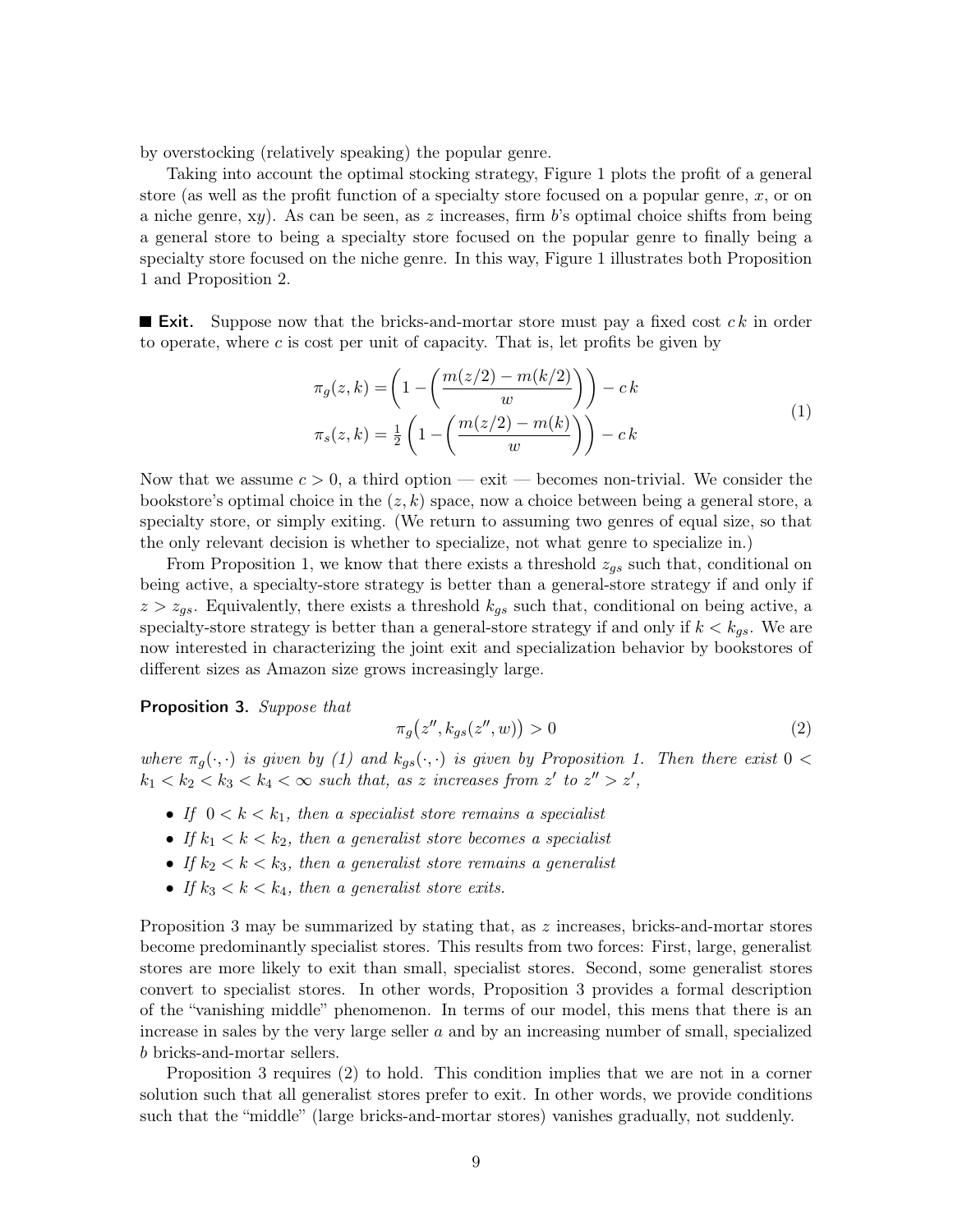#### Figure 3

<span id="page-10-0"></span>Optimal choice in the  $(z, c)$  space (number of titles, fixed cost) in the linear case



Our result is in line with [Igami'](#page-36-1)s [\(2011\)](#page-36-1) empirical findings. He studies the competitive effects of large, one-size-fits-all supermarket entry in Tokyo in the early 2000s. He finds that it is not the smallest, specialized food sellers that exit, but rather the mid-sized, more generalist ones.

Proposition [3](#page-9-1) characterizes the bricks-and-mortar store choice in the  $(z, k)$  space, where z is Amazon's size and  $k$  the store's size. Alternatively, we can also look at industry evolution in the  $(z, c)$  space, where c is the cost of one unit of capacity. Figure [3](#page-10-0) does so in the linear case, that is,  $F(\tilde{v}) = \tilde{v}/v$ . The boundary  $c^{\circ}(s)$  is the minimum of two boundaries, the exit boundary for a general store and the exit boundary for a specialty store, both of which are plotted in Figure [3.](#page-10-0) Together with the  $z_{gs}$  threshold, these lines define three regions: the GENERALIST region, defined by  $z < z_{gs}$  and  $c < c^{\circ}$  (effectively, the generalist exit boundary); the SPECIALIST region, defined by  $z > z_{gs}$  and  $c < c^{\circ}$  (effectively, the specialty exit boundary); and the EXIT region, defined by  $c > c<sup>°</sup>$ .

It's unlikely that there have been any major changes in the fixed cost of keeping a bricksand-mortar store open (except for the general increase in commercial real estate prices in some areas). Aside from Amazon, the most relevant changes in terms of the cost and benefit of operating a store in a given location are likely to be related to local demographics. In our model set up, we normalize price and quantity per title. As such, the relevant changes in demographics are absorbed in the value of the fixed cost  $ck$ . So, for example, an increase in income in a given neighborhood would be measured by our model as a decrease in c. In what follows, we consider this interpretation of the value of c.

Based on Figure [3,](#page-10-0) we may consider several possible exogenous changes in z and c. Moves A, B and C correspond to an increase in the number of titles,  $z$ . In case  $A$ , we have a store with a high value of c, which we may interpret as a neighborhood with demographics unfavorable to book selling. As the value of z increases, we observe a general store exit. (Recall that, if  $z$  is small enough, then all stores are general stores.) In other words, considering the store's relatively low "efficiency" (as measured by  $c$ ) the store does not even try the strategy of being a specialty store, it simply cannot put up with  $a$ 's competition.

By contrast, in case  $B$  we have a store with a lower value of  $c$ . As with store  $A, B$ starts off as a general store when z is low. As z increases, long after store A has gone out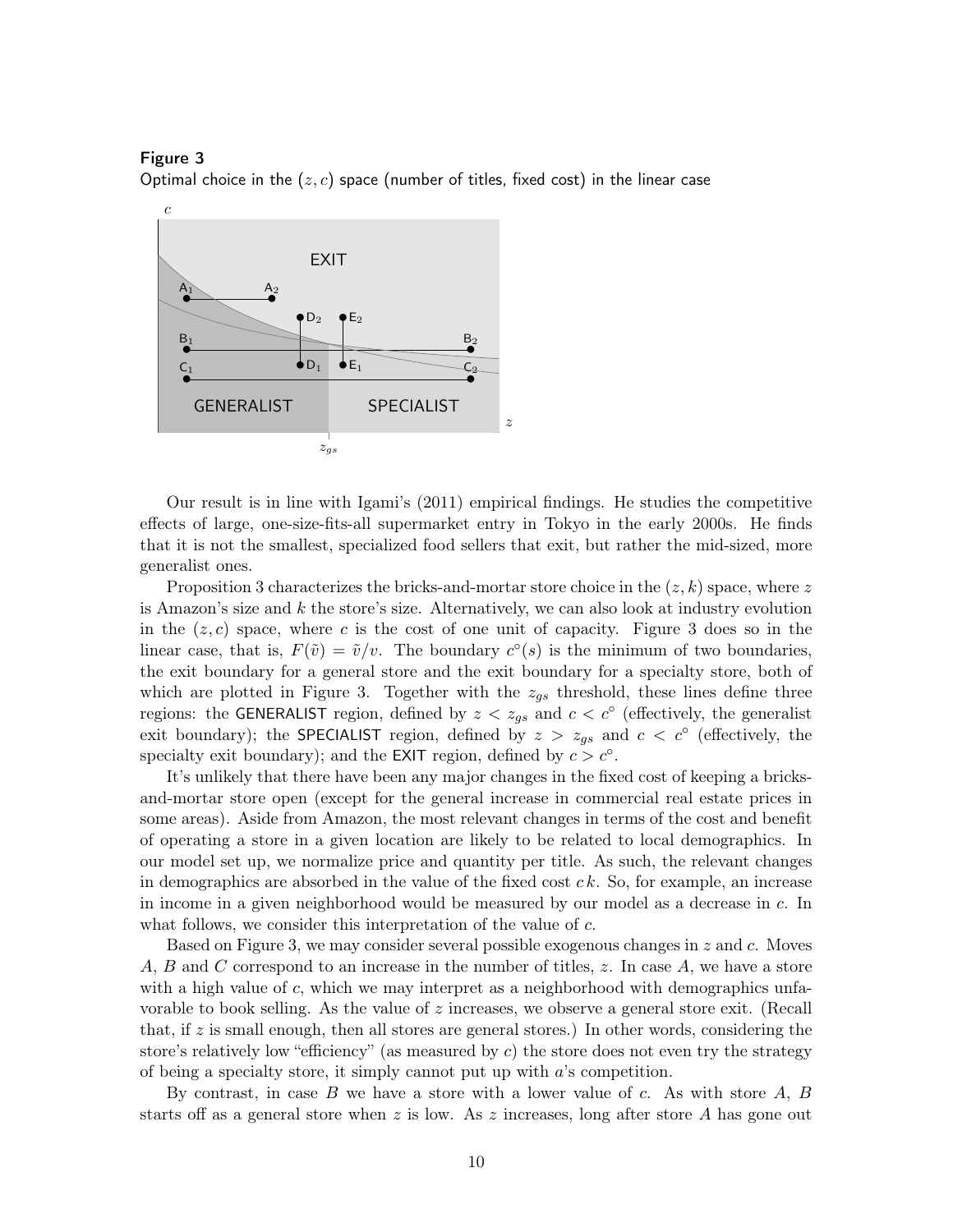of business, B remains active, but past  $z = z_{gs}$  becomes a specialty store. As z continues to increase, B eventually exists as well.

Finally, in case  $C$  we observe a store that is sufficiently efficient (in the sense of having a low value of c) that, no matter how high z is, it remains active. Notice however that, similarly to B, store C becomes a specialty store when  $z > z_{gs}$ .

Moves D and E correspond to a increase in c. In case  $D$ , we observe the exit of a general store, whereas in case  $E$  we observe the exit of a specialty store. As mentioned earlier, a change in  $c$  is best interpreted as a change in local demand conditions (since  $c$  is effectively measured in units of consumer demand).

Figure [3](#page-10-0) also helps understand the contrast between urban and suburban/rural areas. If a bricks-and-mortar store has limited spatial reach, then it makes sense to think of urban areas as areas where each store has a higher potential demand, which in turn corresponds to a lower value of c. One might argue that urban density also implies higher costs, in particular real-estate costs. However, if the long-run supply of real estate is relatively flat, then an increase in density leads to an increase in the ratio of density over monetary cost, which effectively corresponds to a lower  $c$ .

Now suppose that the value of of z is close to the disruption level  $z_{gs}$ . Suppose moreover that, empirically, store heterogeneity within a certain area corresponds to variation in  $c$  and, in particular, variation in the effective value of  $z$  for that store. For example, there might be variation in store-specific preference which enters the profit function in the same way as a variation in z does. In this context, as we compare an urban area (low value of c, something like level C in Figure [3\)](#page-10-0) with a suburban area (high value of  $c$ , something between levels A and B in Figure [3\)](#page-10-0), we observe that, in the former, stores are either general of specialty stores; whereas, in the latter, they are either general stores or exiters. This implies that, starting from a a certain distribution of general and specialty stores, we would expect the distribution of stores in the urban area to skew in the direction of specialty stores. We provide empirical support for this conjecture in Section [4.](#page-18-0)

It is important to note that this relation between market density and the skew toward specialization is *not* due to the classical Adam Smith argument that the division of labor is limited by market size. In fact, moving along a vertical line (cases D and E in Figure [3\)](#page-10-0) does not change the degree of specialization, only the entry/exit decision. Our point is that the combination of entry/exit decisions and the disruption caused by changes in  $z$  may lead to an observed association between market density and specialization even if we assume constant returns to scale.

**Endogenous prices.** So far, we have assumed that all books are priced \$1. This has allowed us to focus on the main issues regarding specialization while keeping the analysis tractable. We now explicitly consider pricing choices. Our goal is to verify the robustness of our previous findings as well as to develop additional intuition regarding the comparative statics of Amazon's expansion.

Recall that the actual market structure we have in mind includes one dominant firm and a large number of fringe firms. Although for simplicity we focus on the decisions of one representative fringe firm, it makes sense to treat firms  $a$  and  $b$  as different types of strategic players. Consistent with with this interpretation, we assume that firm a acts a price leader by setting  $p_a$  first.

Given  $p_a$ , the bricks-and-mortar store b responds by setting its price, which we denote by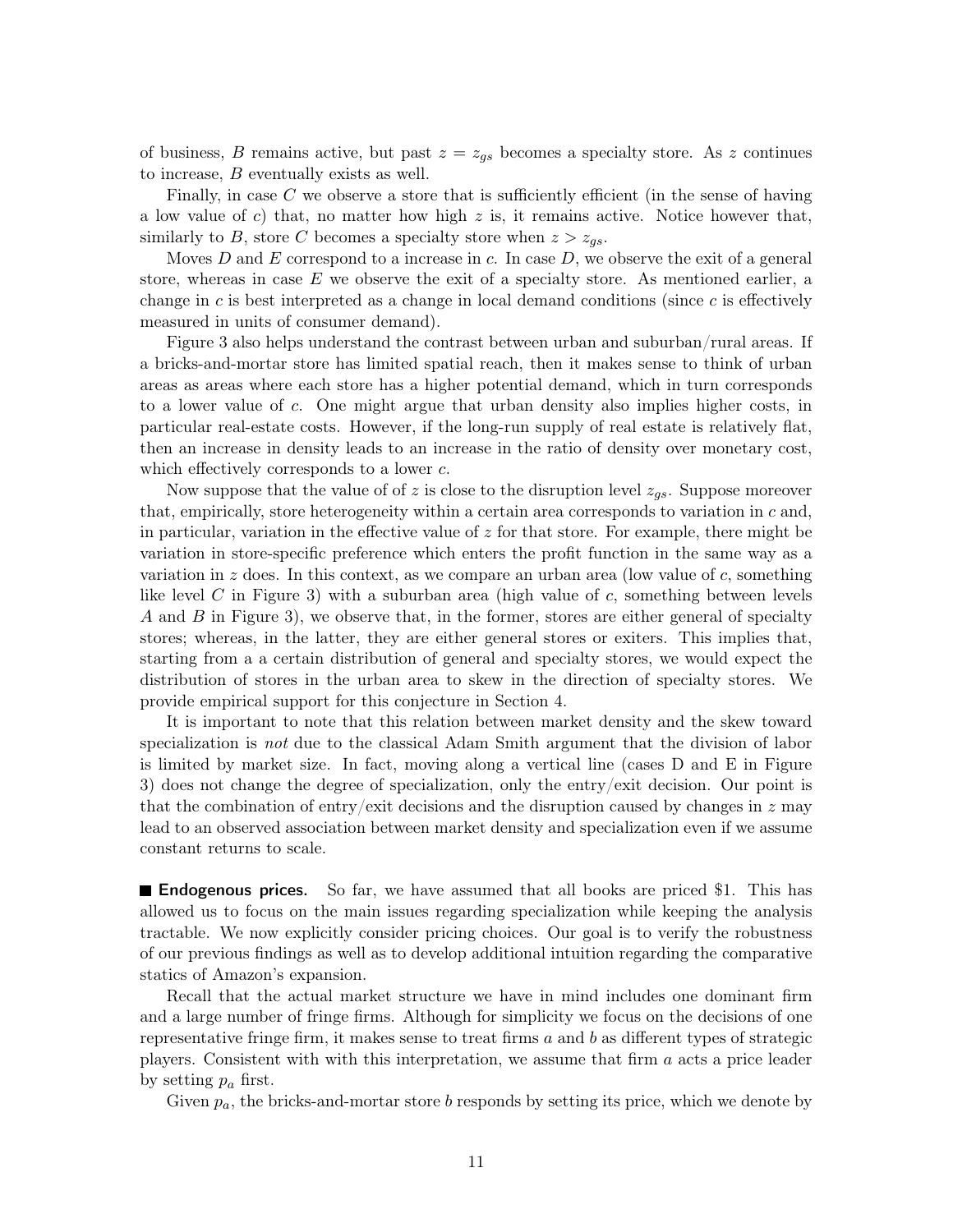$p_q$  if the store is a general store and  $p_s$  if the store is a specialty store. Our focus in on firm  $b$ 's decisions. Accordingly, we take  $p_a$  as an exogenous variable (and later consider comparative statics with respect to it).<sup>[7](#page-0-0)</sup> Similar to Propositions [1](#page-5-0) and [2,](#page-7-1) we make a parameter assumption so as to eliminate trivial corner solutions (if the following assumption fails to hold, then we may be in the case in which a specialty store is always optimal).

In what follows, we first solve for store b's optimal price and then reconsider the store's optimal positioning (general or specialty). Our next result extends the main intuition of Proposition [1,](#page-5-0) adding one new dimension of comparative statics.

<span id="page-12-0"></span>Proposition 4. Suppose that

$$
p_a > w + \frac{m(k) - \sqrt{2} \ m(k/2)}{\sqrt{2} - 1}
$$

There exists a threshold  $z_{gs}$  such that store b optimally chooses to be a specialty store if  $z > z_{gs}$ . In the right neighborhood of  $z_{gs}$ , the specialty store sets a higher price, captures a lower market share and earns a higher profit than a general store.

When discussing Proposition [1,](#page-5-0) we argued that the trade-off between a general and a specialty store is a trade-off between the extensive margin (which favors a general store) and the intensive margin (which favors a specialty store). The proof of Proposition [4](#page-12-0) establishes that, when it comes to price setting, only the intensive margin matters. This explains why a specialty store sets a higher price than a general store. By devoting its space to one book genre only, a specialty store elicits a higher willingness to pay from buyers interested in that genre, which in turn allows the store to set higher prices. This in turn increases the store's incentives to specialize.

Similar to Proposition [1,](#page-5-0) Proposition [4](#page-12-0) establishes that, if firm a is big enough (high  $z$ ), then firm b is better off by becoming a specialty store. The main intuition for the z-threshold part of Proposition [4](#page-12-0) is similar to Proposition [1:](#page-5-0) As total supply  $z$  increases, the specialty store option becomes *relatively* more attractive. In sum, the first part of Proposition [4](#page-12-0) shows that the intuition from Proposition [1](#page-5-0) is robust to the introduction of pricing.

The novel aspect of Proposition [4](#page-12-0) is its second part, the statement that, past the disruption level  $z_{gs}$ , a specialty store sets a higher price, captures a *lower* market share and earns a higher profit than a general store. We call this the *boutique effect*. The specialty store in the model with fixed prices trades-off extensive margin and intensive margin so as to maximize the number of customers. By switching from general to specialty store, firm b loses potential customers, but its offering becomes so much more attractive to its reduced set of customers that it ends up attracting more customers. By contrast, once we introduce prices we observe that the switch to a specialty-store strategy not only sacrifices potential demand but also sacrifices actual demand. Such drop in actual demand is more than compensated by an increase in the intensive margin via higher sale prices.

**Exerche Eclectic consumers.** So far we have assume that consumers are divided into x fans and  $y$  fans. Specifically, the value  $v$  of a book outside of a consumer's preferred genre is zero. At the opposite extreme, consider the case when consumers are totally eclectic, that is, they value both genres equally.

<sup>7</sup>. Endogeneizing Amazon's decisions would be a promising direction for future research.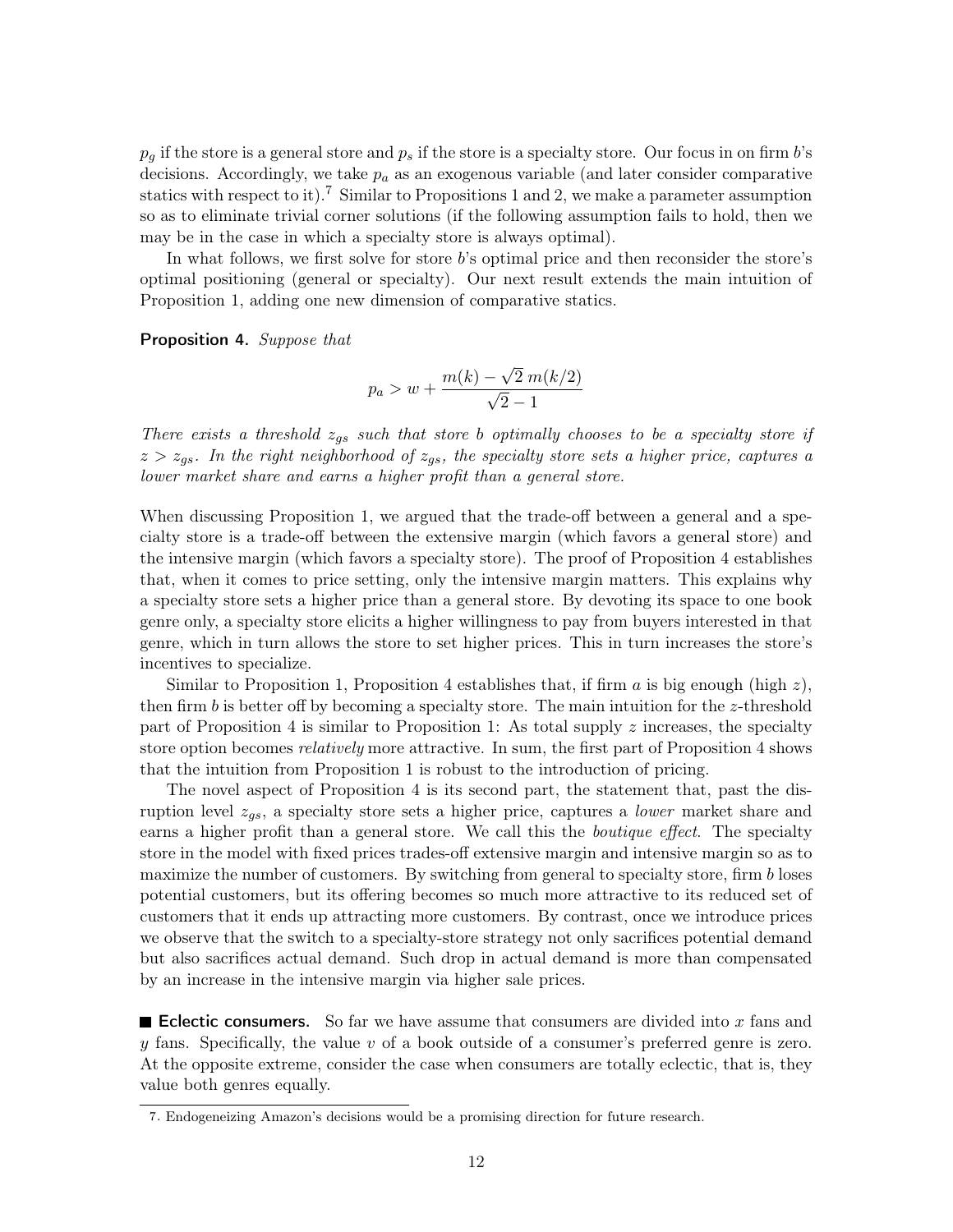Clearly, eclectic consumers are bad news for specialty stores. Before, an  $x$  fan valued a specialty store at  $m(k)$  and the online store at  $m(z/2)$ . By contrast, an eclectic consumer values the online store at  $m(z)$  whereas the specialty store is still valued at  $m(k)$  (here we are excluding the preference parameter z).

Regarding a general store, the analysis is not as obvious. Before, the value of a general store was  $m(k/2)$  for an x fan or a y fan, whereas the value of the online store was  $m(z/2)$ . By contrast, an eclectic consumer values the online store at  $m(z)$  whereas the general store is valued at  $m(k)$  (again, we are excluding the preference parameter z). In which case is the general store better off? The answer depends on which difference is greater,  $m(z/2)-m(k/2)$ or  $m(z)-m(k)$ . Notice that  $m(z)-m(k) > m(z/2)-m(k/2)$  if and only if  $m(z)-m(z/2) >$  $m(k) - m(k/2)$ . Since  $z > k$ ,  $z - s/2 > k - k/2$ , which would suggest the inequality holds. However, concavity of  $m(t)$  would work against the inequality. Suppose that  $F = v$  is linear, so that  $m(t) = t/(1+t)$ . Then the function  $m(t) - m(x/2)$  is non-monotonic, first increasing for  $x \in [0, \sqrt{2}]$  and then decreasing. This implies that we can find values of z and k such that the inequality is in turn true or false. So, even assuming a specific distribution of  $v$ , we cannot guarantee that a general store is better off or worse off when serving eclectic consumers rather than polarized consumers.

It has long been argued that Amazon benefits from increased consumer specialization, and that this is largely the purpose of its recommendation system: by presenting each consumer with increasingly personalized offerings, it makes bookstores obsolete, since bookstores cannot, due their limited size, cater to each consumer's idiosyncrasies. However, as the above analysis shows, this is not necessarily true when we endogenize bricks-and-mortar stores' strategies: more specialized consumers allow specialty stores to emerge, which can be detrimental to Amazon's profits.

**Offline Amenities.** What can bookstores do when consumers are eclectic? We know that, ceteris paribus, bookstores' survival is crucially dependent on the relative consumer preferences for offline shopping.

While so far we have treated this distribution as exogenous, it is interesting to consider the case in which bookstores explicitly invest in it, for instance by boosting their distinctly offline, or "social", features: readings, cafes, bars, but also personalized staff recommendations, for instance. These features are appealing in that they can not be directly replicated by Amazon. They are also increasingly widesparead: see [Raffaelli](#page-36-11) [\(2020\)](#page-36-11) for a discussion of "community" as one of the pillars of brick-and-mortar bookstores survival, and [Saxena](#page-36-12) [\(2022\)](#page-36-12) for some recent examples.

Are offline amenities a complement or a substitute of specialization? And which stores benefit the most from them? We have the following:

<span id="page-13-0"></span>**Proposition 5.**  $\partial^2 \pi / \partial w \partial z > 0$  and  $\partial^2 \pi / \partial w \partial k < 0$ , where  $\pi$  stands for either  $\pi_g$  or  $\pi_s$ . Moreover,  $\partial \pi_g / \partial w > \partial \pi_s / \partial w > 0$  and  $d^2 \pi_g / dw^2 < d^2 \pi_s / dw^2 < 0$ .

In words,  $\partial^2 \pi / \partial w \partial z > 0$  states that the benefits from improved amenities, which we model by an increase in  $w$ , is increasing in the value of z. So, the greater the size of the online store, the greater the incentive for bricks-and-mortar stores to invest in amenities that shift consumer preference in favor of bricks-and-mortar stores. The "time series" comparative static (increase in  $z$ ) is complemented by a "cross section" comparative static (variation in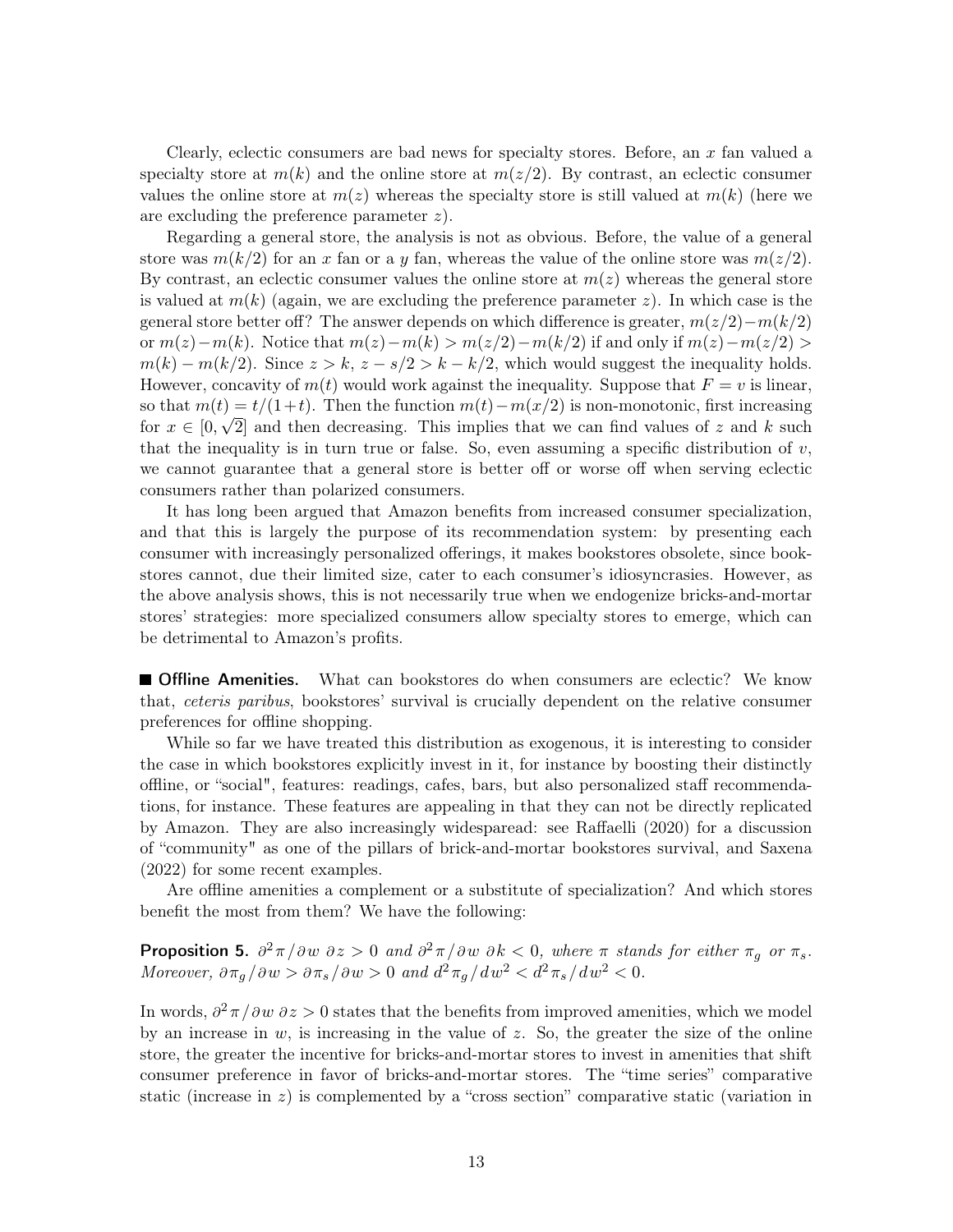$k$ ). In this case, Proposition [5](#page-13-0) states that smaller stores have a greater incentive in investing in amenities than larger stores.

The second part of Proposition [5](#page-13-0) compares incentives in terms of store type rather than store size. It states that a generalist store has a greater incentive to invest in increasing  $w$ , but the returns from such an investment are themselves decreasing. The idea is that investments in  $w$  appeal to all consumers. Therefore, they are more valuable to those stores (generalist stores) which did not give up on half of the consumers to begin with. Moreover, amenities compensate for a "quality gap" in catalogue terms, and this gap is larger for generalist stores than for specialty stores, that is,  $m(z/2) - m(k/2) > m(z/2) - m(k)$ . Finally, the fact that amenities offer decreasing returns follows straightforwardly from the concavity of the demand function with respect to w.

Proposition [5](#page-13-0) suggests that, for a small store (low  $k$ ), investing in amenities (i.e., increasing the value of  $w$ ) may provide an alternative strategy to specialization. This is particularly the case when a significant fraction of consumers are eclectic (so that the gain from becoming a specialist is not as big).

Finally, we note that, by Proposition [4,](#page-12-0) higher prices correspond to a higher  $w$ . Thus, similar to specialization, improving offline amenities allows bricks-and-mortar stores to charge higher markups. Unlike specialization, however, this conclusion is robust to different preference specifications for consumers.

**Bricks-and-mortar store competition.** Up to now, we considered competition between one online store and one bricks-and-mortar store. Implicitly, the idea is that there are a plethora of small (possibly independent) bricks-and-mortar stores with a catchment area that does not overlap with any other bricks-and-mortar store. Consider now the case when two bricks-and-mortar stores, say  $b_0$  and  $b_1$ , do compete for the same potential demand. Specifically, we assume a consumer is characterized by a bricks-and-mortar-store preference  $\tilde{w}$  and a relative preference between stores  $b_0$  and  $b_1$  in the form of a location  $d \in [0,1]$  and transportation cost  $\tau$  per unit of distance to store  $b_0$  (located at 0) and to store  $b_1$  (located at 1). Moreover, we assume that  $d$  and  $\tilde{w}$  are independently and uniformly distributed:  $d \sim U[0, 1]$  and  $\tilde{w} \sim U[0, w]$ . Our main result is that, under competition, the choices of genre by stores  $b_0$  and  $b_1$  exhibit strategic complementarities.

<span id="page-14-0"></span>**Proposition 6.** Let z be such that store  $b_0$  and  $b_1$  are indifferent between a general- and a specialty-store strategy absent offline competition. In the neighborhood of z, being a specialty store is a strict best response to the rival choosing to be a specialty store.

Proposition [6](#page-14-0) suggests that competition provides an additional force pushing in the direction of specialization. Suppose that we fix firm  $b_1$ 's strategy at being a general store. As z crosses a certain threshold, say  $z<sub>o</sub>$ , then firm  $b<sub>0</sub>$ 's optimal strategy switches to becoming a specialty firm (of either x or y). However, if firm  $b_1$  has become a specialty firm (choosing, say, genre y), then, even if z is lower than  $z<sub>o</sub>$  (by a little), firm  $b<sub>1</sub>$  also optimally switches to being a specialist (specializing in the niche that firm  $b_1$  did not).

To conclude this section, we note how Amazon is strictly worse off when competing with two specialty stores compared to two generalist stores, as the overlap between the latter is far greater than between the former. Again, this suggests caution when interpreting a higher degree of consumer specialization as a desirable outcome for larger, online retailers.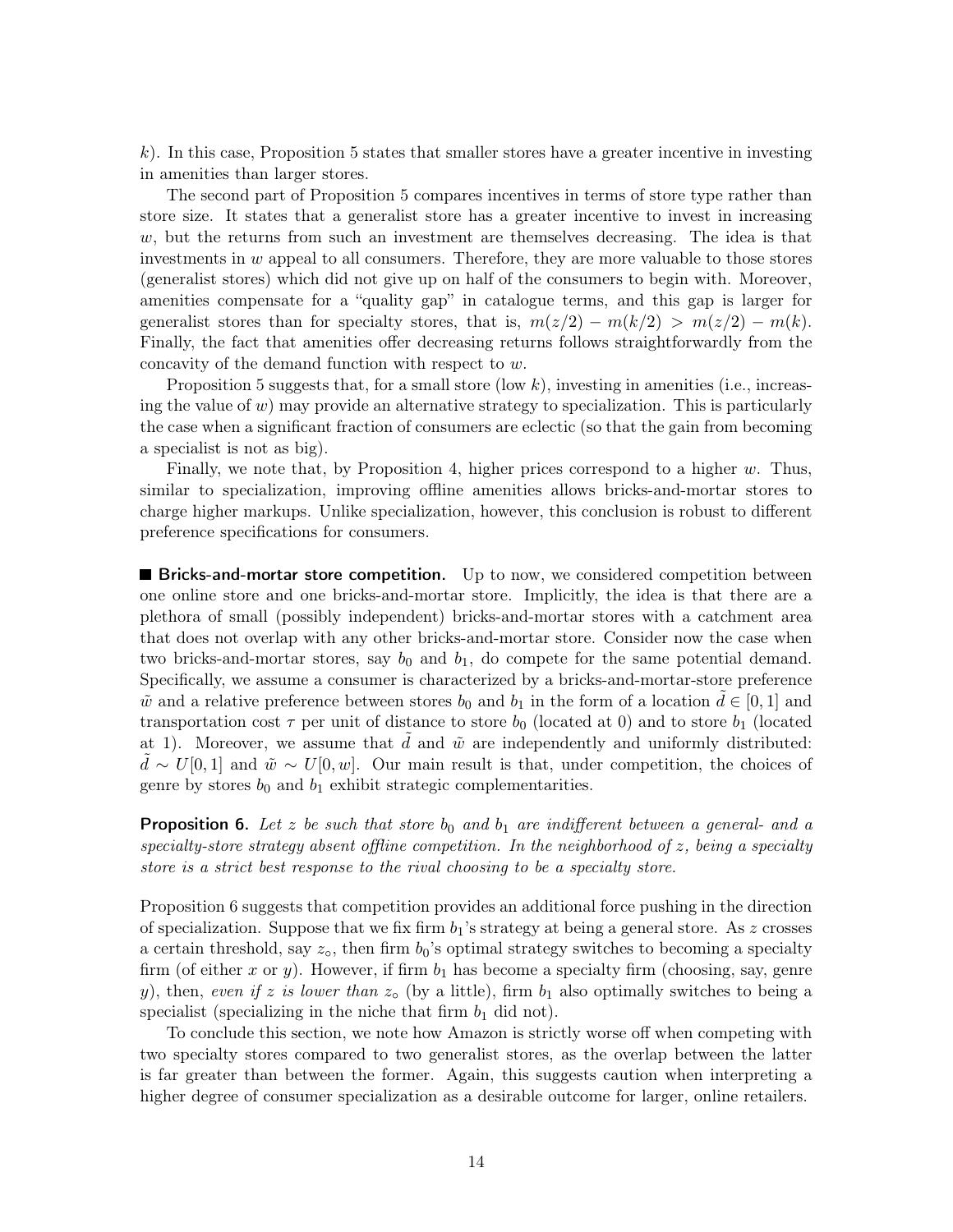#### Figure 4

<span id="page-15-0"></span>Firm profit and consumer welfare. Effects of switching from general to specialty  $x$  store.



**Welfare analysis.** All of our analysis so far has focused on firm  $b$ 's profits and optimal choices. A natural follow-up question is the relation between firm b's decisions and consumer welfare. Let us go back to the model with fixed prices and one bricks-and-mortar store, firm b. Let us consider, as in the initial model, the choice between being a general and being a specialty store. Suppose social welfare is given by consumer surplus plus firm profits. Since all sellers set  $p = 1$  and the market is covered (all consumers make a purchase), consumer surplus is a sufficient statistic of social welfare.

Figure [4](#page-15-0) illustrates the contrast between a general and a specialty store when competing against firm  $a$ . On the horizontal axis we measure each consumer's value of  $z$ , that is, their disutility from buying from firm a. On the vertical axis we measure the advantage, in terms of vertical quality, of the online store with respect to the bricks-and-mortar store. The 45◦ line measures the points at which the "horizontal" differentiation advantage of firm  $b$  exactly compensates the "vertical" differentiation advantage of firm a.

Consider first the case of a general store  $b$ . Its disadvantage with respect to store  $a$  is given by  $m(z/2) - m(k/2)$ . It follows that only consumers with a value of  $\tilde{w}$  greater than  $w''$  purchase at the bricks-and-mortar store. Since  $\tilde{w}$  is uniformly distributed, we conclude that firm b's market share is given by  $q_g = w - w''$ .

Consider now the case of a specialty store  $b$ . Its disadvantage with respect to store  $a$  is given by  $m(z/2) - m(k)$ . It follows that only consumers with a value of  $\tilde{w}$  greater than w' purchase at the bricks-and-mortar store. Since  $\tilde{w}$  is uniformly distributed, we conclude that firm b's market share (among its genre followers) is given by  $q_s = w - w'$ . However, we must keep in mind that if firm  $b$  focuses on genre  $x$ , for example, then it loses potential buyers who are only interested in  $y$ . In other words, by becoming a specialty store firm  $b$  halves its potential demand. Therefore, its market share is  $(w - w')/2$ .

The values of z and k were selected so that  $\pi_g = w - w'' = (w - w')/2 = \pi_s$ . In other words, for the particular values of z and k underlying Figure [4,](#page-15-0) firm b is indifferent between being a general store or being a specialty store. Consumers, however, are not indifferent between the two types of store. Consumer surplus is given by the area below

$$
\max\{m(z/2), \tilde{w} + m(\tilde{k})\}
$$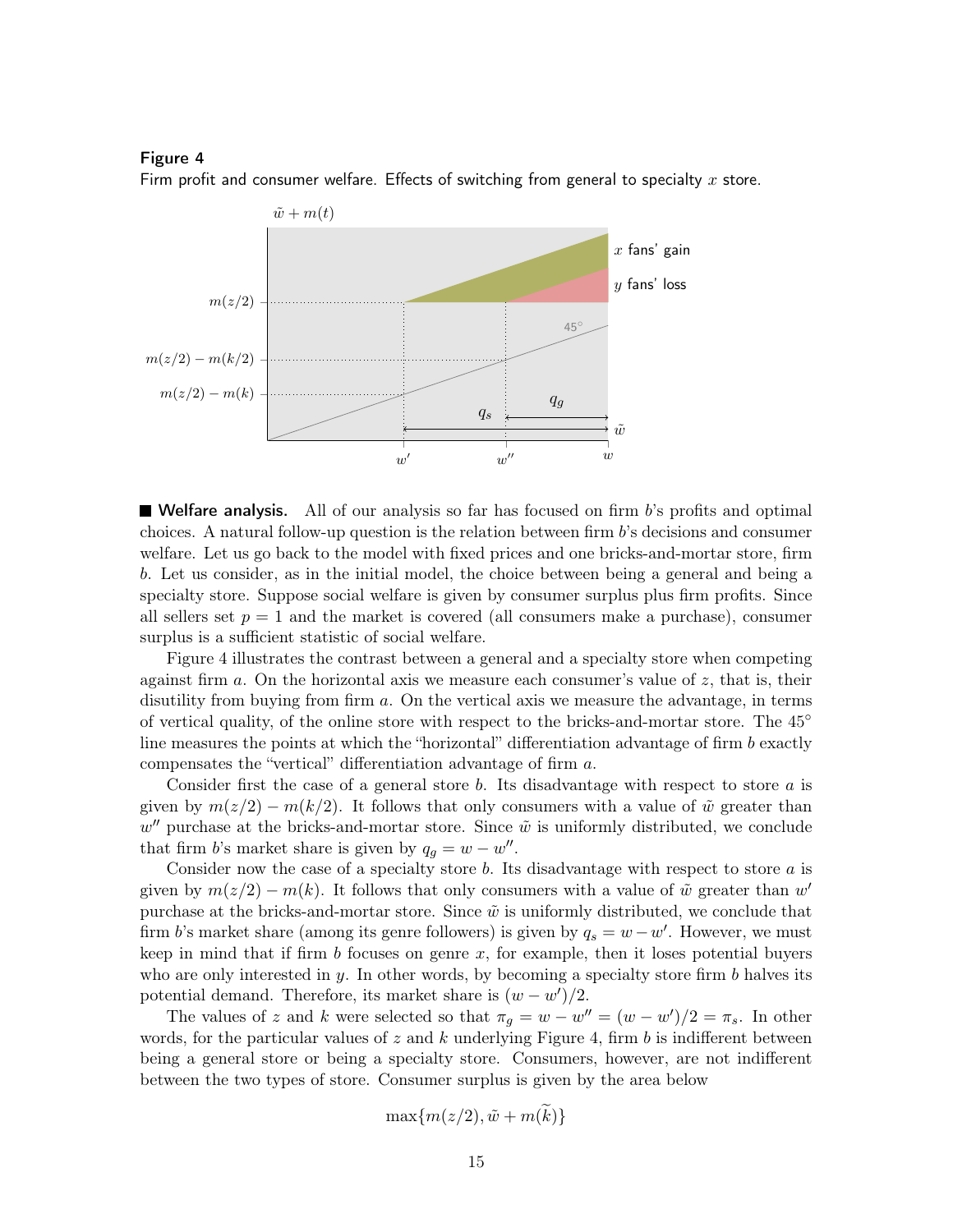where  $\tilde{k} = k/2$  or  $\tilde{k} = k$  for a general and a specialty store, respectively. It follows that, for genre x consumers, the switch from a general to a genre x specialty store implies an increase in consumer surplus given by the green trapezoid in Figure [4.](#page-15-0) By contrast, for genre  $\gamma$  consumers the switch implies a decrease in consumer surplus given by the red area in Figure [4.](#page-15-0) By construction, the green area is greater than the red area. More generally, we have just established the following result:

<span id="page-16-1"></span>**Proposition 7.** When store b is indifferent between being a general or a specialty store, the average consumer strictly prefers the latter.

Intuitively, consumer surplus is "convex" in the vertical utility provided by the bricks-andmortar store. This implies that consumers prefer the "bet" of having a specialty store of their preferred genre with probability 50% than a general store with probability 100%.

This intuition is related to a number of results in the IO literature. [Mankiw and Whin](#page-36-13)[ston](#page-36-13) [\(1986\)](#page-36-13) provide conditions such that, in equilibrium, there is excess entry into a market. Intuitively, the entrant does not correctly take into account the positive externality it creates for consumers nor the negative externality it creates for its competitors. Similarly, our firm b does not take into account the positive surplus effect it has on the consumers who like the genre in which they specialize.

# <span id="page-16-0"></span>3. Discussion

We believe that our theoretical findings have important practical implications for marketing and strategy, namely in the context of bookstores and other retail markets. In this section, we discuss some of these implications.

**Barnes & Noble.** In 2019, Barnes  $\&$  Noble appointed James Daunt as its new CEO. Daunt was previously the founder of Daunt Books and managing director of UK's large bookshop chain Waterstones [\(Chaudhuri, 2019\)](#page-36-14). Daunt's philosophy, as he puts it, is centered around some core tenets [\(Segal, 2019\)](#page-37-1):

- Escape broad genres, such as "self-help" or "history", organizing bookstores around some specific, and often niche, themes;
- Curate selections locally, allowing the local staff to pick books, and avoiding general, UK-wide catalogs;
- Avoid the convenience trap, focusing on the many perks of the offline experience instead.

This business strategy resonates with our theoretical findings. First, and most obvious, Daunt clearly emphasizes the importance of specialization (Proposition [1](#page-5-0) and [2\)](#page-7-1), thus avoiding broad genres on which Amazon's advantage is hard to counteract.

That said, it is important to note that for this form of bricks-and-mortar specialization to arise, a substantial fraction of consumers need to be specialists, that is, have genre-specific preferences. When consumers are eclectic, offering offline amenities such as readings and cafes, but also curated staff recommendations, may prove a more fruitful strategy (Proposition [5\)](#page-13-0), as also highlighted by Daunt.

 $\blacksquare$  The tyranny of the majority. In his influential book, [Waldfogel](#page-37-2) [\(2007\)](#page-37-2) states that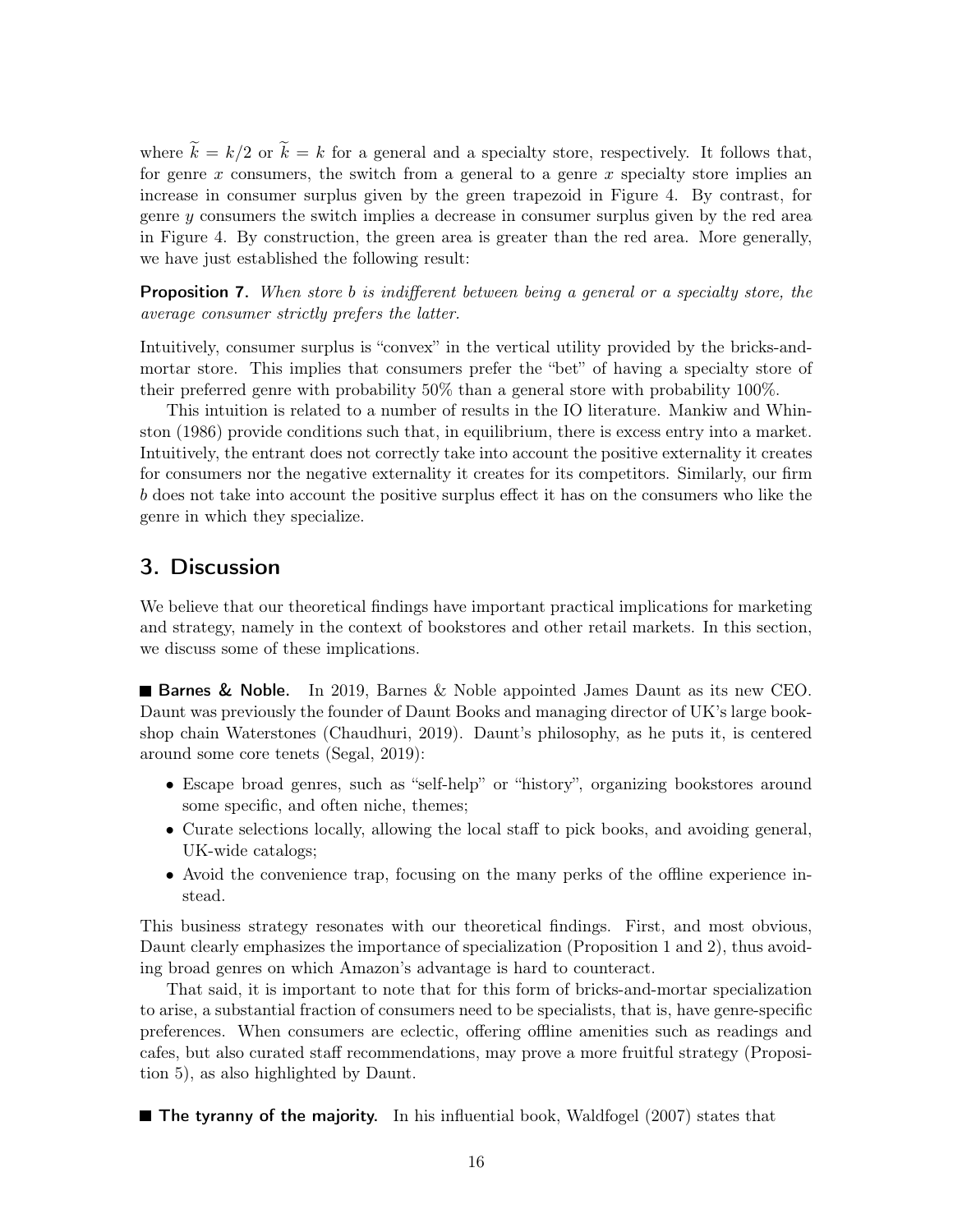When fixed costs are substantial, markets provide only products desired by large concentrations of people.

Our analysis suggests that the competition between an ever-larger online platform and bricks-and-mortar stores may actually counter Waldfogel's "tyranny of the majority." In other words, while we acknowledge that there is empirical evidence for Waldfogel's prediction, we argue that Amazon's increased dominance might have at least partly reversed this picture in a variety of retail markets. Chief among them is arguably the book market, which combines early Amazon penetration with enormous product variety.

Nevertheless, our results have some parallels to Waldfogel's. Proposition [7](#page-16-1) shows that the extent of specialization is insufficient: consumer welfare would increase with more specialization than it results in equilibrium.

**Amazon's embarrassment of niches.** Amazon's highly personalized algorithms have long been believed to fracture consumers into taste niches, lengthening the tail in sales and thus the value of Amazon's virtually infinite inventory. Our analysis highlights a potential drawback to Amazon's strategy: as more consumers acquire (or discover) a specific taste, smaller retailers respond by targeting these increasingly relevant taste communities. In other words, taking into account bricks-and-mortar specialization decisions, it is unclear whether consumer specialization is good news for Amazon after all.

**A contrast of strategies and mechanisms.** [Anderson](#page-36-3) [\(2004\)](#page-36-3) describes Amazon's strategy as follows:

This is the power of the Long Tail. The companies at the vanguard of it are showing the way with three big lessons: Rule 1: Make everything available Rule 2: Cut the price in half. Now lower it. Rule 3: Help me find it

There is an interesting contrast with respect to the niche specialty bricks-and-mortar stores we increasingly find in the US market. First, contrary to Amazon, they do not make everything available; in fact, they restrict to a very narrow section of the spectrum. Second, as Proposition [4](#page-12-0) suggests, they set higher prices, rather than lower prices. One thing they have in common with Amazon is that they effectively help consumers search, though in a different way.

Interestingly, the drivers for the economic appeal of niche titles are reversed in our work compared to [Anderson](#page-36-3) [\(2004\)](#page-36-3). In [Anderson](#page-36-3) [\(2004\)](#page-36-3), it is the lack of capacity constraints that makes it economically viable for large retailers to stock increasingly obscure titles. Conversely, we argue that it is precisely the presence of capacity constraints that motivates small retailers to specialize in narrow niches. Given small stocking capacity, it can be optimal to excel at one niche and neglect all others rather than to be passable at everything.

**Bookshop.** [Anderson](#page-36-3)  $(2004)$  goes on to argue that

Most successful businesses on the Internet are about aggregating the Long Tail in one way or another. ... By overcoming the limitations of geography and scale, ... [they] have discovered new markets and expanded existing ones.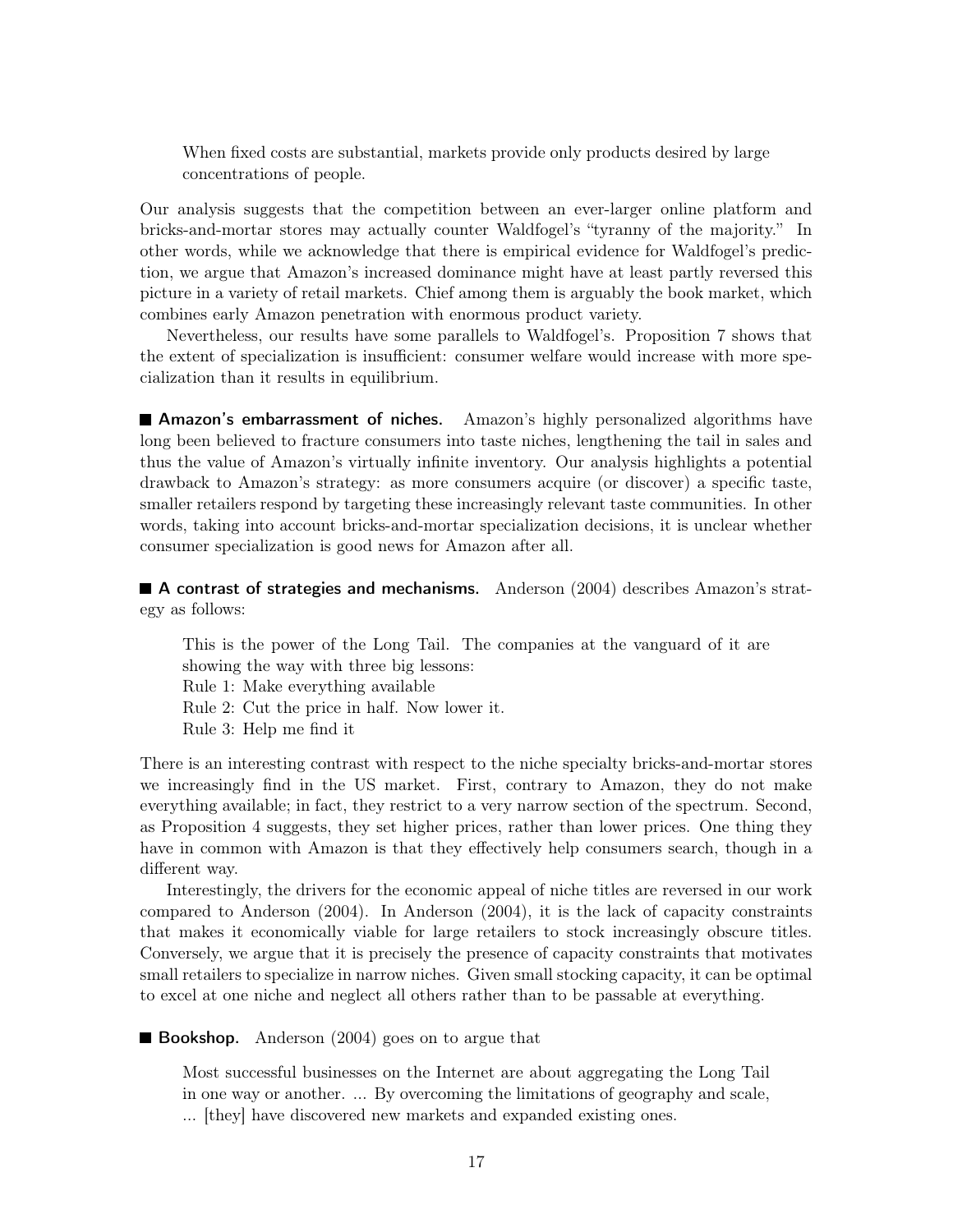One interesting instance of this is given by Bookshop, a relatively recent newcomer in the US book market [\(Alter, 2020\)](#page-36-15). In essence, Bookshop aggregates local bookstores' catalogues and offers quick, efficient shipping to try and replicate Amazon's business model, while supporting small businesses. Andy Hunter, Bookshop's founder, pitched the e-commerce platform as "the indie alternative to Amazon", and claimed it could represent a "boon for independent stores".

It stands to reason that this type of aggregation is all the more powerful the more specialization (and, thus, heterogeneity) there is among bookstores: if all bookstores were stocking the same bestsellers, Bookshop's business model would fail to replicate even a small fraction of Amazon's variety. Since our analysis provides a rationale for the growth in the number of specialized bookstores (in the US and in recent years), it also provides support for Bookshop's strategy. We test for this in Section [4.](#page-18-0)

**Beyond books.** While our primary focus has been on the book retail market, our analysis, as mentioned in the Introduction, extends to other industries as well. Consider the case of Heatonist, a hot sauce specialist with locations in Manhattan and Brooklyn, New York. Heatonist stocks around 150 different hot sauces, almost always by independent, obscure producers. Popular sauces like Sriracha, which can be found at most US supermarkets, are not offered.

A quick search reveals the extreme extent of Heatonist's specialization: among Heatonist's staff picks, some are entirely absent on Amazon, while less than half have amassed more than 50 Amazon reviews as of March 2022. This is an ever greater degree of specialization than that we model in our paper — in which, for simplicity, we posit that Amazon stocks the whole product space, while brick and mortar stores optimize given capacity.

In the limit, the selection of hot sauces purchased on Amazon can become less niche than those sold offline. While that need not be the case in this or other markets (Heatonist, of course, coexists with several supermarkets only selling a few commercially successful varieties of hot sauces), we show in Section [4](#page-18-0) that, in the context of books, this is more than a theoretical possibility.

### <span id="page-18-0"></span>4. Empirical evidence

Our theoretical results imply a series of predictions. In this section, we discuss empirical evidence from the bookstore industry, specifically evidence from a novel, proprietary data set provided by a major US publisher. The data includes store-title-level wholesale purchases of titles at a monthly frequency. We do not observe sales from each channel to consumers. Rather, we assume orders and sales are highly correlated and use the former as a proxy for the latter. High correlation between orders and sales is a natural assumption, particularly in light of the fact that retailers routinely order the same books repeatedly over time, presumably following stockouts. We also have detailed information on approximately 2,800 independent bookstores, including type of store and address, which we have matched to publicly available geographic and demographic data. For non-independent bookstores we have some aggregate information which we describe below.

Bookstore orders can be divided into four different channels:

• Online D2C: Sales made to Amazon.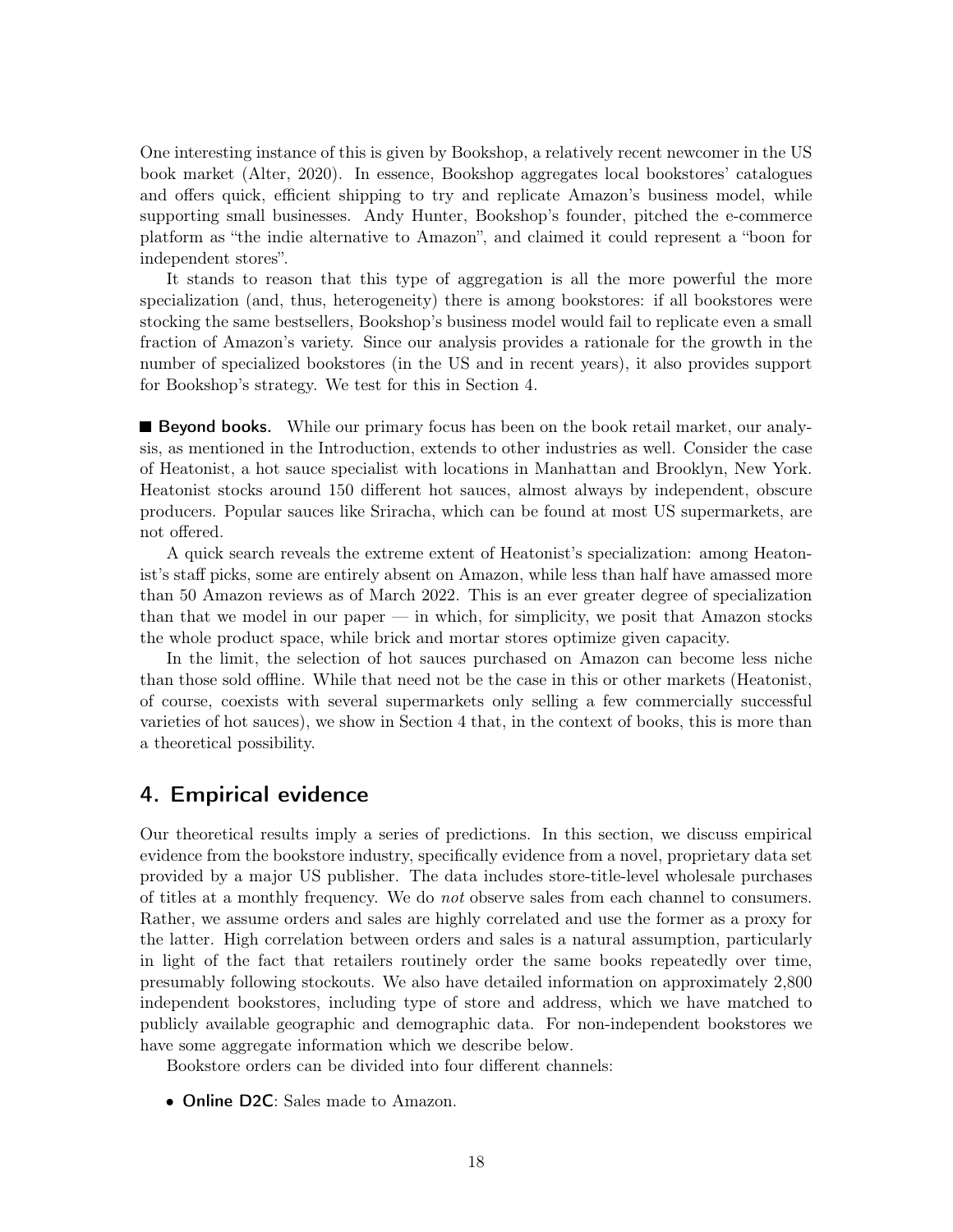| N             | <b>Book Chains</b> | <b>Book Stores</b> | Mass Merch. | Online D <sub>2C</sub> |
|---------------|--------------------|--------------------|-------------|------------------------|
| $#$ titles    | 43,887             | 39,267             | 12,875      | 47,903                 |
| $#$ copies    | 127,602,337        | 31,701,747         | 171,420,650 | 163,995,077            |
| copies/title  | 2,907              | 807                | 13,314      | 3,423                  |
| $%$ top 100   | 11.2               | 11.1               | 21.4        | 14.7                   |
| % top 1000    | 39.9               | 36.1               | 71.2        | 45.7                   |
| % top 10000   | 86.6               | 83.3               | 99.9        | 87.4                   |
| % niche sales | 2.7                | 4.6                | 0.6         | 3.7                    |

<span id="page-19-0"></span>Table 2 Sales distribution by channel

- Bookstores: Sales made to independent bookstores. At the title and bookstore level.
- Book chains: Sales made to bookstore chains such as Barnes & Noble etc. At the title level, aggregated over all book chain stores.
- Mass Merchandiser: Sales made through large non-specialty stores such as Target, Walmart etc, as well as airport bookstores. At the title level, aggregated over all book chain stores.

As explained in the above list, our data is at the bookstore level for independent bookstores but aggregate over all bookstores for the other channels. Accordingly, we divide our empirical analysis into two parts. First, we compare aggregate data across the four channels considered above. Second, we dive into store-level data for independent bookstores, testing some of the implications of our theoretical results at the bookstore level.

**Aggregate bookstore data.** Proposition [1](#page-5-0) predicts that, as Amazon increases in size, bricks-and-mortar stores, especially smaller ones, become increasingly specialized. Extending Proposition [1](#page-5-0) to the case of mainstream and niche genres, Proposition [2](#page-7-1) implies that bricks-and-mortar sales are more niche-concentrated than online sales (or total sales), despite (or rather, because of) bricks-and-mortar stores' relatively small size.

Table [2](#page-19-0) provides a series of indicators that compare different distribution channels and help address the above predictions. The first row shows the number of different titles collectively carried by each channel. As can be seen, the value is approximately equal for all channels (about 40 thousand titles) except for mass merchants, who only carry about one third of the titles carried by other channels.

The second row of Table [2](#page-19-0) shows the total number of copies sold by each channel over the 2016–2019 period. Dividing this value by the number of copies, we get the average number of copies per title sold by each title. Now we notice that the value for book chains is not that different from that of Amazon. By contrast, independent bookstores sell about third of copies per title of what book chains or Amazon do. By contrast, mass merchants sell about four times more copies per title than book chains or Amazon.

One simple way to test our theory's predictions is to compute concentration indexes by type of channel. To this end, we ask: What does the distribution of sales look like? How does it differ across channels? Specifically, we compute the percentage of sales due to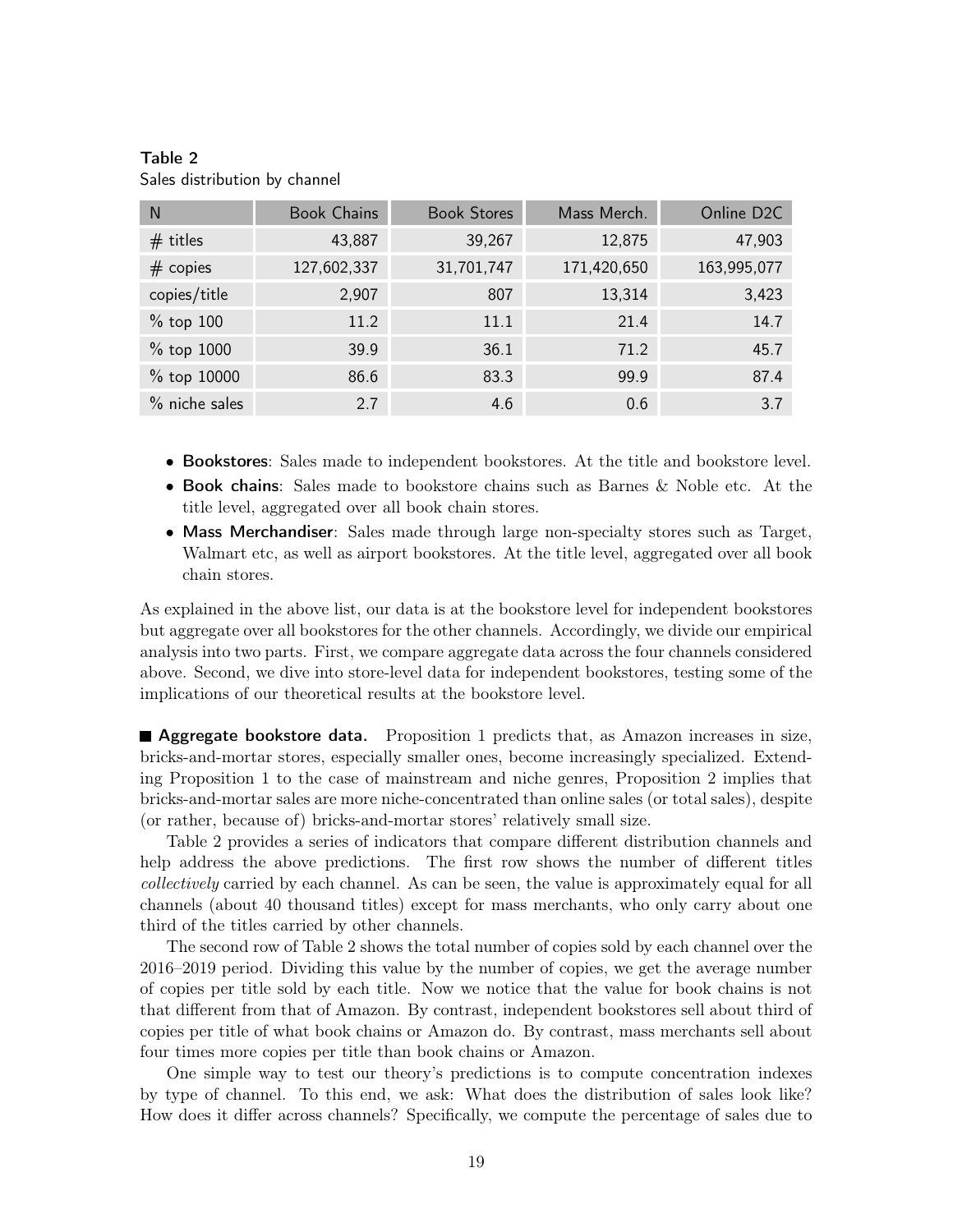the top  $N$  books, where  $N$  is equal to 100, 1000, and 10000. As can be seen from Table [2,](#page-19-0) in aggregate terms, book chains are not that different from bookstores in terms of the fraction of sales accounted by the top 100, top 1000, and top 10000 titles. By contrast, mass merchants make twice as many sales from the top 1000 titles. In fact, the distribution of sales by ranking dominates (in the sense of first-order stochastic dominance) that of the other channels.

Finally, and particularly relevant for testing Proposition [2,](#page-7-1) the bottom row of Table [2](#page-19-0) shows that fraction of aggregate sales that corresponds to niche genre titles. We define a niche genre as one with genre market share below the median market share of all genres. Table [3](#page-21-0) lists all genre categories and their respective shares of total sales. Comparing the mass merchant and the online columns, we observe numbers that are very consistent with the long-tail narrative, namely that online sales provide an "embarrassment of niches", thus leading to a high fraction of niche titles sold. However, it is equally impressive and relevant that the fraction of niche sales is highest for independent bookstores, namely 4.6%. This is 24% more than Amazon, 70% more than chains, and 660% more than mass merchandisers (which, unsurprisingly, almost exclusively order more familiar titles of more familiar genres).

Unfortunately, we only have aggregated data for the channels book chains and mass merchants. In other words, the data is aggregated over all stores. We do, however, have access to store level data for independent bookstores. This allows us to devise sharper tests of our theoretical results, to which we turn next.

**Independent bookstores.** We now focus on sales to independent bookstores, for which we have store-level data. Since purchases are rather sparse (i.e., there are many zeros), we aggregate orders at the title-author level, over time (2016–2019), and across multiple versions of each title (i.e., hardcover or paperback). This results in a sample of 39,000 unique book titles purchased by 2209 unique stores, for a total of 6 million transactions.<sup>[8](#page-0-0)</sup> Table [4](#page-22-0) provides some summary statistics of our independent-store-level data. As can be seen, there is significant variation in the extent to which stores carry popular genres (genres with a market share greater than 5%) as well as significant variation in the extent to which stores carry niche genres (genres with a market share lower than .25%).

Figure [5](#page-22-1) provides additional characterization of our set of independent stores. It shows the histogram as well as the kernel density of the variable catalog size. Recall that this is based on orders during 2016–2019. Therefore, our catalog size variable is a lower bound of the actual number of titles carried by each store. Considering the large variation in the catalog sizes across stores, we measure this variable in a logarithmic axis. As can be seen from Figure [5,](#page-22-1) the density is approximately bimodal. Specifically, one can identify two groups of bookstores, one with a catalog of less than 100 titles, one with a catalog of more than 1000 titles.<sup>[9](#page-0-0)</sup>

Our simple theoretical model assumes that each bookstore carries one copy of each title that it carries. This is obviously a simplifying assumption. In reality, one would expect bookstores to carry multiple copies of each title, especially more popular titles. Figure [6](#page-22-2) shows the correlation between catalog size and sales (number of copies ordered). As can

<sup>8</sup>. Each transaction typically includes multiple copies of a given format of a given title on a given date.

<sup>9</sup>. Again, we note that our measures of size are based on orders during the 2016–2019 period.

Therefore, the value of catalog size provides a lower bound of the actual catalog of titles carried by the bookstore.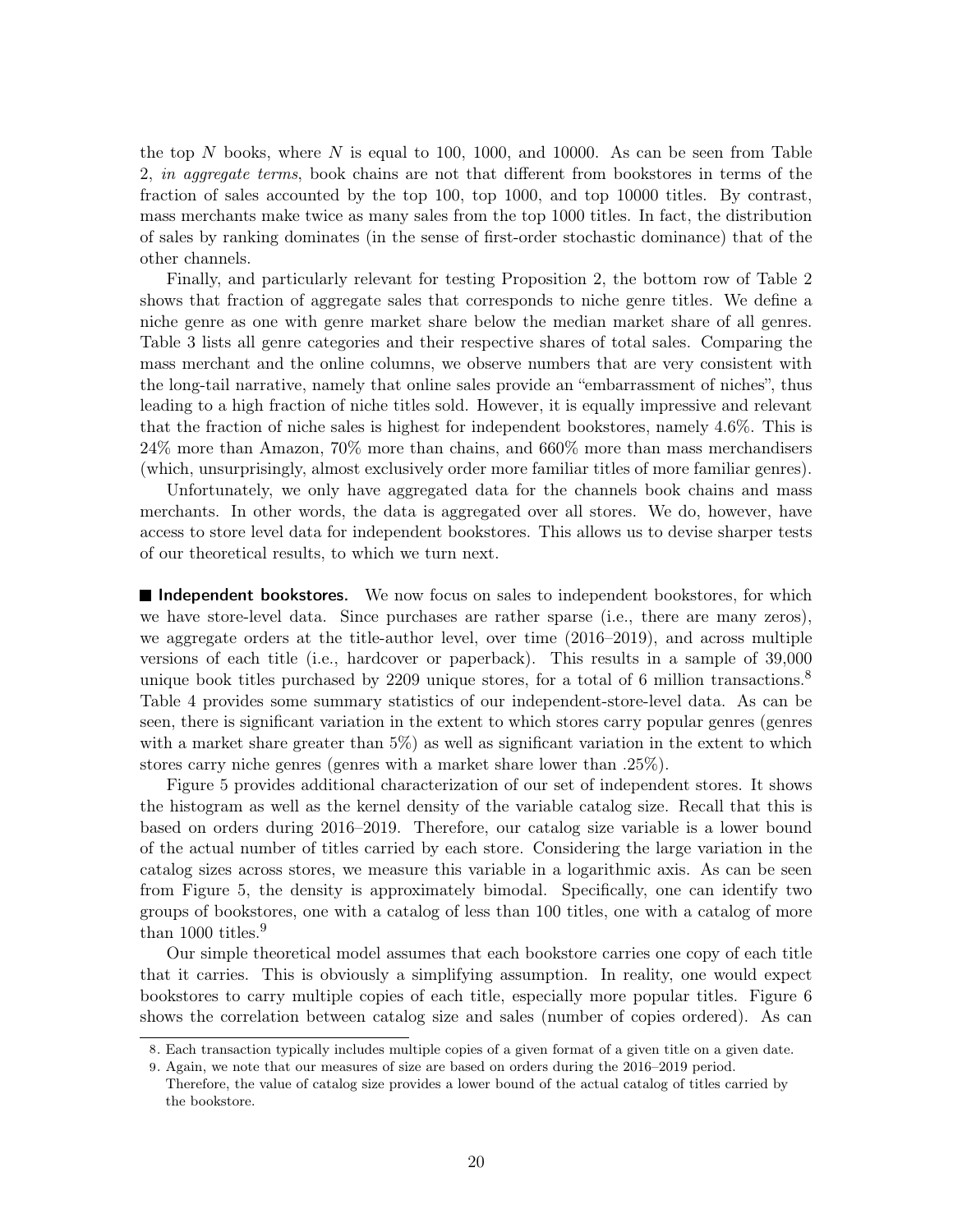### Table 3

<span id="page-21-0"></span>List of book genres and shares of total

| Subgenre                       | Sales (units) | Share of total |
|--------------------------------|---------------|----------------|
| Fiction                        | 231,189,777   | 43.592         |
| Juvenile Fiction               | 86,342,965    | 16.280         |
| Biography & Autobiography      | 33,603,160    | 6.336          |
| Young Adult Fiction            | 29,578,303    | 5.577          |
| Cooking                        | 18,774,375    | 3.540          |
| Business & Economics           | 17,566,118    | 3.312          |
| History                        | 13,219,540    | 2.493          |
| Juvenile Nonfiction            | 11,676,213    | 2.202          |
| Self Help                      | 10,698,177    | 2.017          |
| Religion                       | 8,984,798     | 1.694          |
| Health & Fitness               | 6,018,599     | 1.135          |
| <b>Political Science</b>       | 5,622,655     | 1.060          |
| Social Science                 | 5,542,616     | 1.045          |
| Family & Relationships         | 4,030,002     | 0.760          |
| Science                        | 3,949,072     | 0.745          |
| Psychology & Psychiatry        | 3,839,287     | 0.724          |
| Humor                          | 3,830,617     | 0.722          |
| Poetry                         | 3,285,440     | 0.619          |
| True Crime                     | 2,615,300     |                |
|                                | 2,598,292     | 0.493          |
| Sports & Recreation            |               | 0.490          |
| Body, Mind & Spirit            | 2,475,649     | 0.467          |
| House & Home                   | 2,392,920     | 0.451          |
| Young Adult Nonfiction         | 2,228,676     | 0.420          |
| <b>Study Aids</b>              | 2,043,606     | 0.385          |
| Philosophy                     | 1,476,085     | 0.278          |
| Art                            | 1,409,606     | 0.266          |
| Nature - General               | 1,385,938     | 0.261          |
| Literary Collections           | 1,313,664     | 0.248          |
| Drama                          | 1,242,382     | 0.234          |
| Travel                         | 1,200,033     | 0.226          |
| Comics & Graphic Novels        | 1,154,601     | 0.218          |
| Language Arts                  | 1,118,371     | 0.211          |
| Reference                      | 1,005,376     | 0.190          |
| Performing Arts                | 703,873       | 0.133          |
| Law                            | 649,963       | 0.123          |
| Pets                           | 594,567       | 0.112          |
| Games                          | 592,391       | 0.112          |
| Education                      | 586,524       | 0.111          |
| Crafts & Hobbies               | 578,725       | 0.109          |
| Music                          | 539,748       | 0.102          |
| Medical                        | 518,157       | 0.098          |
| Photography                    | 421,458       | 0.079          |
| Computers                      | 394,280       | 0.074          |
| Technology                     | 353,275       | 0.067          |
| Mathematics                    | 211,752       | 0.040          |
| Design                         | 158,232       | 0.030          |
| Literary Criticism & Collectns | 132,800       | 0.025          |
| Gardening                      | 128,020       | 0.024          |
| Transportation                 | 123,977       | 0.023          |
| Antiques & Collectibles        | 107,778       | 0.020          |
| Architecture                   | 70,984        | 0.013          |
| Foreign Language Study         | 54,450        | 0.010          |
| Non-Classifiable               | 15,917        |                |
|                                |               | 0.003          |
| <b>Bibles</b>                  | 6,036         | 0.001          |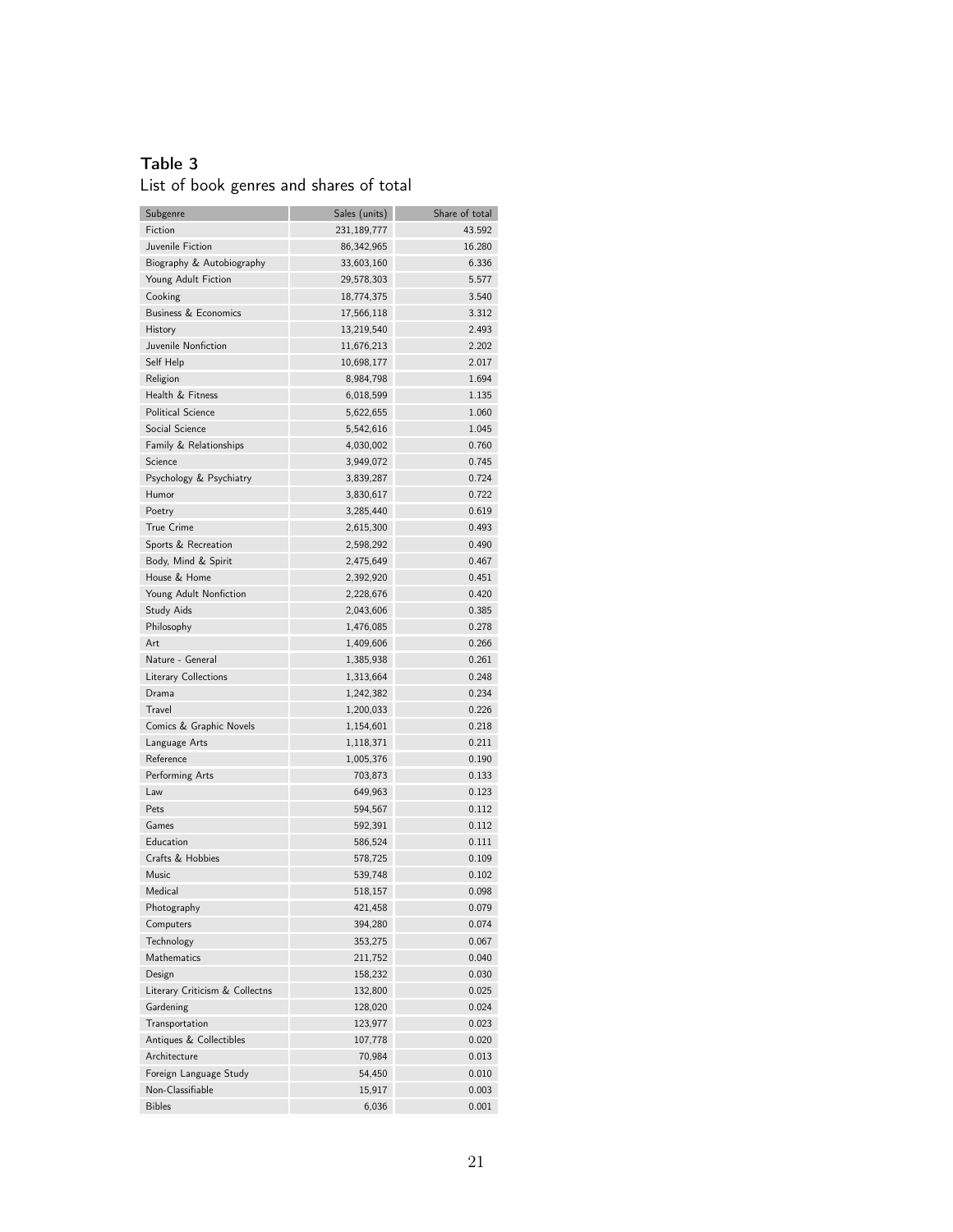### Table 4

<span id="page-22-0"></span>Summary statistic of independent store level data (2209 stores).

|        | sales   | pop genre<br>sales | niche<br>genre sales | catalog<br>size | $%$ pop<br>gen sales | $%$ niche<br>gen sales |
|--------|---------|--------------------|----------------------|-----------------|----------------------|------------------------|
| Min    |         |                    |                      |                 |                      |                        |
| Median | 1108    | 712                | 21.0                 | 248.5           | 71.35                | 1.992                  |
| Mean   | 13226   | 8646               | 517.8                | 5055.5          | 62.63                | 4.931                  |
| Max    | 1609174 | 537703             | 57316                | 136116          | 100.00               | 100.000                |

# <span id="page-22-1"></span>Figure 5 Catalog size distribution



<span id="page-22-2"></span>

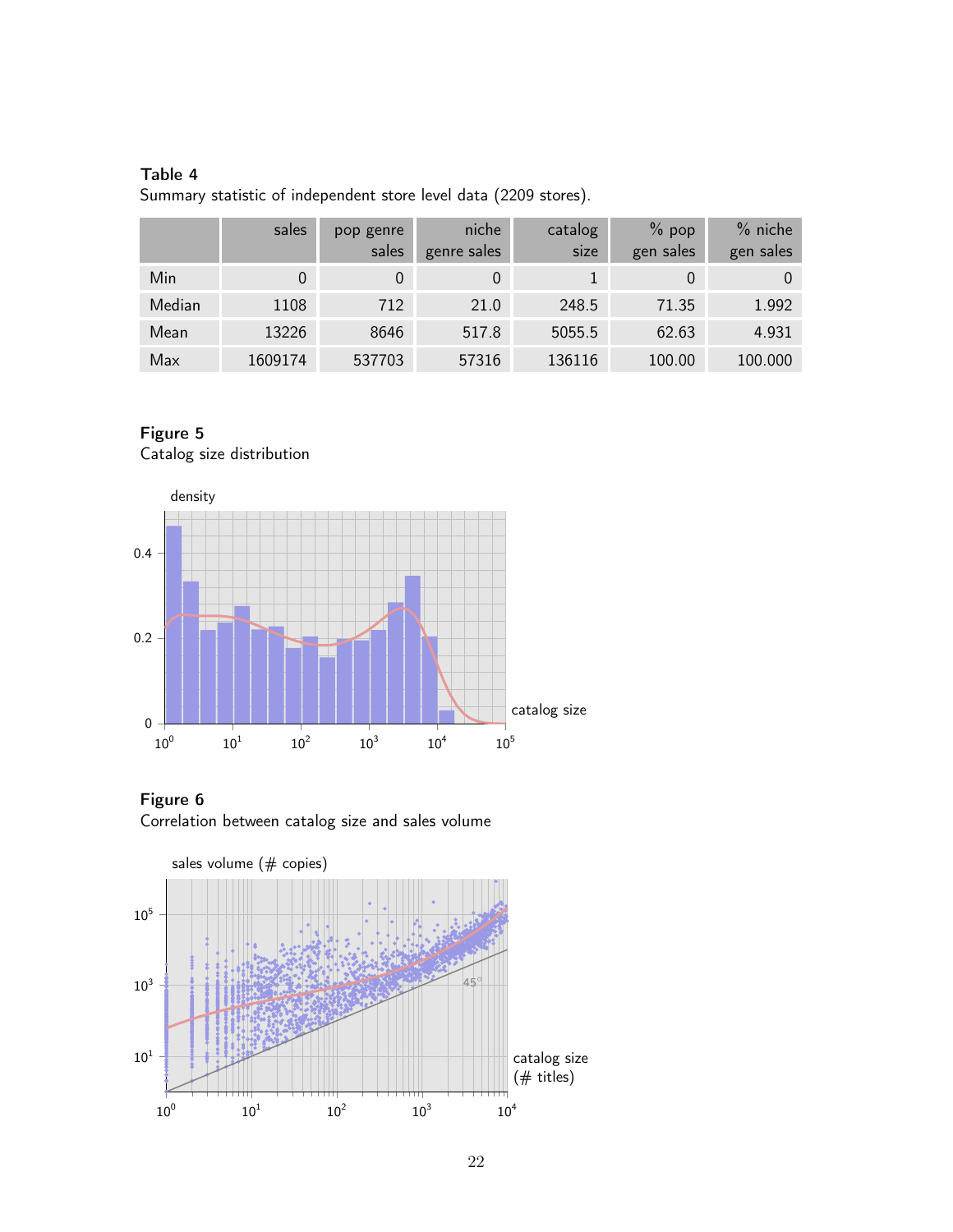<span id="page-23-0"></span>



be seen, there is a clear positive correlation between the two measures, which suggests that catalog size and sales are two similar measures of bookstore size. The line in red corresponds to a third-degree polynomial fit, whereas the 45◦ line provides a lower bound on the relation between the two measures (the number of copies must be greater than the number of titles).

We now get to testing empirical implications from our theoretical results. Broadly speaking, we framed our theory as describing the comparative statics with respect to an increase in  $z$  (store  $a$ 's size in terms of number of titles). However, as Propositions [1](#page-5-0) and [2](#page-7-1) show, we can think equivalently about the comparative statics with respect to  $k$  (store  $b$ 's capacity in terms of number of titles). This is important because we think of  $z$  as varying over time, but our data is limited to a short period (2016–2019). This implies that there is more promise in examining the comparative statics of variation in  $k$  than in the evolution of  $z$ .

In particular, in the spirit of Proposition [2,](#page-7-1) we test whether smaller stores are more likely to follow a niche strategy. Figure [7](#page-23-0) displays a scatter plot with catalog size (in logs) on the horizontal axis and the seller's concentration on niche titles on the vertical axis. Specifically, we define a niche genre as one with genre market share below the median market share of all genres, which is about .25%. The vertical axis then measures the percentage of the bookstore's sales that correspond to niche-genre sales.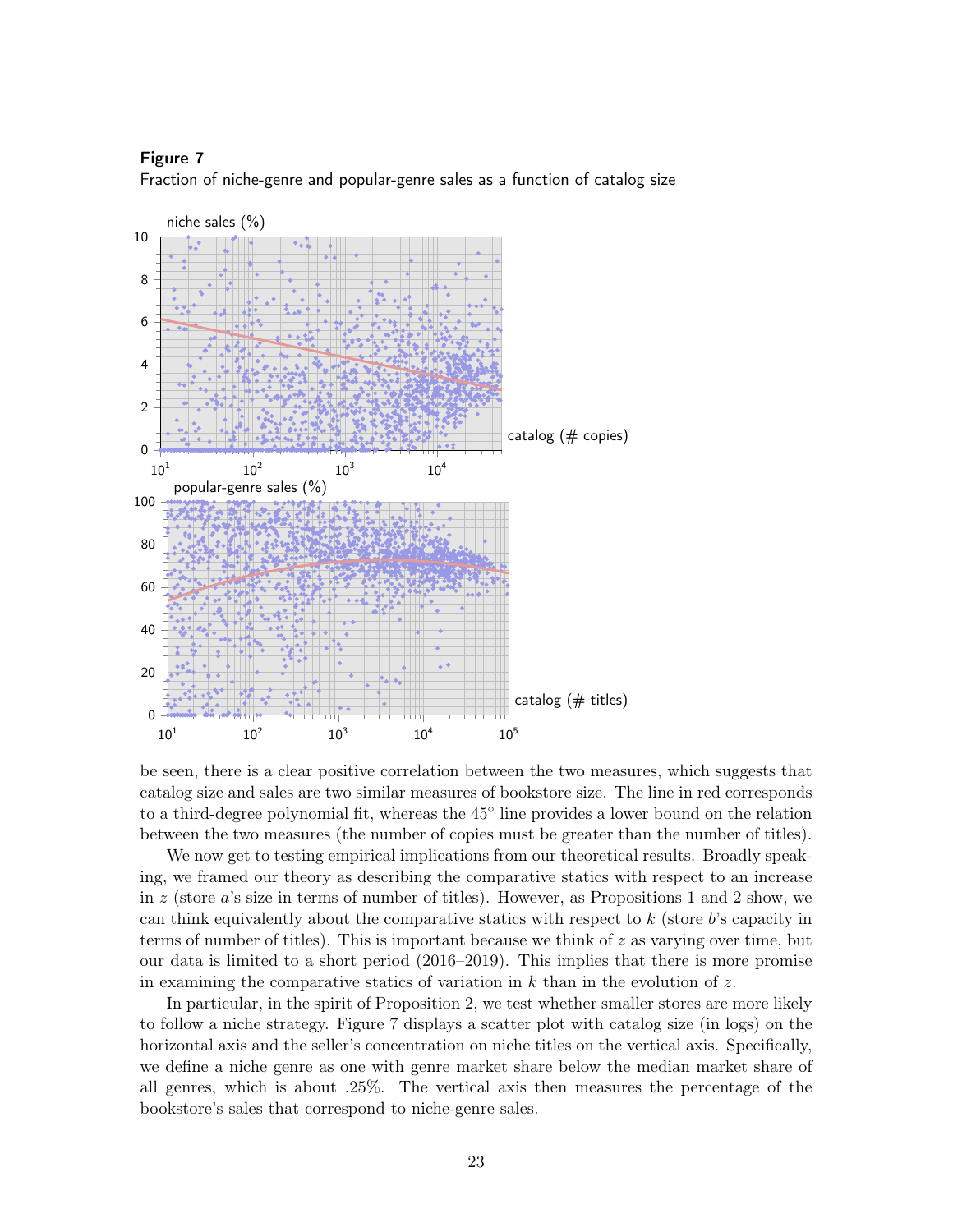

<span id="page-24-0"></span>Figure 8 Kernel density of fraction of niche-genre and popular-genre sales

While the scatter plot shows considerable variance, we note a clear negative correlation, as predicted by our theory. A linear regression (on the logarithm of catalog size) shows an economically and statistically significant negative coefficient, as can be seen from the first column in Table [5.](#page-25-0)

An alternative way of looking at the relation between catalog size and the degree to which bookstores sell niche titles is provided by Figure [8.](#page-24-0) On the top panel, we see the kernel density of the variable percentage of niche titles for small stores (those with less than 100 titles) and large stores (those with more than 100 titles). The main message of this panel is that the right tail of the distribution corresponding to small stores is considerably thicker than that of larger stores, as predicted by our theory. On the bottom panel, we see the kernel density of the variable percentage of popular-genre titles for small stores (those with less than 100 titles) and large stores (those with more than 100 titles). The main messages from this panel are, first, that the variance of the fraction of popular-genre sales is considerably higher for smaller stores. In fact, the distribution for small stores is bimodal. And second, that the average fraction of popular-genre titles is greater for larger stores, as predicted by Proposition [2.](#page-7-1)

The regression results presented in Tabletab:regressions suggest that our theory's predic-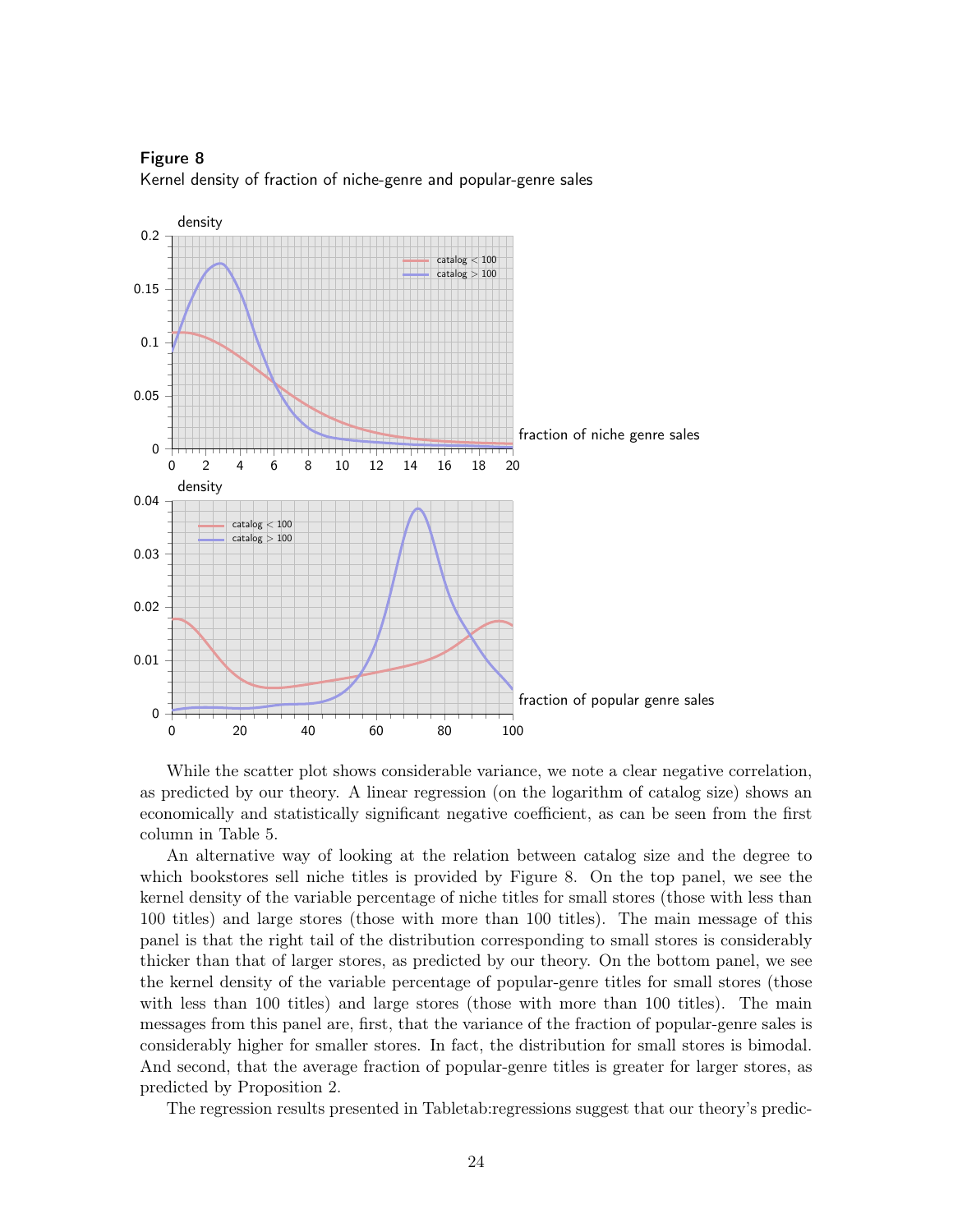#### Table 5

<span id="page-25-0"></span>Explaining the share of niche-genre and popular genre sales

| Dependent variable: | niche             | niche              | popular           | popular           |
|---------------------|-------------------|--------------------|-------------------|-------------------|
| log catalog         | $-.390$<br>(.083) |                    | 9.064<br>(.712)   |                   |
| log catalog squared |                   |                    | $-.555$<br>(.065) |                   |
| log sales           |                   | $-3.322$<br>(.506) |                   | 7.739<br>(1.185)  |
| log sales squared   |                   | .196<br>(.036)     |                   | $-.336$<br>(.084) |
| Intercept           | 7.05<br>(.528)    | 17.36<br>(1.675)   | 35.84<br>(1.614)  | 26.85<br>(3.927)  |
| Adjusted R-squared  | .009              | .027               | .143              | .071              |
| N                   | 2209              | 2209               | 2209              | 2209              |

Standard errors in parentheses. All coefficient  $p$  values lower than .000001

tion is fairly robust. We consider two measures of nich-strategy (choice of niche-genre titles and choice of popular-genre titles) as well as two different measures of store size (catalog size and sales). In all cases, the estimated coefficients are statistically significant and take the sign predicted by theory.

We conclude this section with an important remark regarding the connection between theory and empirical evidence. For the sake of tractability, in our theoretical model all books of a given genre are  $ex$ -ante equal from a quality perspective. In particular, stores make conscious decisions of which genres to stock but, within a given genre, titles are selected randomly from the available set of titles. This implies that, from an ex-ante point of view, all titles are equally likely to be selected.

Given this simplifying assumption, our model does not, strictly speaking, generate a long tail in sales in the [Anderson](#page-36-3) [\(2004\)](#page-36-3) sense. The main force behind our offline long tail is the choice by bricks-and-mortar stores of which genres to stock. One can think of a more complex and realistic model in which books (including those of the same genre) differ in terms of ex-ante quality, and where more popular genres have a greater abundance of high-quality titles with potential to become bestsellers. In this context, our results of bricks-and-mortar niche-genre strategy would likely go hand-in-hand with an offline long tail pattern. This would be the more proper sense of the idea of an offline long tail mentioned earlier.

As we saw earlier in this section, our data does provide support both of these complementary interpretations: Not only is the share of sales attributed to niche genre decreasing in store size, but the percentage of sales contributed by the top 10 (top 100, top 1000, and so on) of titles is lower at independent bookstores than it is at Amazon, in spite of the bookstores' limited size. This points to widespread store heterogeneity (if stores were homogeneous, their top 1000 sold titles would account for almost the totality of their sales, given their limited size), which is a consequence of specialization. Moreover — and perhaps even more strikingly — when explicitly plotting a log-sales-rank plot in the spirit of [Ander-](#page-36-3)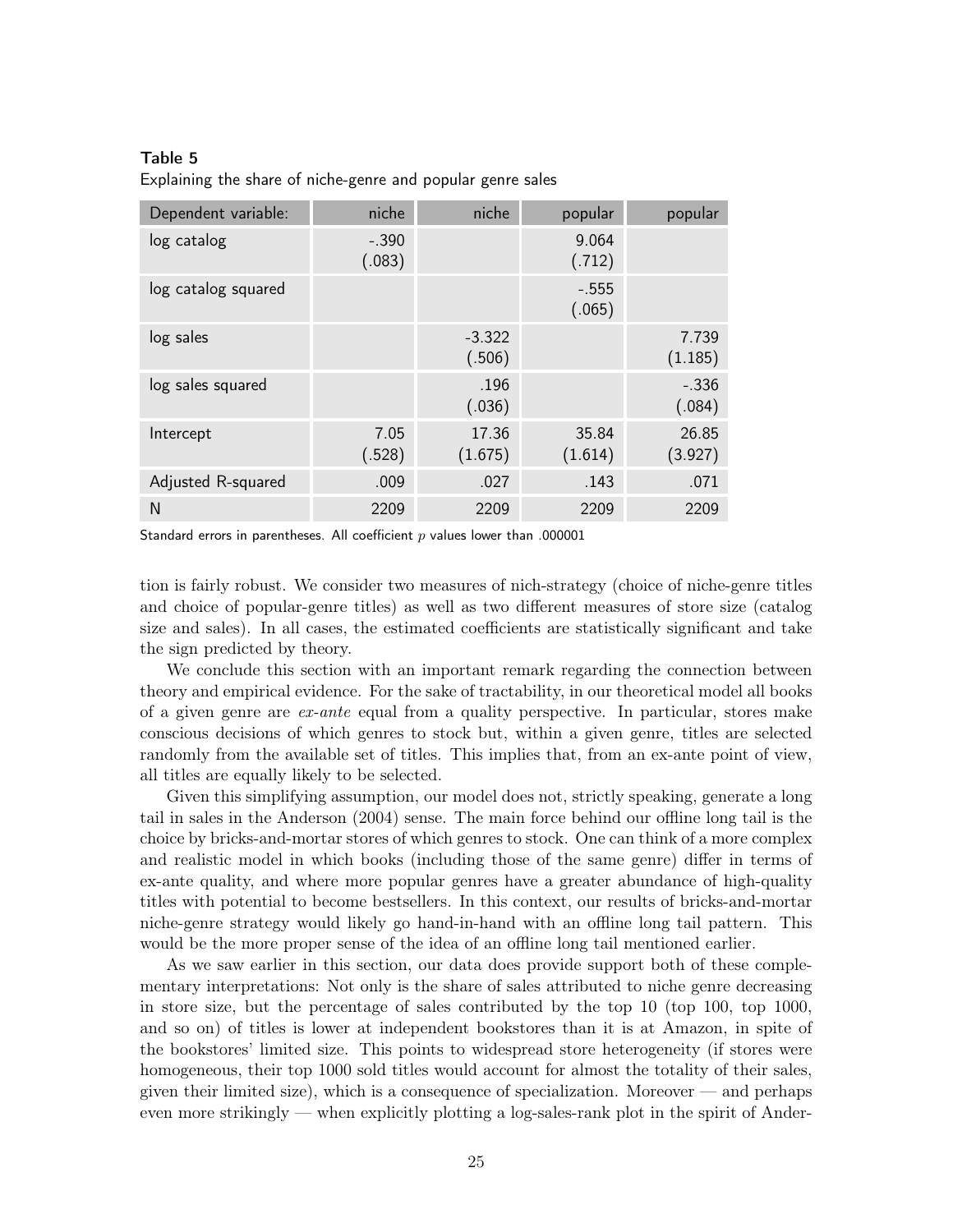[son](#page-36-3) [\(2004\)](#page-36-3), we find a slightly longer offline tail than we do online, contrary to conventional wisdom.

## <span id="page-26-0"></span>5. Conclusion

How can bricks-and-mortar stores survive in an increasingly Amazon-dominated world? In this paper, we suggest that specialization on increasingly narrow niches represents a fundamental strategy to do so. Examples of highly specialized offline retailers abound. For example, Arkipelago in San Francisco exclusively sells Filipino books, while Sweet Pickle Books in the Lower East Side of New York sells pickles and used books, as an homage to the neighborhood's history. Outside of the book industry, we have discussed Heatonist's example – only one of many success stories in boutique food retailing.

Specialization, of course, comes at a steep cost: by specializing in a niche genre that only appeals to a few consumers, bricks-and-mortar stores automatically lose a majority of their potential buyers. However, we show that, as Amazon grows, and particularly for smaller stores, this is a price worth paying: it is better to strongly appeal to some consumers and be ignored by others than to leave all consumers lukewarm. This conclusion is robust to (and, in fact, strengthened by) a variety of extensions, including endogenous prices and offline competition.

Last, our theory allows us to revisit the celebrated long tail theory of [Anderson](#page-36-3) [\(2004\)](#page-36-3), and to add two novel elements to it: first, while the online long tail has been shown to grow longer and longer over time, we argue that it is unclear whether it is growing *relatively* longer than the offline long tail, contrary to Andersonz's central claim. Second, this implies that Amazon's impact on the rise of niche consumption has been, if anything, understated, as it has neglected Amazon's central role in giving rise to an offline long tail.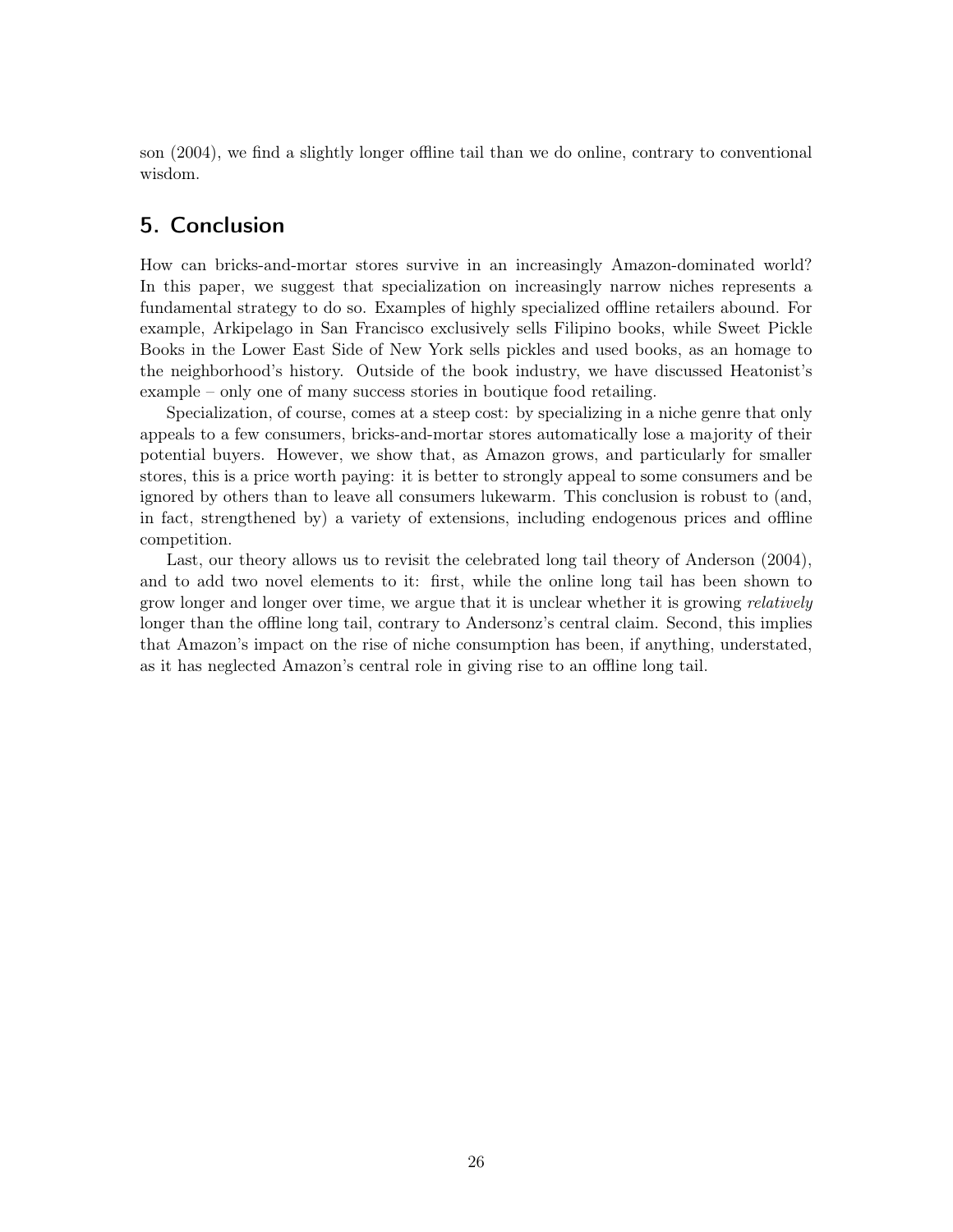# Appendix

**Proof of Proposition [1:](#page-5-0)** Part (a): Consider the case of a general bookstore. For a x (or  $y$ ) reader, visiting b yields expected value

$$
\tilde{w} + m(k/2)
$$

By contrast, buying at a yields expected value

 $m(z/2)$ 

given that half of the total titles correspond to genre x (or y). The indifferent buyer is characterized by

$$
\tilde{w} = m(z/2) - m(k/2)
$$

whenever  $m(z/2) - m(k/2) < w$ . (Otherwise, every consumer strictly prefers seller a and b makes zero profits.) Finally, b's expected profit (when strictly positive) is given by

<span id="page-27-0"></span>
$$
\pi_g = 1 - \left( m(z/2) - m(k/2) \right) / w \tag{3}
$$

Consider now the case of a bookstore specializing in genre x. For an x reader, visiting  $b$ yields expected value

$$
\tilde{w} + m(k)
$$

For a y reader, the value of the x specialty store is zero. As before, buying at  $\alpha$  yields expected value

 $m(z/2)$ 

both for x and for y readers. The indifferent x buyer is now characterized by

$$
\tilde{w} = m(z/2) - m(k)
$$

whenever  $m(z/2) - m(k) < w$ . (Otherwise, every consumer strictly prefers seller a and b makes zero profits.) Finally, b's expected profit (when strictly positive) is given by

<span id="page-27-1"></span>
$$
\pi_s = \frac{1}{2} \left( 1 - \left( m(z/2) - m(k) \right) / w \right) \tag{4}
$$

(Note that, by specializing, b expects to make, at most,  $\frac{1}{2}$  in sales. This is because it will have lost all potential readers from the genre it did not specialize in.)

If  $z = 0$ , that is, if Amazon is out of the picture, then being a general store is trivially a dominant strategy: the store sells to a measure 1 of consumers, whereas the specialty store sells to a measure  $\frac{1}{2}$  only (at the same price). Specifically, a general store's profits are equal to 1, the highest value possible, while a specialty store would only achieve its upper bound, 1  $\frac{1}{2}$ .

At the opposite end, let  $z_g$  is such that  $\left(m(z_g/2) - m(k/2)\right)/w = 1$ . For  $z = z_g$ , we have  $\pi_q = 0$ , whereas

$$
\pi_s = \frac{1}{2} \left( 1 - \left( m(z_g/2) - m(k) \right) / w \right) > \frac{1}{2} \left( 1 - \left( m(z_g/2) - m(k/2) \right) / w \right) = 0
$$

Such an z will exist whenever  $\lim_{z\to\infty} (m(z/2) - m(k/2)) / w > 1$ , which is implied by the condition in the Proposition. (As mentioned in the text, if this condition does not hold —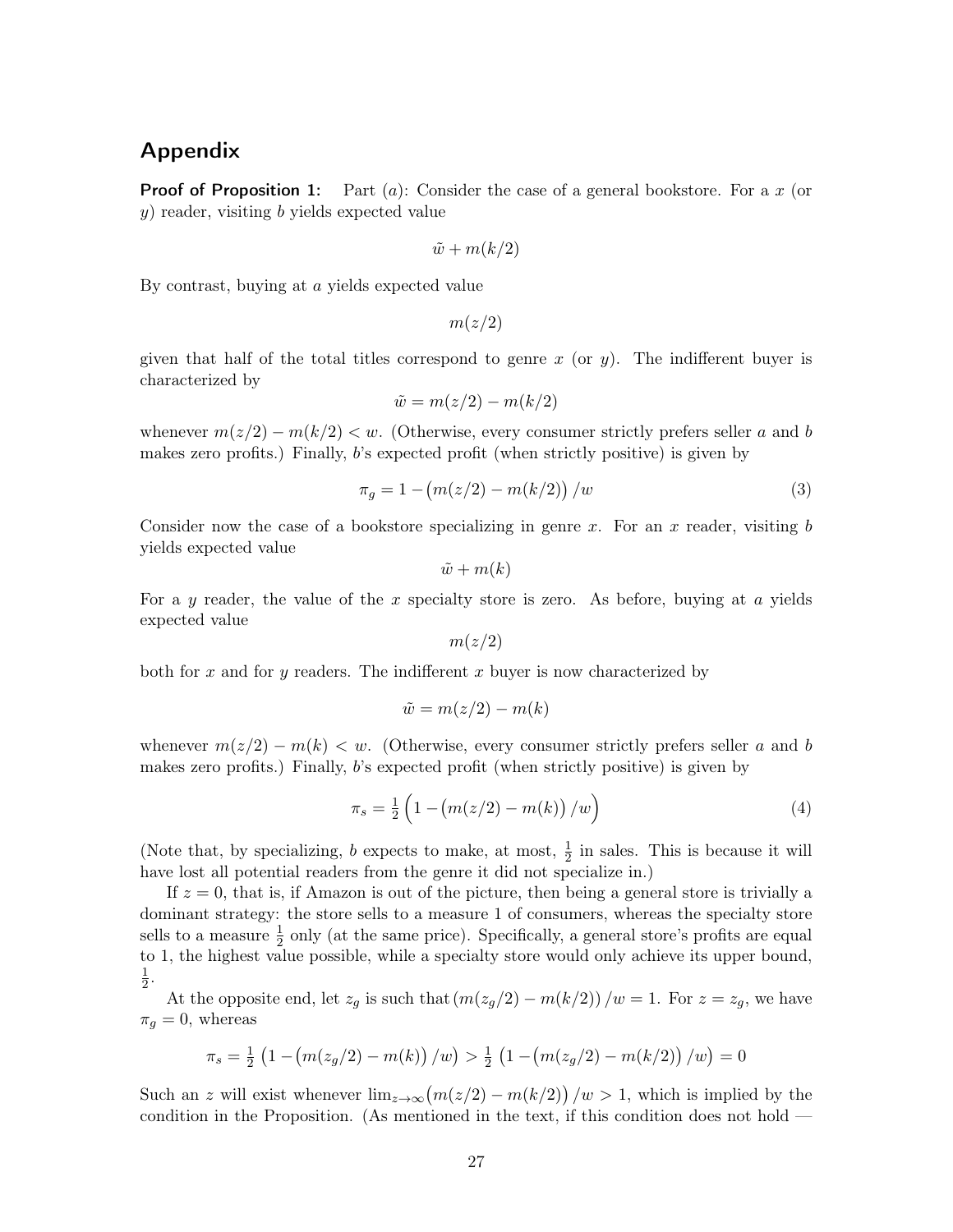for instance because w or k are very large, or  $m(n)$  is very flat —, then it may always be optimal for the store to be generalist.)

Given continuity of  $\pi_g$  and  $\pi_s$ , it follows from the intermediate value theorem that there exists an  $z_{gs} \in (0, z_g)$  such that  $\pi_g(z_{gs}) = \pi_s(z_{gs})$ , where for notational simplicity we have suppressed the store profit's dependence on k and w. To show that  $z_{gs}$  is unique we note that

<span id="page-28-0"></span>
$$
\frac{d(\pi_s - \pi_g)}{dz} = \left(-\frac{m'(z/2) + 2m'(z/2)}{4w}\right) / (4w) = m'(z/2) / (4w) > 0\tag{5}
$$

where the inequality follows from the fact that  $m(z)$  is strictly increasing for every z. This concludes the first part of the proof.

To show that  $z_{qs}(k, w)$  increases in k and w, we compute the derivative of the profit difference  $(\pi_s - \pi_q)$  with respect to k and w:

<span id="page-28-1"></span>
$$
\frac{\partial(\pi_s - \pi_g)}{\partial k} = \frac{m'(k)}{2w} - \frac{m'(k/2)}{2w} = \frac{1}{2w} \left( m'(k) - m'(k/2) < 0 \right) \tag{6}
$$

where the inequality follows from concavity of  $m$  [\(David, 1997\)](#page-36-16). Similarly,

$$
\frac{\partial (\pi_s - \pi_g)}{\partial w} = \frac{m(z/2) - m(k)}{2 w^2} - \frac{m(z/2) - m(k/2)}{w^2} = (\frac{1}{2} - \pi_s)/w - (1 - \pi_g)/w
$$

where the second equality follows from [\(3\)](#page-27-0) and [\(4\)](#page-27-1). By definition,  $\pi_s = \pi_g = \overline{\pi}$  at  $z = z_{gs}$ . It follows that

<span id="page-28-2"></span>
$$
\frac{\partial (\pi_s - \pi_g)}{\partial w}\bigg|_{z=z_{gs}} = \left(\frac{1}{2} - \overline{\pi}\right)/w - (1 - \overline{\pi})/w = -1/(2w) < 0 \tag{7}
$$

By the implicit function theorem,

$$
\frac{\partial z_{gs}(k, w)}{\partial k} = -\frac{\partial (\pi_s - \pi_g)/\partial k}{\partial (\pi_s - \pi_g)/\partial z} > 0
$$

where the inequality follows from  $(5)$  and  $(6)$ . Also by the implicit function theorem,

$$
\frac{\partial z_{gs}(k, w)}{\partial w}\bigg|_{z=z_{gs}} = -\frac{\partial (\pi_s - \pi_g)/\partial w|_{s=z_{gs}}}{\partial (\pi_s - \pi_g)/\partial z} > 0
$$

where the inequality follows from [\(5\)](#page-28-0) and [\(7\)](#page-28-2).

Part (b): We have that

$$
\frac{\partial(\pi_g - \pi_s)}{\partial k} = \frac{1}{2}m'(k/2) - \frac{1}{2}m'(k) > 0
$$

by concavity of k. Moreover, we know that, as  $k \to z$ ,  $\pi_g \to 1$ ,  $\pi_s \to 1/2$ , and thus  $k_q > k_s$  whenever k is large enough.

Conversely, we know that  $\pi_g = 0$  whenever  $m(z/2) - m(k/2) \geq w$ , while  $\pi_s = 0$  whenever  $m(z/2) - m(k) \geq w$ . Denote by  $k_g^*$  and  $k_s^*$  the two values of k that satisfy these two with equality. Because both expressions are decreasing in  $k$ , these exist and are non-negative if and only if  $m(z/2) \geq w$ , which is implied by the condition in the proposition.

Now, notice that  $k_g^* = 2k_s^*$ . Thus, whenever  $k_g^*$  and  $k_s^*$  are positive, we have that  $k_g^* > k_s^*$ or, in other words,

$$
\pi_s > \pi_g = 0, \quad \forall k \in [k_s^*, k_g^*].
$$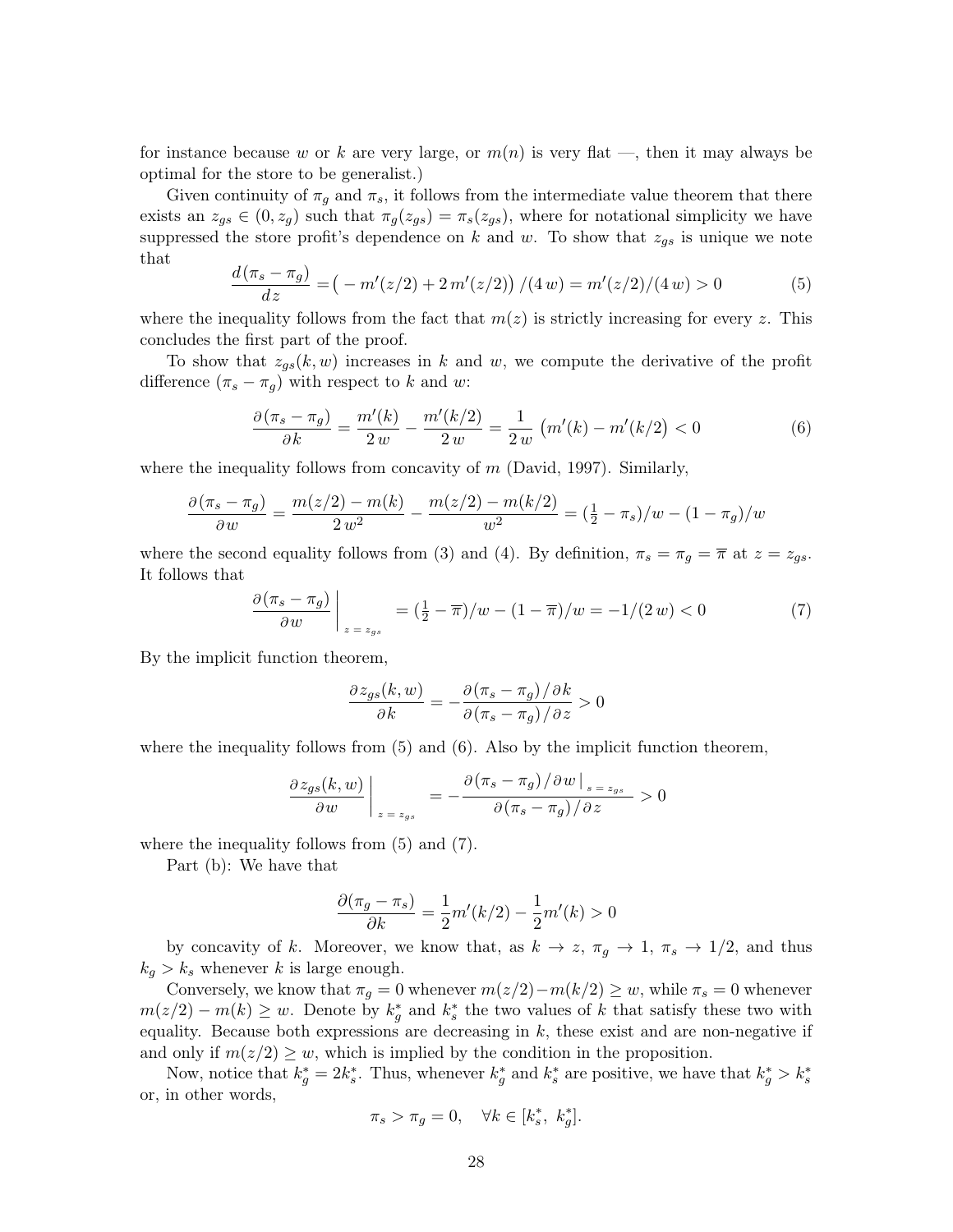Combining our observations, we have that the difference  $\pi_g - \pi_s$  is negative for  $k \in [k_s^*, k_s^*]$ and monotonically increases, becoming strictly positive for  $k \to s$ . Thus, there exists a unique  $k_{gs}$  such that  $\pi_s(k_{gs}, s) = \pi_g(k_{gs}, s)$ .

Now, we want to show that  $k_g s(z, w)$  is decreasing in z and increasing in w. To do so, we appeal to the Implicit Function Theorem again, in a similar fashion as in part (a).

We have that

$$
\frac{\partial k_{gs}(z,w)}{\partial s} = -\frac{\partial (\pi_g - \pi_s)/\partial s}{\partial (\pi_g - \pi_s)/\partial k} > 0
$$

and

$$
\frac{\partial k_{gs}(z,w)}{\partial w} = -\frac{\partial (\pi_g - \pi_s)/\partial s}{\partial (\pi_g - \pi_s)/\partial w} < 0,
$$

which concludes part (b) of the proof.  $\blacksquare$ 

**Proof of Proposition [2:](#page-7-1)** Suppose store b specializes in genre x, the popular genre ( $\alpha$ ) 1  $\frac{1}{2}$ ). Then store b reaches at most  $\alpha$  of its potential customers. The indifferent customer (indifferent between store a and store b) has  $z$  such that

$$
m(\alpha z) = m(k) + \tilde{w}
$$

where  $\alpha z$  is total supply of titles of genre x, all of which are available at store a; and k is the supply of titles of genre x at store b (in other words, all of store b's capacity,  $k$ , is devoted to carrying genre x titles). It follows that, of the  $k$  store-b potential customers, a fraction  $\alpha k$  is interested in the genre offered by store b, and a fraction  $(m(\alpha z) - m(k)) / \tilde{w}$ of this fraction prefers store b to store a. This implies that store  $b$ 's profit from specializing in genre  $x$  is given by

$$
\pi_x = \alpha \Big( 1 - \big( m(\alpha \, z) - m(k) \big) \, / \tilde{w} \Big)
$$

Similarly, the profit from specializing in genre  $y$  is given by

$$
\pi_y = (1 - \alpha) \bigg( 1 - \bigg( m \big( (1 - \alpha) z \big) - m(k) \bigg) / \tilde{w} \bigg)
$$

If  $z = 0$ , that is, if Amazon is out of the picture, then the popular genre x is trivially a dominant strategy: the store sells to a measure  $\alpha$  of consumers, whereas the niche-genre store sells to a measure  $1-\alpha < \alpha$  only (and at the same price). At the opposite end, let  $z_x$  be the value of z such that  $\pi_x = 0$ . Such an z will exist whenever  $\lim_{z \to \infty} (m(\alpha z) - m(k)) / w > 1$ , which is equivalent to the condition in the Proposition. We then have

$$
\pi_y = (1 - \alpha) \left( 1 - \left( m \left( (1 - \alpha) z_x \right) - m(k) \right) / \tilde{w} \right) > \alpha \left( 1 - \left( m(\alpha z_x) - m(k) \right) / \tilde{w} \right) = 0
$$

(If this condition does not hold – for instance because w or k are very large, or  $m(n)$  is very flat —, then it may always be optimal for the store to choose the popular genre.)

Given continuity of  $\pi_x$  and  $\pi_y$ , the intermediate value theorem implies that there exists at least one value  $\widehat{z}_{xy} \in (0, z_x)$  such that  $\pi_g(\widehat{z}_{xy}) = \pi_s(\widehat{z}_{xy})$ , where for notational simplicity we have suppressed the store profit's dependence on k and  $\tilde{w}$ . Let  $z_{xy}$  be the highest of these values. Then  $\pi_y \geq \pi_x$  for  $z > z_{xy}$ .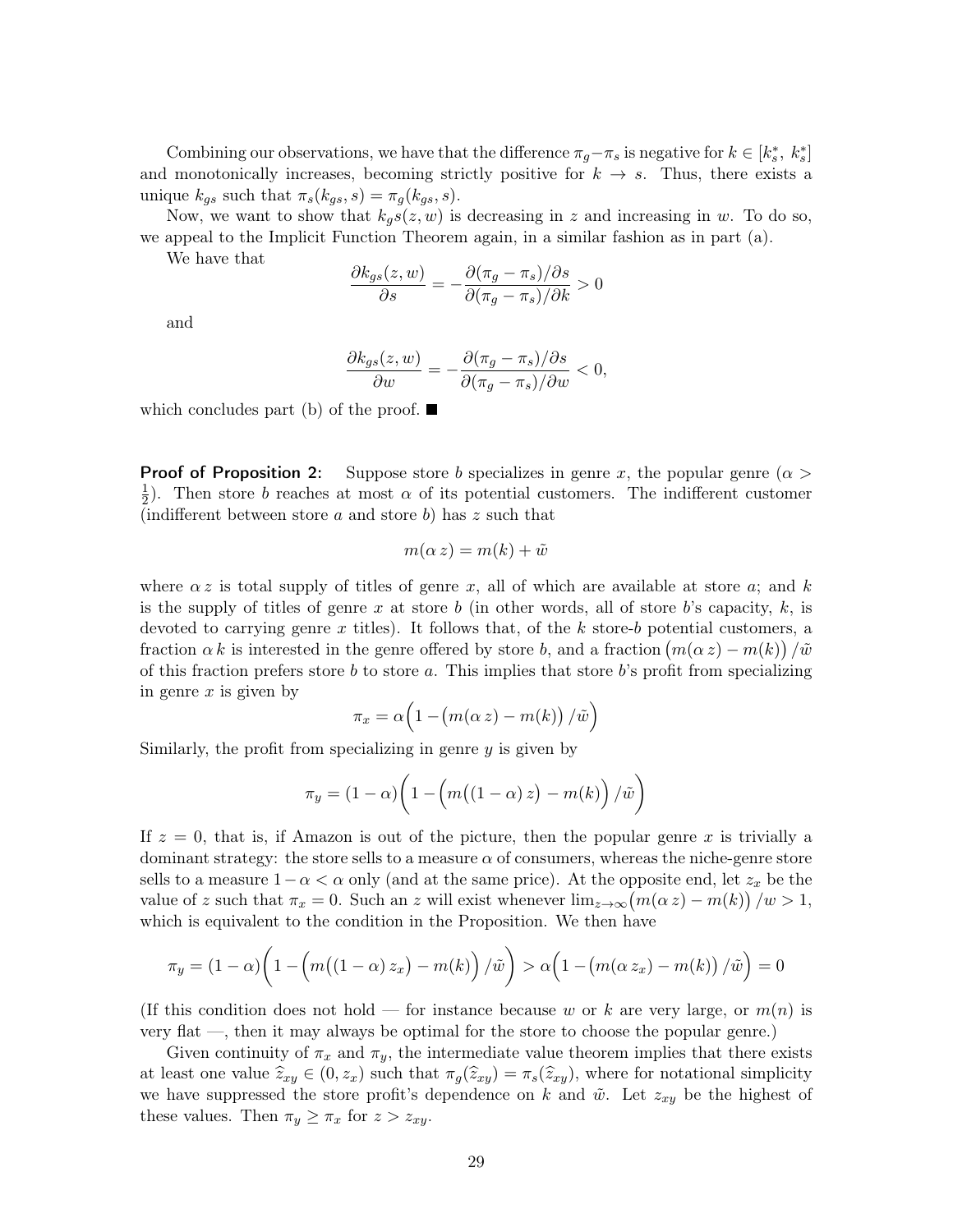Consider now the comparative statics with respect to k. First notice that there are only  $(1 - \alpha)$  z titles of genre y. Therefore,  $m((1 - \alpha) z_x)$  is an upper bound of the benefit from stocking only y genre titles. Therefore, for  $k > (1 - \alpha) z_x$ ,  $\pi_y = (1 - \alpha) k$ . As to  $\pi_x$ , we can see that it is increasing in k and, as k reaches  $k = m(\alpha z)$ ,  $\pi_x = \alpha k > \pi_y$ . It follows that there exist a  $k_{xy}$  such that  $\pi_x > \pi_y$  if  $k > k_{xy}$ .

**Proof of Proposition [3:](#page-9-1)** From Proposition [1,](#page-5-0) there exists a threshold  $k_{gs}(z, w)$  such that an active firm b optimally chooses to be a specialty store if and only if  $k < k_{gs}(z, w)$ . Define

$$
k_1 = k_{gs}(z', w)
$$
  

$$
k_2 = k_{gs}(z'', w)
$$

From Proposition [1,](#page-5-0)  $k_{gs}(z, w)$  is increasing in z, implying that  $k_2 > k_1 > 0$ .

From [\(1\)](#page-9-0), concavity of  $m(k)$  implies concavity of  $\pi_g(z, k)$  with respect to k. Moreover, Assumption ?? implies that  $\lim_{k\to 0} \pi_q(z,k) > 0$ . Finally, since revenues are bound but costs are not,  $\lim_{k\to\infty} \pi_g(z,k) = -\infty$ . Together, these properties allow us to define  $k_3$  and  $k_4$  as

$$
\pi_g(z'', k_3) = 0
$$
  

$$
\pi_g(z', k_4) = 0
$$

We can establish that  $\pi_g(z'', k) > 0$  if and only if  $k < k_3$  and  $\pi_g(z', k) > 0$  if and only if  $k < k_4$ . Condition [\(2\)](#page-9-2) implies that  $\pi_g(z'', k_2) > 0$ , which in turn implies that  $k_2 < k_3$ . Finally, monotonicity of  $\pi_q$  with respect to z implies that  $k_4 > k_3$ . We can thus establish that the values of k as defined above satisfy  $0 < k_1 < k_2 < k_3 < k_4$ .

If  $0 < k < k_1$ , then Proposition [1](#page-5-0) implies that a store strictly prefers to be a specialist for both  $z = z'$  and  $z = z''$ . This is because  $k < k_1 = k_{gs}(z', w)$  (implying a specialist choice for  $z = z'$ ) and  $k < k_2 = k_{gs}(z'', w)$  (implying a specialist choice for  $z = z''$ ), where  $k_2 > k_1$ . Moreover, since  $k_1 < k_3$  and  $k_1 < k_4$ , a generalist store makes positive profits when  $0 \leq k \leq k_1$ . Since specialist profits are greater than generalist profits, we conclude that a specialist store makes positive profits. Together, the above properties imply that, if  $0 < k < k_1$ , then it is optimal to be an active specialist store for  $z = z'$  and  $z = z''$ .

If  $k_1 < k < k_2$ , then at z' the store is better off as a generalist (because if  $k > k_1$ ), while at  $z''$  it is better off as a specialist (because  $k < k_2$ ). Since  $k_2 < k_3$  and  $k_2 < k_4$ , both types of store prefer to be active than to exit.

If  $k_2 < k < k_3$ , then both an z' store and an z'' store prefer to be a generalist (because  $k > k_2$ ). Moreover, both z' and z'' prefer to be active (because  $k < k_3$  and  $k < k_4$ ).

Finally, if  $k_3 < k < k_4$ , then both an z' store and an z'' store prefer to be a generalist (because  $k > k_2$ ). An z' store prefers to be active (because  $k < k_4$ ) but an z'' store prefers to be inactive (because  $k > k_3$ ).

**Proof of Proposition [4:](#page-12-0)** We first solve for the optimal prices of a general store given that store a sets  $p_a$ . Store g's profit is given by  $\pi_g = p_g q_g$ , where  $q_g$ , the store's sales, are given by

$$
q_g = 1 - \left( m(z/2) - m(k/2) - p_a + p_g \right) / w
$$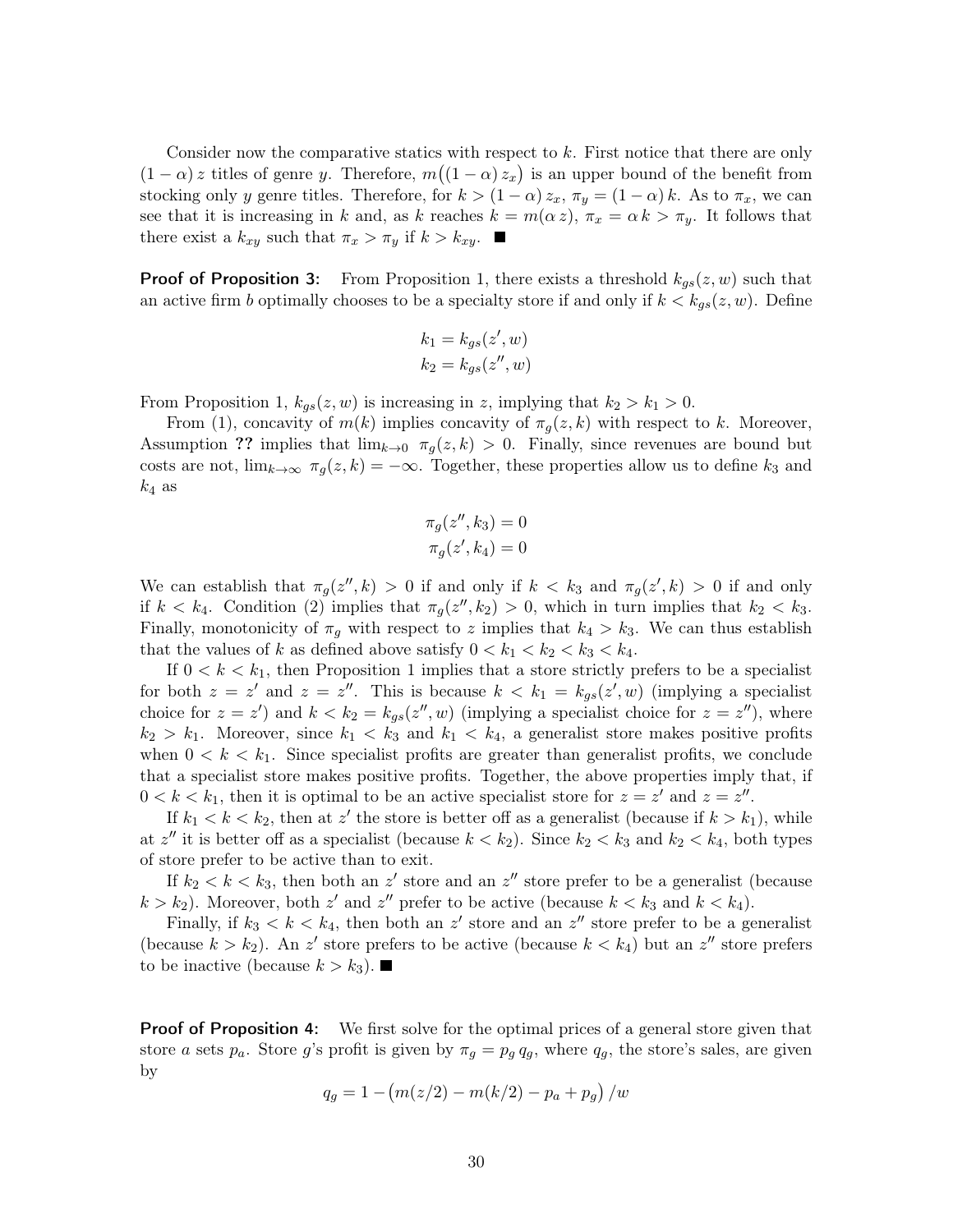The profit-maximizing price, quantity and profit levels are given by

<span id="page-31-0"></span>
$$
\widehat{p}_g = \frac{1}{2} \left( w - m(z/2) + m(k/2) + p_a \right) \tag{8}
$$

$$
\hat{q}_g = \frac{1}{2} \left( w - m(z/2) + m(k/2) + p_a \right) / w = \hat{p}_g / w \tag{9}
$$

$$
\widehat{\pi}_g = \widehat{p}_g \,\widehat{q}_g = (\widehat{p}_g)^2 / w \tag{10}
$$

In the case of a specialty store, profit is given by  $\pi_s = p_s q_s$ , where  $q_s$ , the store's sales, are given by

$$
q_s = \frac{1}{2} \left( 1 - \left( m(z/2) - m(k) - p_a + p_s \right) / w \right)
$$

The profit-maximizing price, quantity and profit levels are given by

<span id="page-31-1"></span>
$$
\widehat{p}_s = \frac{1}{2} \left( w - m(z/2) + m(k) + p_a \right) \tag{11}
$$

$$
\hat{q}_s = \frac{1}{4} \left( w - m(z/2) + m(k) + p_a \right) / w = \hat{p}_s / (2 w) \tag{12}
$$

$$
\widehat{\pi}_s = \widehat{p}_s \widehat{q}_s = (\widehat{p}_s)^2 / (2 w) \tag{13}
$$

Direct inspection of [\(8\)](#page-31-0) and [\(11\)](#page-31-1) reveals that

 $\widehat{p}_s > \widehat{p}_q$ 

that is, in equilibrium specialty bookstores set a higher price. Moreover, from  $(8)-(9)$  $(8)-(9)$  $(8)-(9)$  and  $(11)–(12)$  $(11)–(12)$  $(11)–(12)$  we conclude that

<span id="page-31-2"></span>
$$
\widehat{p}_s/\widehat{q}_s = 2w > \widehat{p}_g/\widehat{q}_g = w \tag{14}
$$

Consider the extreme case when  $z = 0$ . Straightforward computation shows that  $\hat{\pi}_g > \hat{\pi}_s$  if and only if the condition in the Proposition holds. At the opposite end, let  $z_g$  be such that  $\widehat{p}_g = 0$ . Comparing [\(8\)](#page-31-0) and [\(11\)](#page-31-1), we see that, at  $z = z_g$ ,  $\widehat{p}_s > \widehat{p}_g = 0$ . From [\(10\)](#page-31-0) and [\(13\)](#page-31-1) we conclude that, at  $z = z_g$ ,  $\hat{\pi}_s > \hat{\pi}_g = 0$ . Since both  $\hat{\pi}_s$  and  $\hat{\pi}_g$  are continuous we conclude by the intermediate-value theorem that there exists at least one  $\tilde{z}_{gs}$  such that  $\hat{\pi}_s = \hat{\pi}_g$ . Let  $z_{gs}$  be the highest of these values. Then  $\hat{\pi}_s > \hat{\pi}_g$  when  $z_{gs} < s < z_g$ .

Finally, notice that, at  $z = z_{gs}$ ,  $\hat{\pi}_g = \hat{\pi}_s$ , that is,  $\hat{p}_g \hat{q}_g = \hat{p}_s \hat{q}_s$ . Since, from [\(14\)](#page-31-2),  $\hat{p}_s/\hat{q}_s > \hat{p}_g/\hat{q}_g$ , it must be that, at  $z = z_{gs}$ ,  $\hat{p}_s > \hat{p}_g$  and  $\hat{q}_s < \hat{q}_g$ . Since these are strict inequalities, they also hold in the neighborhood of  $z = z_{gs}$ . It follows that, in the right neighborhood of  $z = z_{gs}$ , a specialty store earns a higher profit, sets a higher price, and captures a lower market share.

**Proof of Proposition [5:](#page-13-0)** The proof follows straightforwardly from the definitions of  $\pi_q$ and  $\pi_s$ . Specifically, from [\(3\)](#page-27-0) and [\(4\)](#page-27-1) we derive

$$
\frac{\partial \pi_g}{\partial w} = \frac{m(z/2) - m(k/2)}{w^2}
$$
  
\n
$$
\frac{\partial \pi_s}{\partial w} = \frac{m(z/2) - m(k)}{2w^2}
$$
\n(15)

<span id="page-31-3"></span>which implies that

$$
\frac{\partial \pi_s}{\partial w} = \tfrac{1}{2} \, \frac{\partial \pi_s}{\partial w} > 0
$$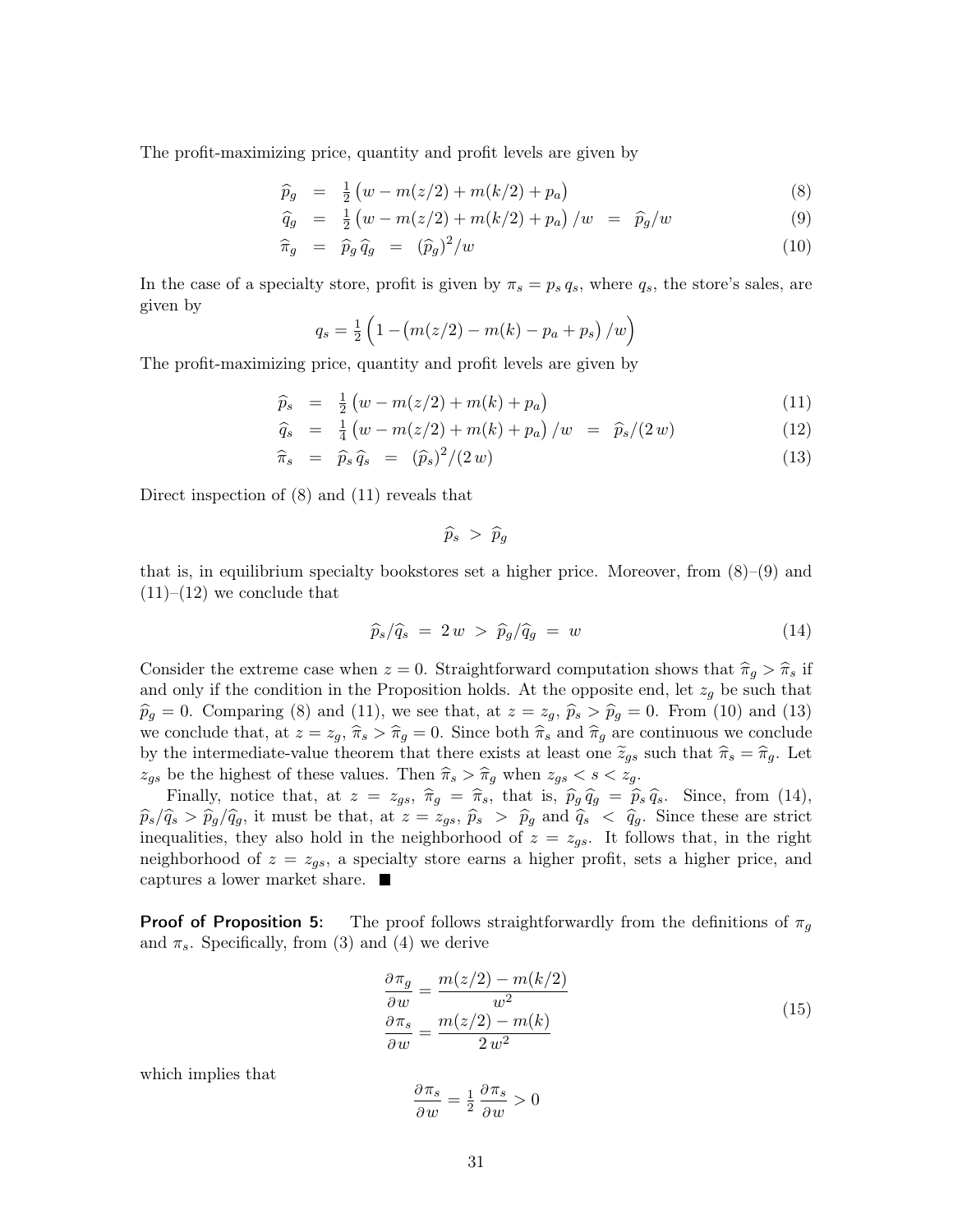Taking derivatives of  $(15)$  with respect to z, we get

$$
0 < \frac{\partial^2 \pi_s}{\partial w \ \partial z} = \frac{1}{2} \frac{\partial^2 \pi_s}{\partial w \ \partial z}
$$

Taking derivatives of  $(15)$  with respect to k, we get

$$
0 < \frac{\partial^2 \pi_s}{\partial w \ \partial k} = \frac{1}{2} \frac{\partial^2 \pi_s}{\partial w \ \partial k}
$$

Finally, taking derivatives of  $(15)$  with respect to w we get

$$
\frac{d^2\,\pi_g}{dw^2}<\frac{d^2\,\pi_s}{dw^2}<0
$$

which concludes the proof.  $\blacksquare$ 

**Proof of Proposition [6:](#page-14-0)** Figure [9](#page-33-0) illustrates the competition case. On the horizontal axis we measure the consumer location d, where  $d = 0$  corresponds to bricks-and-mortar store  $b_0$ and  $d = 1$  corresponds to bricks-and-mortar store  $b_1$ . On the vertical axis we measure z, the relative preference for a bricks-and-mortar store. We assume that  $d$  and  $z$  are independently and uniformly distributed:  $\tilde{d} \sim U[0, 1]$  and  $\tilde{w} \sim U[0, w]$ . Since there are two different genres, we need to plot one graph per genre, genre  $x$  on the top panel and genre  $y$  on the bottom panel.

Figure [9](#page-33-0) illustrates the case when both  $b_0$  and  $b_1$  are general stores. Store  $b_0$ 's demand of genre x is given by the area in blue in the top panel, whereas store  $b_0$ 's demand of genre y is given by the area in red in the top panel. To understand that, notice that store  $b_0$  must beat both store  $a$  and store  $b_1$ . Beating store  $a$  requires

$$
m(k/2) + z - \tau \, d > m(z/2)
$$

whereas beating store  $b_1$  requires

$$
m(k/2) + z - \tau \tilde{d} > m(k/2) + z - \tau (1 - \tilde{d})
$$

This results in the following set of inequalities

$$
\begin{array}{rcl}\n\tilde{w} > & m(z/2) - m(k/2) + \tau \, \tilde{d} \\
\tilde{d} < & \frac{1}{2}\n\end{array}
$$

which in turn correspond to the areas in blue (top panel) and red (bottom panel).

Given that  $b_1$  chooses to be a general store, how does  $b_0$  change its profits by specializing in genre  $x$ ? Store  $b_1$ 's demand from  $x$  consumers is now determined by

$$
m(k) + \tilde{w} - \tau \tilde{d} > m(z/2)
$$

(beat firm a) and

$$
m(k) + \tilde{w} - \tau \tilde{d} > m(k/2) + \tilde{w} - \tau (1 - \tilde{d})
$$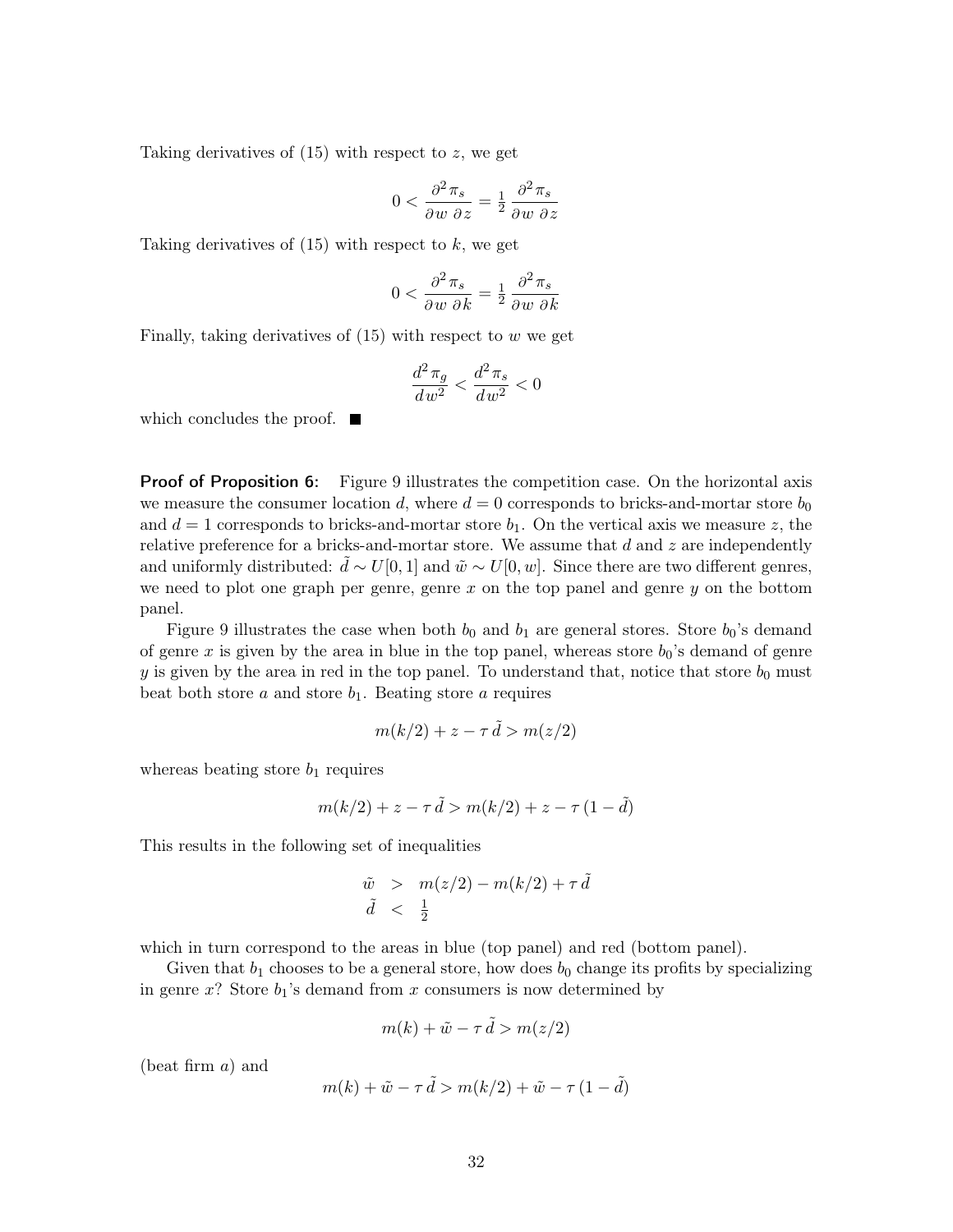Figure 9

<span id="page-33-0"></span>



(beat firm  $b_1$ ). This simplifies to

$$
\begin{array}{rcl}\n\tilde{w} > & m(z/2) - m(k) + \tau \, \tilde{d} \\
\tilde{d} < & d_{gs} \equiv \frac{1}{2} + \big(m(k) - m(k/2)\big) \, / \tau\n\end{array}
$$

This corresponds to an increase in demand for genre x given by the area in green on the top panel and a loss in demand for genre y given by the area in red on the bottom panel. The green area on the top panel corresponds entirely to consumers who purchased from a when both  $b_0$  and  $b_1$  were general stores and now prefer to buy from  $b_0$ , the genre x specialty store. The red area on the bottom panel corresponds to consumers who were interested in store  $b_0$  when it was a general store but are now not interested since it no longer carries any genre y titles.

The values of  $z$  and  $k$  in Figure [9](#page-33-0) were chosen so that the areas in green and red are equal. This implies that, given that store  $b_1$  follows a general-store strategy, store  $b_0$  is indifferent between being a general store and being a specialty store. Suppose now that  $b_1$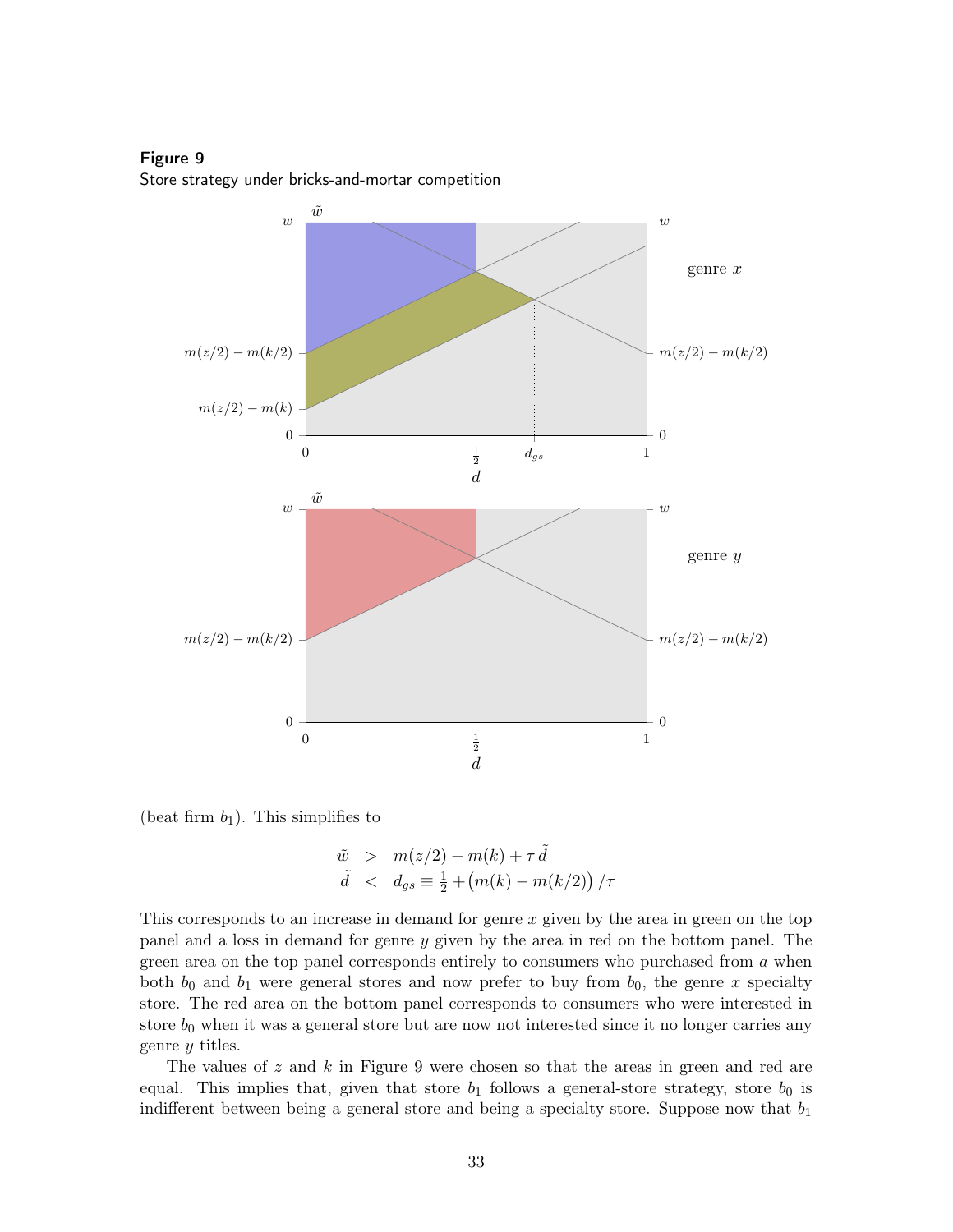

<span id="page-34-0"></span>Figure 10 Store strategy under bricks-and-mortar competition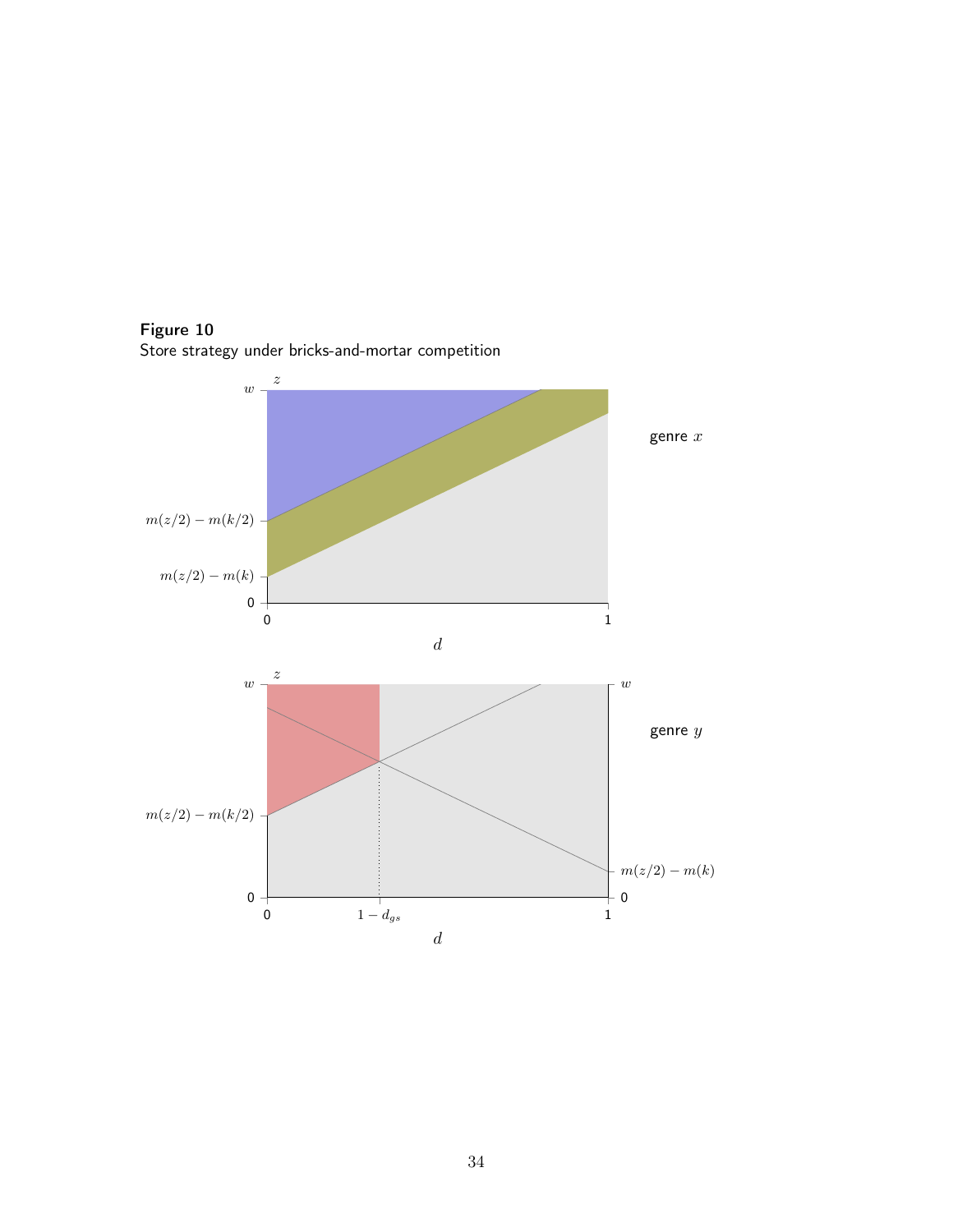chooses to be a y-specialty store. What is the gain for store  $b_0$  from specializing in x? This alternative scenario is described in Figure [10.](#page-34-0) In terms of  $x$  consumers, the battle is now limited to firms  $b_0$  and a, since firm  $b_1$  is absent from this genre. Demand for firm  $b_0$  is determined by

$$
m(k/2) + \tilde{w} - \tau \tilde{d} > m(z/2)
$$

which corresponds to the area in blue. Regarding genre  $y$  (bottom panel), we still need to consider both competition by a and competition by  $b_1$ . Since  $b_1$  is a genre y specialty store, we now have

$$
\tilde{w} > m(z/2) - m(k) + \tau \tilde{d}
$$
  

$$
\tilde{d} < 1 - d_{gs} \equiv \frac{1}{2} + (m(k/2) - m(k)) / \tau
$$

which corresponds to the area in red. What happens to firm  $b_0$ 's profit as it switches from a general store to a genre x specialty store? On the top panel (that is, in terms of x sales), it experiences a profit increase given by the green area. On the top panel (that is, in terms of y sales), it experiences a profit loss given by the red area.

Immediate inspection reveals that the green area in the top panel of Figure [10](#page-34-0) is greater than the green area in the top panel of Figure [9,](#page-33-0) whereas the red area in the bottom panel of Figure [10](#page-34-0) is lower than the red area in the bottom panel of Figure [9.](#page-33-0) This implies that, if firm  $b_0$  is indifferent between being a general store and being a specialty store when its rival is a general store, then it strictly prefers to be a specialized store when its rival is a specialty store.  $\blacksquare$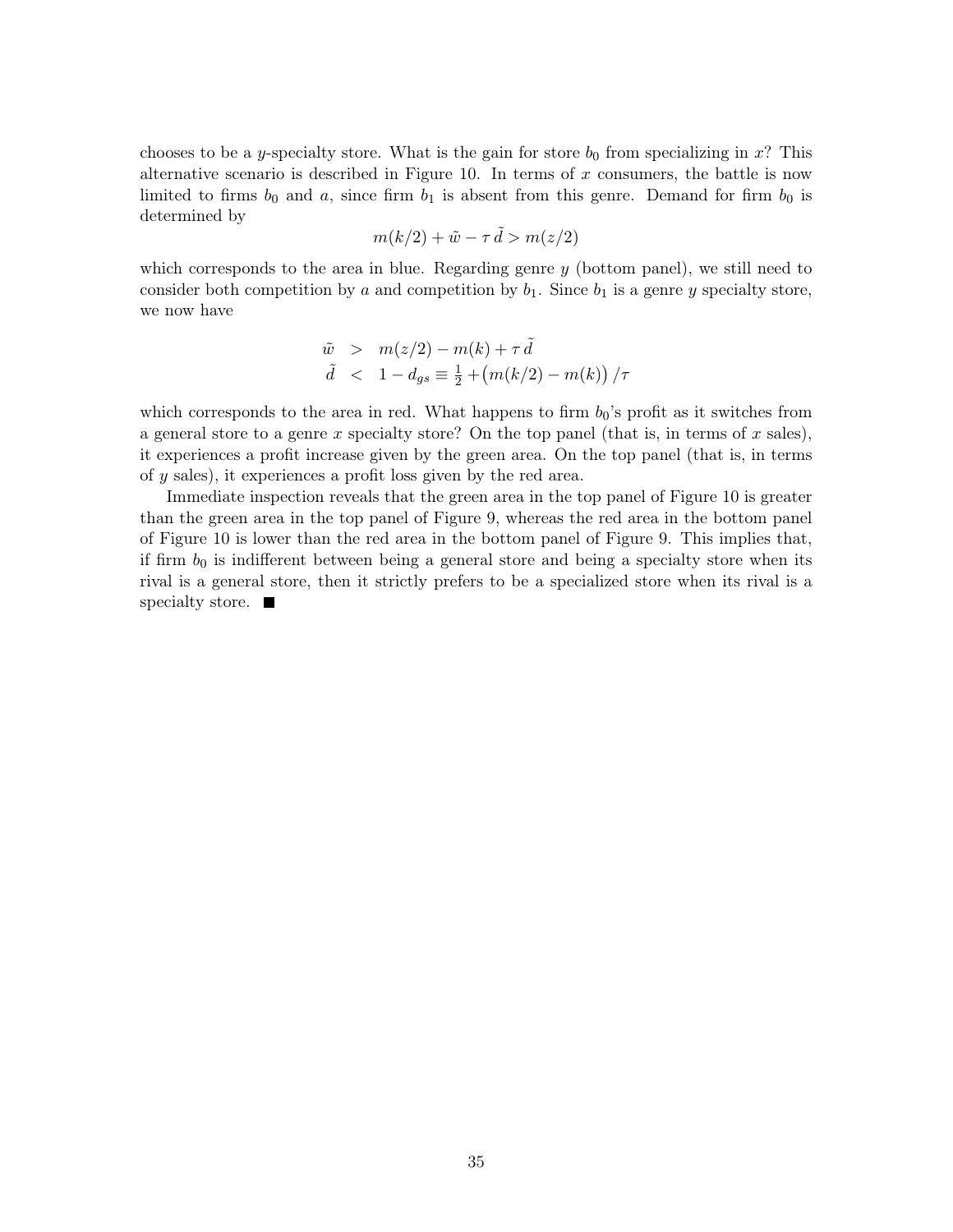### **References**

- <span id="page-36-15"></span>Alter, Alexandra (2020), "Bookstores Are Struggling. Is a New e-Commerce Site the Answer?" New York Times, June 16.
- <span id="page-36-3"></span>Anderson, Chris (2004), "The Long Tail," Wired Magazine, October 1.
- <span id="page-36-4"></span>Bar-Isaac, Heski, Guillermo Caruana, and Vicente Cuñat (2012), "Search, Design, and Market Structure," American Economic Review, 102, 1140–60.
- <span id="page-36-2"></span>Brynjolfsson, Erik, Yu (Jeffrey) Hu, and Duncan Simester (2011), "Goodbye Pareto Principle, Hello Long Tail: The Effect of Search Costs on the Concentration of Product Sales," Management Science, 57, 1373–1386.
- <span id="page-36-14"></span>Chaudhuri, Saabira (2019), "New CEO Wants to Make Barnes & Noble Your Local Bookstore," Wall Street Journal, August 8.
- <span id="page-36-8"></span>Choi, Jeonghye and David R Bell (2011), "Preference Minorities and the Internet," Journal of Marketing Research, 48, 670–682.
- <span id="page-36-16"></span>David, H. A. (1997), "Augmented Order Statistics and the Biasing Effect of Outliers," Statistics & Probability Letters, 36, 199–204.
- <span id="page-36-9"></span>Forman, Chris, Anindya Ghose, and Avi Goldfarb (2009), "Competition between Local and Electronic Markets: How the Benefit of Buying Online Depends on Where You Live," Management Science, 55, 47–57.
- <span id="page-36-7"></span>Goldmanis, Maris, Ali Hortaçsu, Chad Syverson, and Önsel Emre (2010), "E-Commerce and the Market Structure of Retail Industries," The Economic Journal, 120, 651–682.
- <span id="page-36-1"></span>Igami, Mitsuru (2011), "Does Big Drive out Small?" Review of Industrial Organization, 38, 1–21.
- <span id="page-36-5"></span>Johnson, Justin P. and David P. Myatt (2006), "On the Simple Economics of Advertising, Marketing, and Product Design," American Economic Review, 96, 756–784.
- <span id="page-36-0"></span>Kahn, Barbara and Ray Wimer (2019), "What's the next Chapter for Barnes & Noble?" Knowledge@Wharton Podcast, University of Pennsylvania.
- <span id="page-36-13"></span>Mankiw, N. Gregory and Michael D. Whinston (1986), "Free Entry and Social Inefficiency," The RAND Journal of Economics, 17, 48–58.
- <span id="page-36-10"></span>Neiman, Brent and Joseph S. Vavra (2019), "The Rise of Niche Consumption," Technical Report w26134, National Bureau of Economic Research.
- <span id="page-36-11"></span>Raffaelli, Ryan (2020), "Reinventing Retail: The Novel Resurgence of Independent Bookstores," HBS Working Paper 20-068, Harvard University.
- <span id="page-36-6"></span>Rhodes, Andrew and Jidong Zhou (2019), "Consumer Search and Retail Market Structure," Management Science, 65, 2607–2623.

<span id="page-36-12"></span>Saxena, Jaya (2022), "The Coolest Place to Drink Is Your Local Bookstore," *Eater NY*.